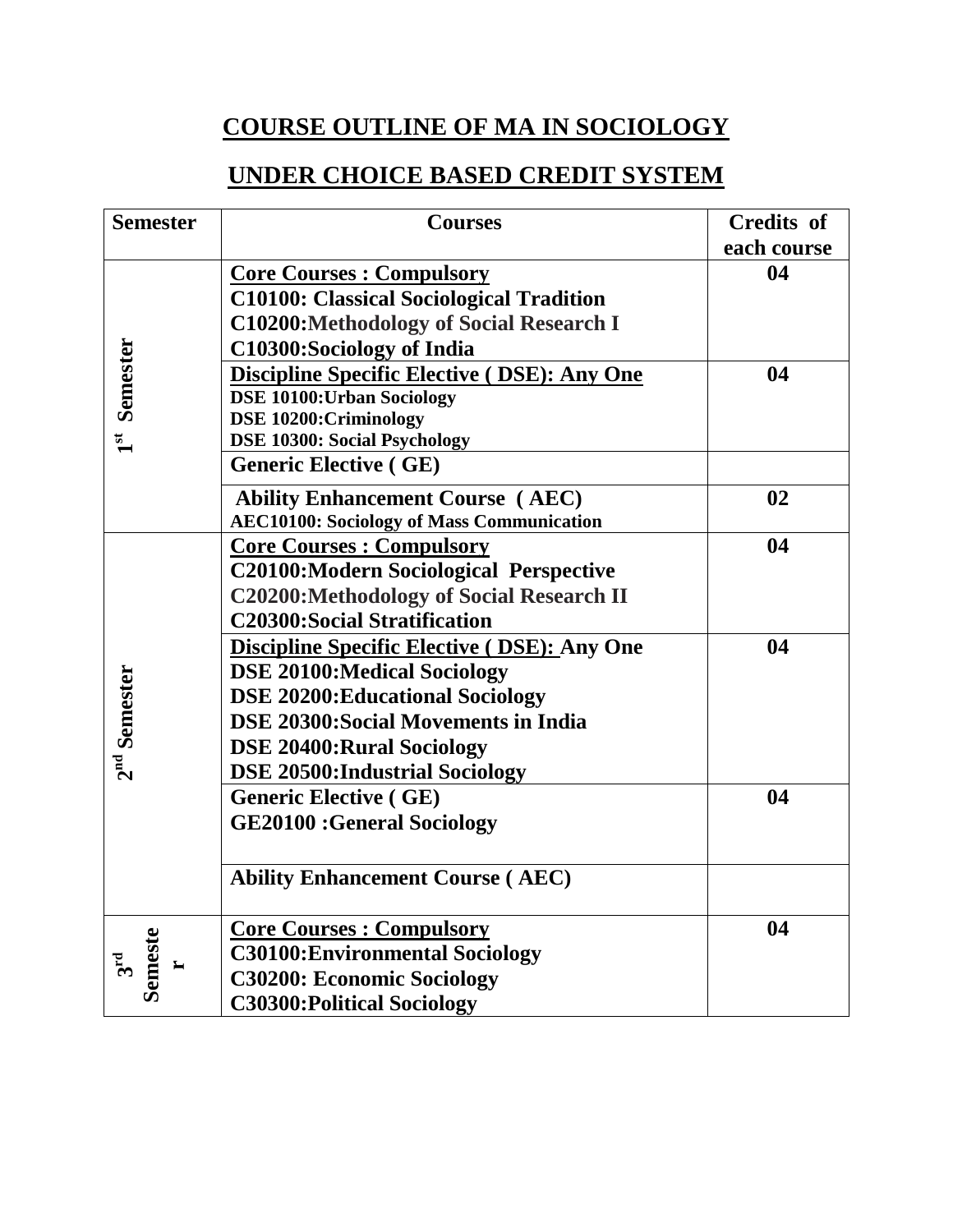|                       | <b>Discipline Specific Elective ( DSE): Any One</b>     |    |
|-----------------------|---------------------------------------------------------|----|
|                       | <b>DSE 30100: Sociology of Gender</b>                   |    |
|                       | DSE 30200: Sociology of Ageing                          |    |
|                       | DSE 30300: Education in India                           |    |
|                       | <b>DSE 30400: Sociology of Human</b>                    |    |
|                       | <b>Resource Management</b>                              |    |
|                       | <b>Generic Elective (GE)</b>                            | 04 |
|                       | GE30100 (A) :Public Health                              |    |
|                       | GE30100 (B): Symbols and Society                        |    |
|                       | <b>Ability Enhancement Course (AEC)</b>                 | 02 |
|                       | <b>AEC30100: Soft Skill and Personality development</b> |    |
|                       |                                                         |    |
|                       | <b>Core Courses: Compulsory</b>                         | 04 |
|                       | C40100:Sociology of Kinship                             |    |
|                       | <b>C40200:Sociology of Globalization</b>                |    |
|                       | <b>C40300:Sociology of Northeast India</b>              |    |
| $4^{\rm th}$ Semester | <b>Discipline Specific Elective ( DSE): Any One</b>     | 04 |
|                       | <b>DSE 40100: Sociology of Literature</b>               |    |
|                       | <b>DSE 40200: Sociology of Development</b>              |    |
|                       | DSE 40300: Penology, Prison Administration and          |    |
|                       | <b>Correctional Services</b>                            |    |
|                       | <b>DSE 40404: Society and Personality development</b>   |    |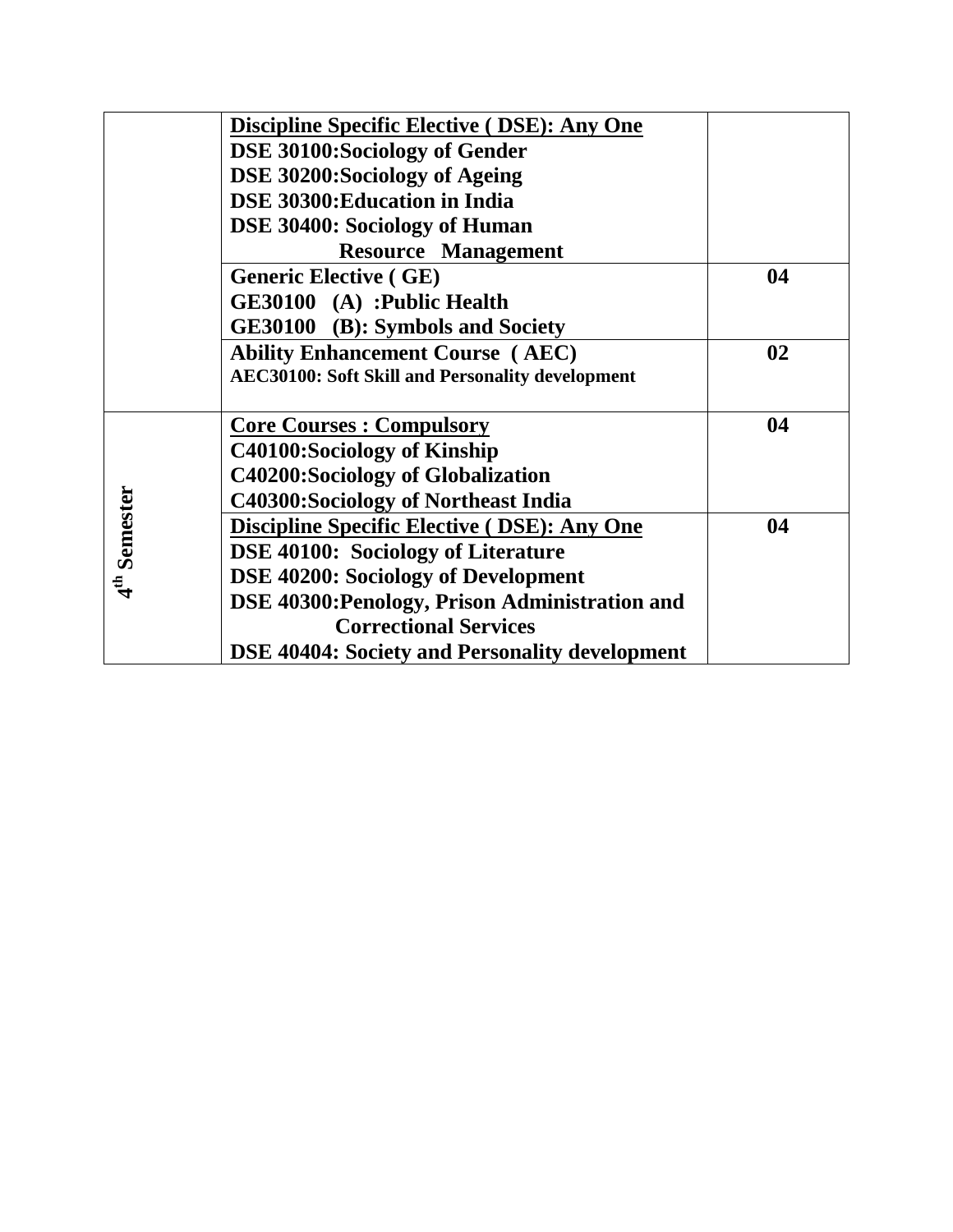**Programme: M.A. in Sociology Course No.:AEC10100 Title of the Course: Sociology of Mass Communication Total Credits: 2 Total contact hours = 30 Marks distribution: In – semester: 10 End- semester: 50**

This course aims to acquaint the students with sociological understanding of Mass Communication . Further this course will be able to equip the students to develop the process of interaction in everyday life.

| Unit | Topic                                                | Credits   Contact Hours |
|------|------------------------------------------------------|-------------------------|
|      | Nature and process of Human Communication, Functions |                         |
|      | of Communication                                     |                         |
|      |                                                      |                         |
|      | Nature and Process of Mass Communication, Public     |                         |
|      | Relations, Media and Social Change,                  |                         |

#### **Essential Readings :**

- 1. Agrawal , Namita, Theories of Communication and Mass Media , Book Enclave , Jaipur, 2007.
- 2. Blum, Eleanor, Basic Books in the Mass Media, Chicago , University of Illinois Press, 1980.
- 3. Mehta , D.S., Mass Communication and Journalism in India, Allied Publishers , New Delhi, 1979

#### **Suggested Readings:**

- 1. Defleur, M.L. and E.E. Dennis, Understanding Mass Communication, Houghton Mifflin Co. Boston. , 1986
- 2. Prabhakar , N & N. Basu, Mass Media and Development , Common Wealth , Delhi , 2007.
- 3. Cooke, Liz (ed. ), Media Studies Bibliography , London , BFI, 1984
- 4. Schramm, W , Mass Media and National Development, UNESCO, Paris , 1964
- 5. Saikia , J.P., Ganasanyog: Pratoy Aru Prathyasha, Bidya Bhaban, Jorhat , Assam,2014 ( Assamese)
- *6. Chattopadhyay, Partha , Bikhoy- Xanbadikota, Bina Library , Guwahati , 2008*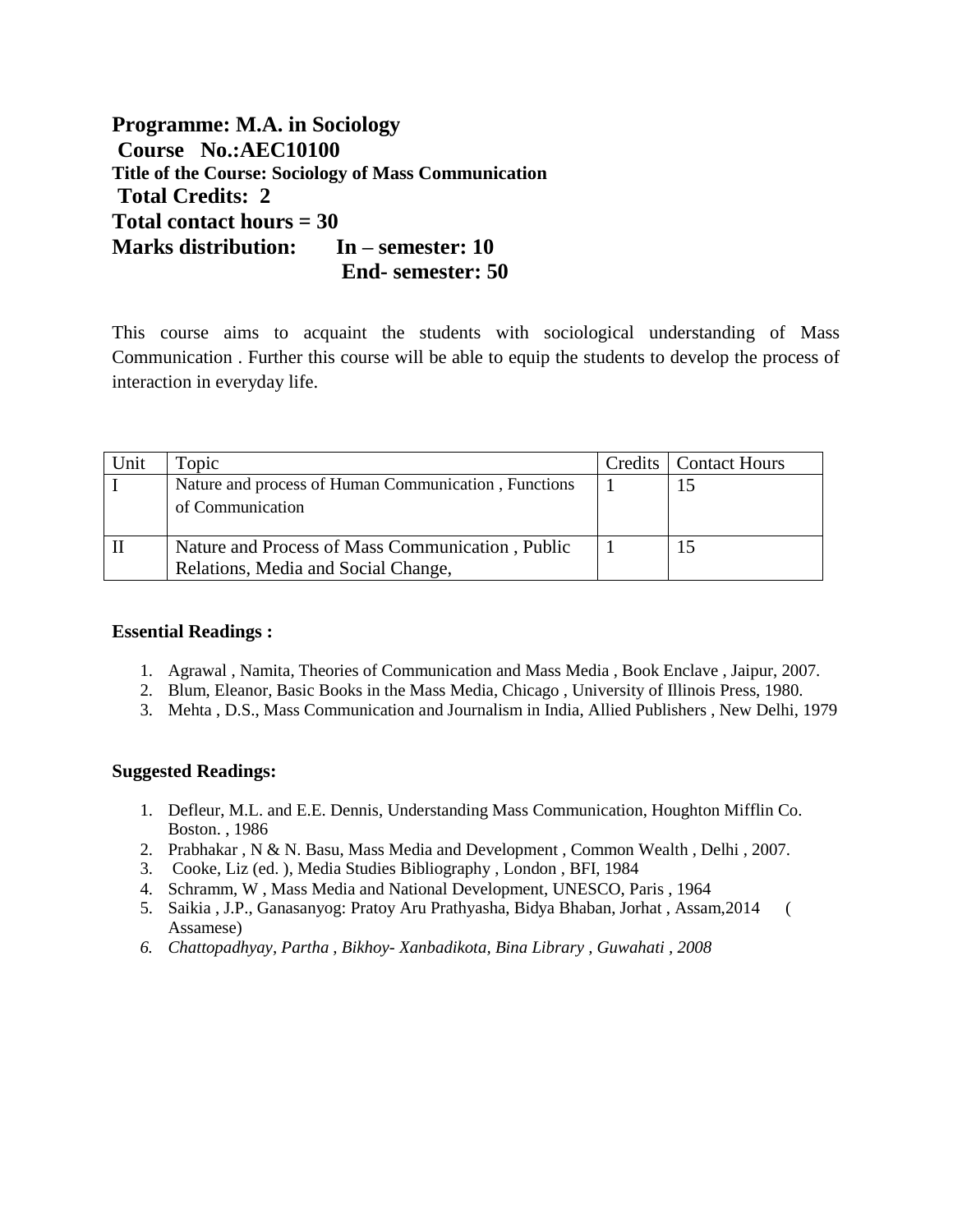**Programme: M.A. in Sociology Course No.:C10100 Title of the Course: Classical Sociological Tradition Total Credits: 4 Total contact hours = 60 Marks distribution: In – semester: 40 End- semester: 60**

This paper provides an elaboration of the classical sociological thinkers. It provides the philosophical and detailed understanding of the concept of society and social phenomenon as per the three pioneers in sociology, i.e. Karl Marx, Emile Durkheim, Max Weber . The paper also highlights the principle components and nature of the theories propounded by these thinkers. Special focus is given to the relevance of these theories in contemporary sociology.

The objectives of the course are:

- 1. To explore the theoretical concepts propounded by the classical sociologist
- 2. To understand the significance of these theories in sociological analysis
- 3. To examine the structure of these sociological theories
- 4. To provide critical understanding of the implication of the classical sociologist.

| Unit         | Topic                                         | Credits      | Contact hours |
|--------------|-----------------------------------------------|--------------|---------------|
| $\mathbf I$  | Philosophical Foundation of Sociology.        | $\mathbf{1}$ | 15            |
|              | Enlightenment, Reason and Science, Cartesian  |              |               |
|              | Philosophy,                                   |              |               |
| $\mathbf{I}$ | Karl Marx:                                    | $\mathbf{1}$ | 15            |
|              | Dialectical and Materialistic Interpretation, |              |               |
|              | Class and Class Conflict,                     |              |               |
|              | Alienation.                                   |              |               |
| III          | Max Weber:                                    | $\mathbf{1}$ | 15            |
|              | Objectivity,                                  |              |               |
|              | Verstehen,                                    |              |               |
|              | Ideal Types,                                  |              |               |
|              | Authority,                                    |              |               |
|              | Religion and Capitalism.                      |              |               |
| IV           | Emile Durkheim:                               | $\mathbf{1}$ | 15            |
|              | Sociological Method,<br>٠                     |              |               |
|              | Division of Labour,<br>$\bullet$              |              |               |
|              | Solidarity,                                   |              |               |
|              | Theory of Religion,                           |              |               |
|              | Theory of Suicide.                            |              |               |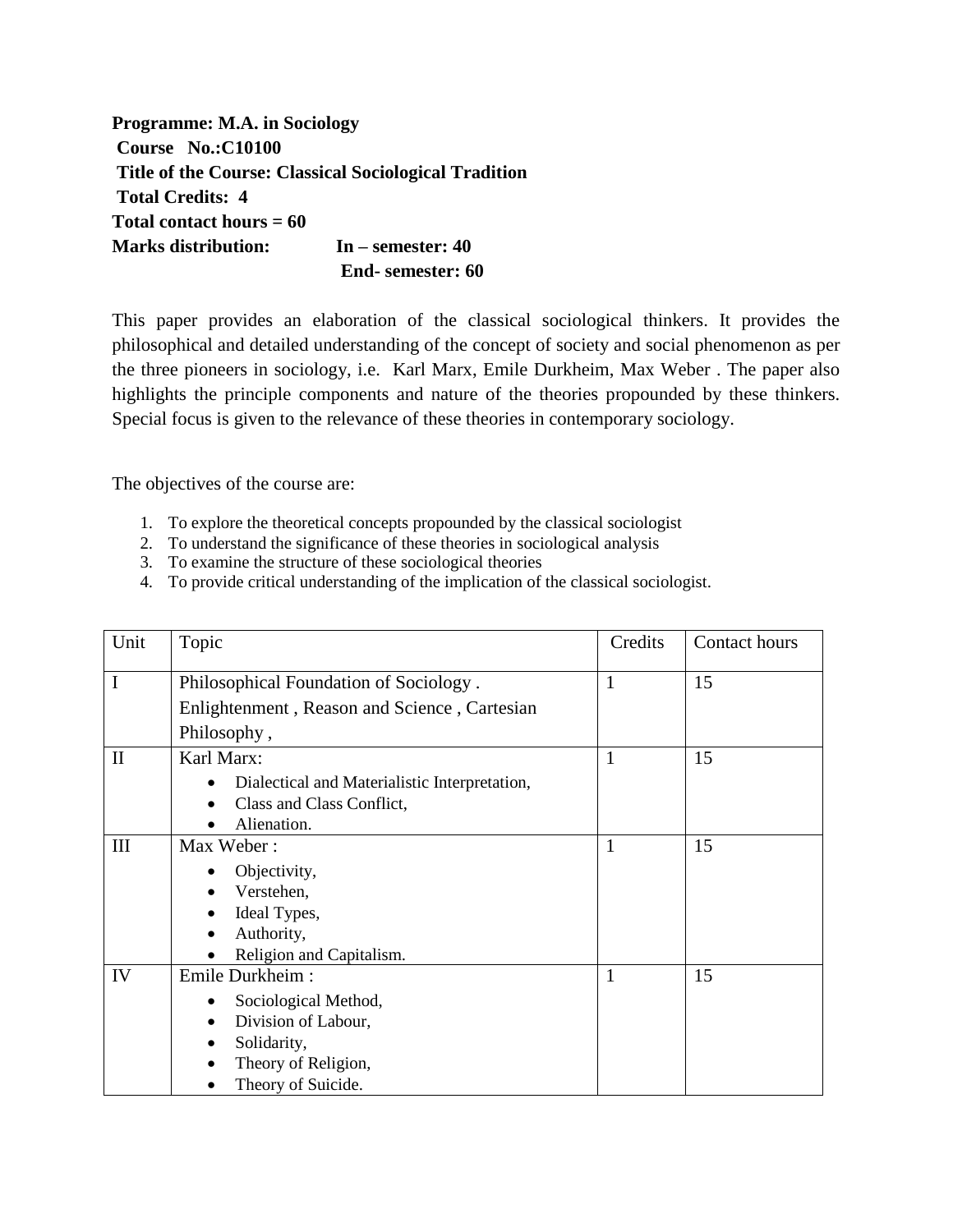#### **Essential Readings:**

- 1. Aron,Raymond, Main Currents in Sociological Thought, Vol. I & II
- 2. Coser , L.A. Masters of Sociological Thought, New York, Hrcourt Brace.
- 3. Timasheff, S. Nicholas Sociological Theories : Its nature and Growth. Random House, New York,1967
- 4. Fletcher, R. The Making of Sociology : A Sociological Theory, Vol.-1, Thomas Nelson and Sons Ltd, 1972.
- 5. Durkheim, E. Suicide : A Study in sociology, translated by John A. Spaulding and George Simpson, New York, Free Press, 1951.
- 6. Inkeles, Alex What is Sociology : An Introduction to the Discipline and Profession, New Delhi, Prentice Hall of India, 1979.
- 7. Hussain ,M- Prolong to Five Sociologists, T.T. Publication , Dibrugarh ,2002.
- 8. Ritzer, George, Sociological Theory, ( $10<sup>th</sup>$  Edition), McGraw-Hill Education, 2017
- 9. Bottomore,T.B., Sociology: A Guide to Propblems and Literature Routledge Revivals ,2010
- N.B: Relevant reading materials would be supplied in the class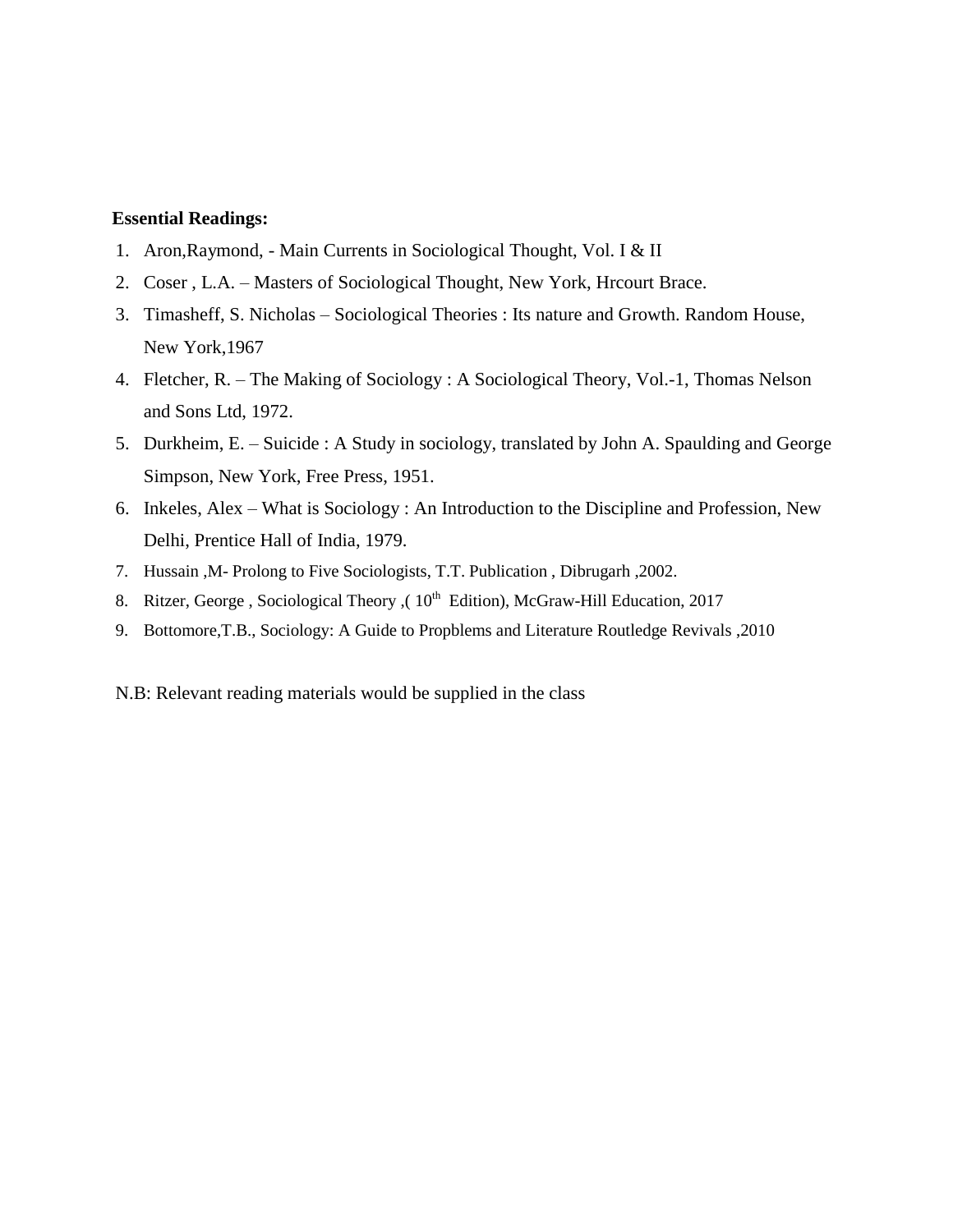**Programme: M.A. in Sociology Course No.:C10200 Title of the Course: Methodology of Social Research I Total Credits: 4 Total contact hours = 60 Marks distribution: In – semester: 40 End- semester: 60**

## **Course Objective:**

The basic objective of this course is to introduce the students to Methodology of Social Research. It introduces certain philosophical ideas underlying the emergence of different methodologies in social sciences. The next sections try to sensitize the students to develop a critical outlook at the existing perspectives and methods.

| Unit         | Topic                                                      | Credits      | Contact |
|--------------|------------------------------------------------------------|--------------|---------|
|              |                                                            |              | hours   |
|              |                                                            |              |         |
| $\mathbf I$  | <b>Philosophical Roots of Social Research</b>              | $\mathbf{1}$ | 15      |
|              | Issues in the theory of epistemology: forms and types of   |              |         |
|              | knowledge, validation of knowledge                         |              |         |
|              | Structure of scientific revolution (Kuhn)                  |              |         |
|              | and its critique: Contributions of Comte,<br>Positivism    |              |         |
|              | Popper to positivism; Hermeneutics<br>Durkheim<br>and      |              |         |
|              | Methodological Perspectives in Sociological Theory         |              |         |
| $\mathbf{I}$ | <b>Nature of Social Reality and Approaches to it:</b>      | 1            | 15      |
|              | Interpretative understanding and its critique              |              |         |
|              | Logic of Inquiry in social science research                |              |         |
|              | Inductive and deductive                                    |              |         |
|              | Theory building                                            |              |         |
|              | Objectivity/value neutrality                               |              |         |
| III          | <b>Qualitative Research Techniques</b>                     | $\mathbf{1}$ | 15      |
|              | Techniques and methods of qualitative research.            |              |         |
|              | Participant observation/ethnography, interview guide       |              |         |
|              | Case study method                                          |              |         |
|              | Content analysis                                           |              |         |
|              | Oral history, narratives                                   |              |         |
|              | Life history, genealogy                                    |              |         |
|              | Methodological dilemmas and issues in qualitative research |              |         |
|              | Validity and reliability in qualitative research.          |              |         |
| IV           | Quantitative methods and survey research                   | 1            | 15      |
|              | Assumptions of quantification and measurement              |              |         |
|              | Survey techniques                                          |              |         |
|              | Operationalisation and research design                     |              |         |
|              | Sampling design                                            |              |         |
|              | Questionnaire construction, interview schedule             |              |         |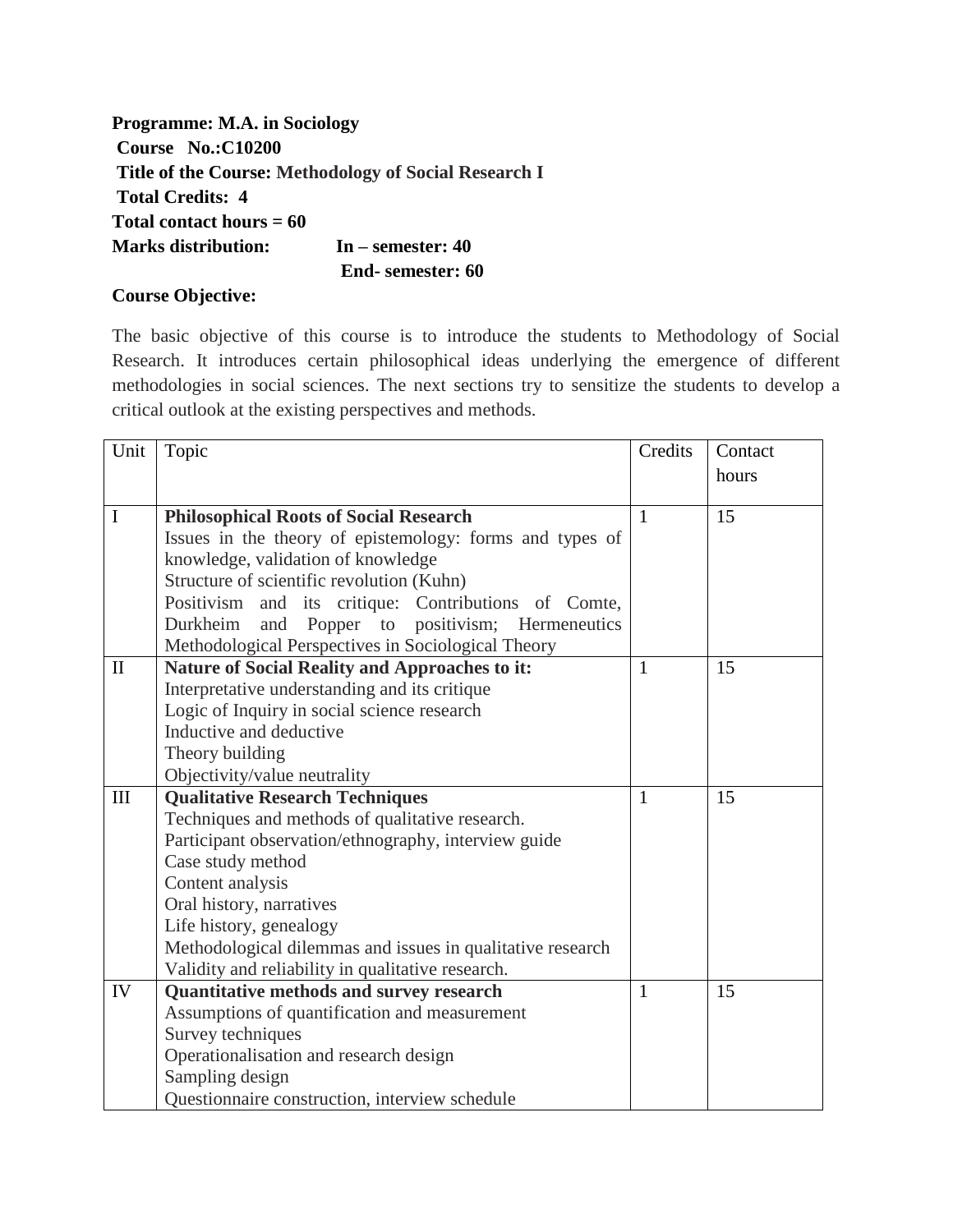| Measurement and Scaling         |  |
|---------------------------------|--|
| <b>Reliability and Validity</b> |  |
| <b>Limitations of Survey</b>    |  |

#### **Essential Readings:**

- McNeil, P and S. Chapman. 2005. Research Methods (Third Edition), Routledge, London and Newyork
- L. R. Donileen, 2013, Methodological Thinking-Basic Principles of Social Research Design, Sage Publication
- Neuman, W, L, 2015, Social Research Methods-Quantitative and Qualitative Approaches, Pearson
- Guthrie, G, 2017, Basic Research Methods-An Entry to Social Science Research, Sage, New Delhi
- Hughes, J.A. and W. W. Sharrock. 2007. Theory and Methods in Sociology-An Introduction to Sociological Thinking and Practice,, Palgrave Macmillan, Newyork.

# **Suggested Readings**

- $\triangleright$  Barnes, John A. 1979. Who Should Know What? Social Science, Privacy and Ethics. Harmondsworth: Penguin.
- Beteille A., and T.N. Madan. 1975. Encounter and Experience: Personal Accounts of Fieldwork. New Delhi: Vikas Publishing House Pvt. Ltd.
- Bleicher M. 1988. The Hermeneutic Imagination. London: Routeldege and Kegan Paul (Introduction only)
- Bose, Pradip Kumar, 1995: Research Methodology. New Delhi: ICSSR.
- Bryman, Alan. 1988. Quality and Quantity in Social Research, London: Unwin Hyman.
- D.A.de Vaus. 1986. Surveys in Social Research. London: George Relen and Unwin.
- Fayeraband, Paul. 1975. Against Method: Outline of an Anarchistic Theory of Knowledge. London: Humanities Press.
- Hawthorne. Geoffrey, 1976. Enlightment and Despair: A Hitory of Sociology. Cambridge: Cambridge University.
- Hughes, John. 1987. The Philosphy of Social Research. London: Longman.
- Irvine, J., I. Miles and J. Evans (eds.) 1979. Demystifying Social Statistics, London: Pluto Press.
- Kuhn, T. S. 1970. The Structure of Scientific Revolutions. London: The University of Chicago Press.
- $\triangleright$  Madge, John. 1970. The Origins of Scientific Sociology. London: Tavistock.
- Marsh, Catherine. 1988. Exploring Data. Cambridge: Polity Press.
- Mukherjee, P.N. (eds.) 2000. Methodology in Social Research: Dilemmas and Perspectives. New Delhi: Sage. (Introduction)
- Popper K. 1999. The Logic of Scientific Discovery. London: Routledge.
- ▶ Punch, Keith. 1986. Introduction to Social Research, London: Sage.
- Shipman, Martin. 1988. The Limitations of Social Research, London: Longman.
- Sjoberg, Gideon and Roger Nett. 1997. Methodology for Social Research, Jaipur: Rawat.
- Srinivas, M.N. and A.M. Shah 1979. Field Worker and the Field. New Delhi: Oxford

N.B: Relevant reading materials would be supplied in the class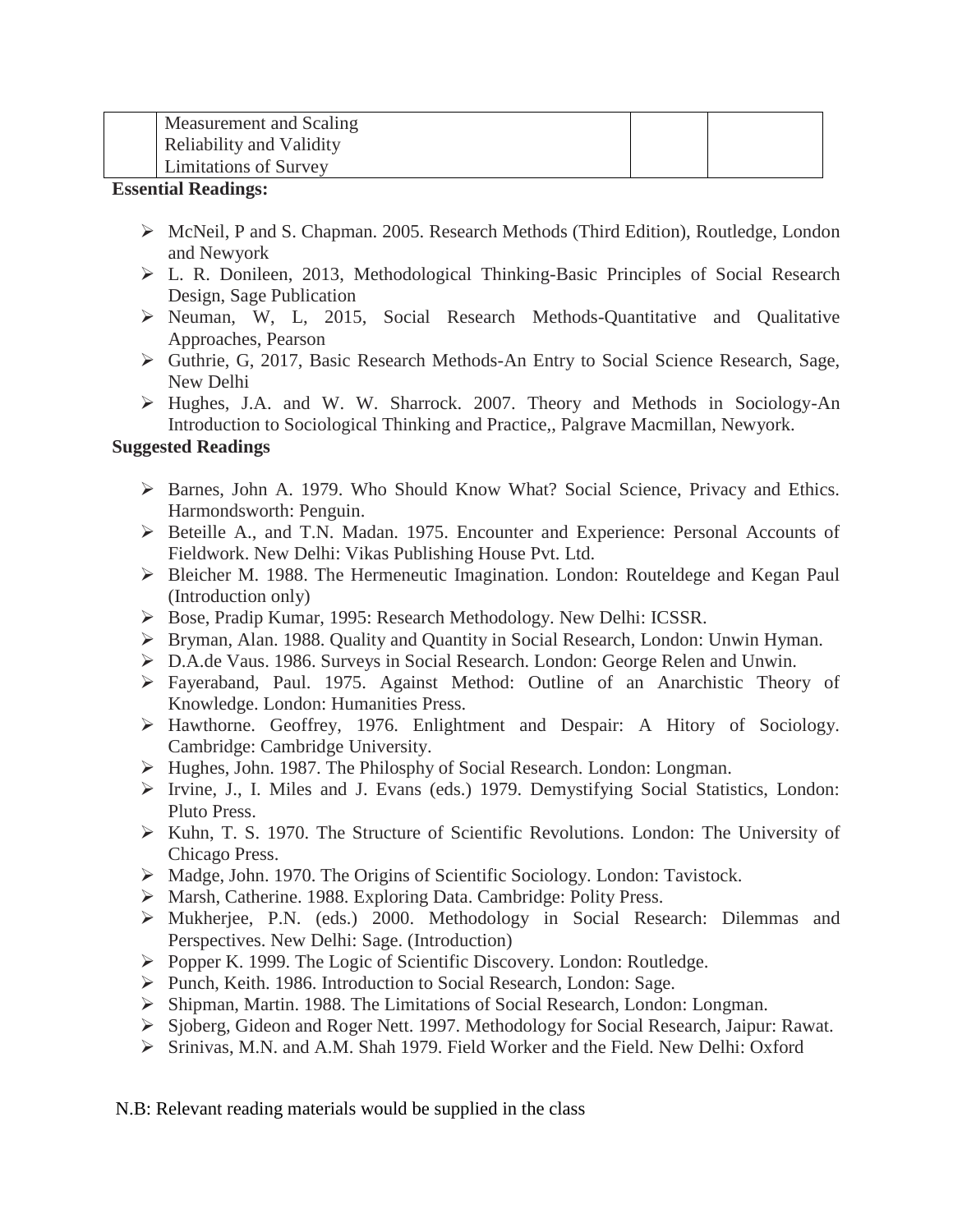**Programme: M.A. in Sociology Course No.:C10300 Title of the Course: Sociology of India Total Credits: 4 Total contact hours = 60 Marks distribution: In – semester: 40 End- semester: 60**

## **Course Objective**

The basic object of the course is to provide sociological understanding of Indian society. It seeks to understand the nature and growth of Indian Sociology. It provides an understanding of basic approaches of understanding Indian society. Further, this course provides a sociological understanding of Indian social structure and social institutions. It also tries to give a sociological understanding of forces of social change in modern India.

| Unit         | Topic                                                                                                                                                                                                                        | Credits | Contact |
|--------------|------------------------------------------------------------------------------------------------------------------------------------------------------------------------------------------------------------------------------|---------|---------|
|              |                                                                                                                                                                                                                              |         | Hours   |
| $\mathbf I$  | Introducing Indian Sociology: Sociology of India and<br>Sociology in India. Emergence and Growth of Indian<br>Sociology - Intellectual Traditions and Institutional growth,<br>Text view and Field view in Indian sociology. |         | 15      |
| $\mathbf{I}$ | Approaches to the study of Indian Society: Indological,<br>Structural Functionalist, Marxist, Subaltern, Feminist.                                                                                                           |         | 15      |
| Ш            | Social Structure and Social Institutions: Groups and Social<br>Structure - Caste, Class and Tribe,<br>Basic institution: Family and Kinship.                                                                                 |         | 15      |
| IV           | Social Change in Modern India:<br>Sanskritisation,<br>Westernisation and Modernisation,<br>Nation and Nation building, Communalism and Secularism.                                                                           |         | 15      |

## **Essential Reading :**

- Singh, Y. Modernization of Indian Tradition: A Systematic Study of Social Change. Jaipur: Rawat Publications, 2011.
- Srinivas, M.N. Social Change in Modern India. New Delhi: Orient Blackswan, 2009.
- Dhanagre, D.N. Themes and Perspective in Indian Sociology. New Delhi: Rawat Publication, 1993.
- Nagla, B.K., Indian Sociological Thought. Jaipur: Rawat Publication , 2008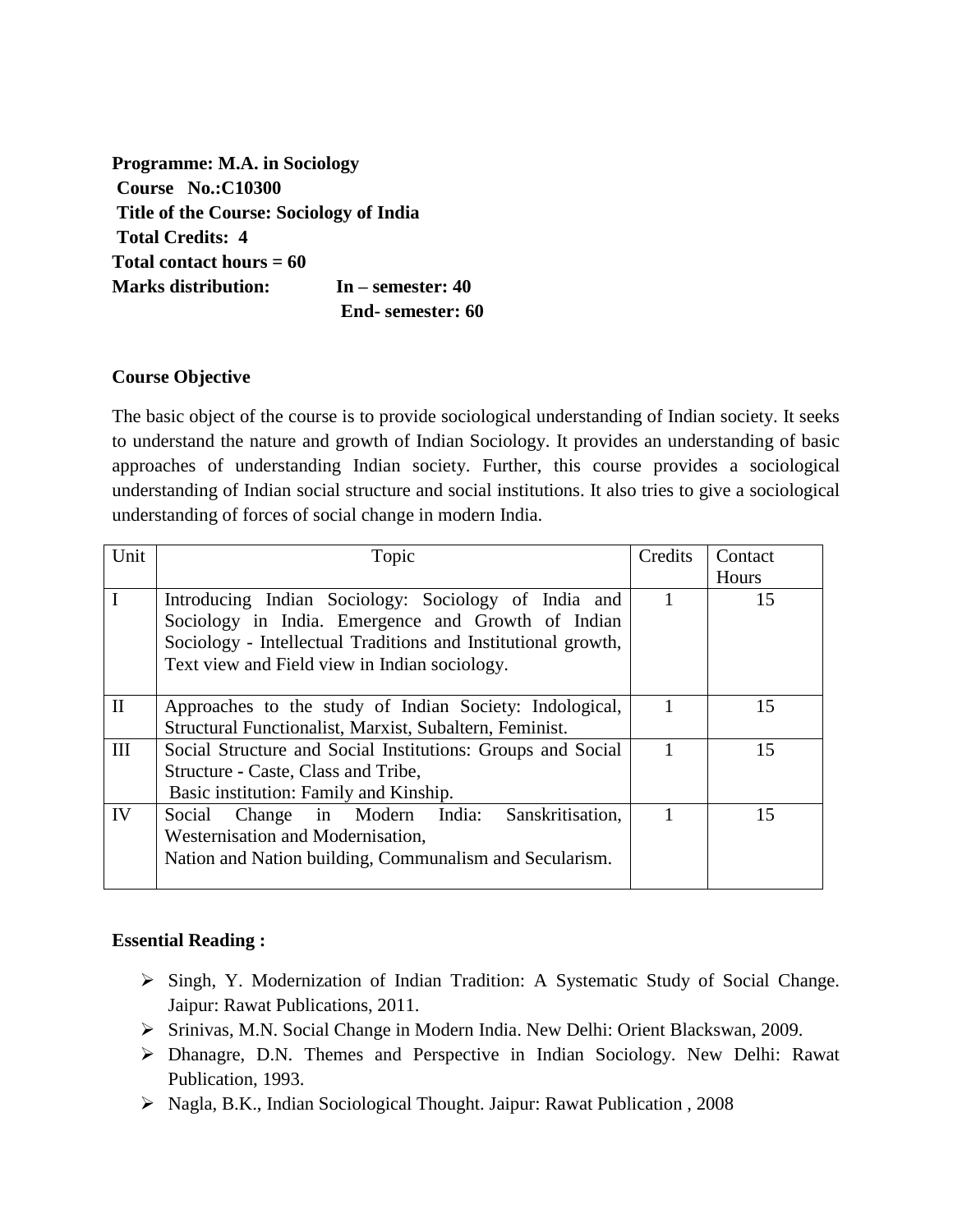#### **Suggested Readings:**

- $\triangleright$  Aloysius, G. Nationalism without a Nation in India. Delhi: Oxford University P, 1997.
- Béteille, A. Caste, Class and Power: Changing Patterns of Stratification in a Tanjore Village. University of California P, 1965.
- Chakravarty, U. Gendering Caste: Through a Feminist Lens. Calcutta: STREE, 2003.
- Das, V. Critical Events: An Anthropological Perspective on Contemporary India. Delhi: Oxford University P, 1995.
- Das, V. Structure and Cognition: Aspects of Hindu Caste and Ritual. Bombay: Oxford University P, 1982.
- Desai, A.R. (Ed.). Rural Sociology in India (5 th edition). (Bombay: Popular Prakashan, 1978. 7. Desai, A.R. "Relevance of Marxist Approach" in T.K. Oomen & P. Mukherjee, Indian Sociology: Reflections and Introspections. Bombay: Popular Prakashan, 1985.
- Desai, A.R. Social Background of Indian Nationalism. Mumbai: Popular Prakashan, 1948.
- Dumont, L. Homo Hierachicus: The Caste System and its Implications. Oxford: OUP, 1970. 11. Ghurye, G.S. Caste and Race in India. Bombay: Popular Prakashan Press, 1990.
- Guha, R. (Ed.). Subaltern Studies Delhi: OUP. 1991.
- Gupta, D. Social Stratification. New Delhi: Oxford University P, 1991.
- Hardiman, D. The Coming of the Devi: Adivasi Assertion in Western India. Delhi: Oxford University P, 1987.
- Inden, R. "Orientalist Construction of India" in Modern Asian Studies. 1986.
- Jodhka, S.S. "From 'book view' to 'field view': Social anthropological constructions of the Indian village" in Oxford Agrarian Studies. Volume 26, Issue No. 3, 1998.
- Madan T.N. (Ed.) Religion in India. Delhi: Oxford University P, 1992.
- Mukherji, D.P. "Indian Tradition and Social Change" in T.K. Oomen & P. Mukherjee, Indian Sociology: Reflections and Introspections. Bombay: Popular Prakasham, 1986.
- $\triangleright$  Xaxa, V. "The Politics of Language, Religion and Identity: Tribes in India" in Economic and Political Weekly. Vol. 37 No.17, 2005.

#### **N.B: Relevant reading materials would be supplied in the class**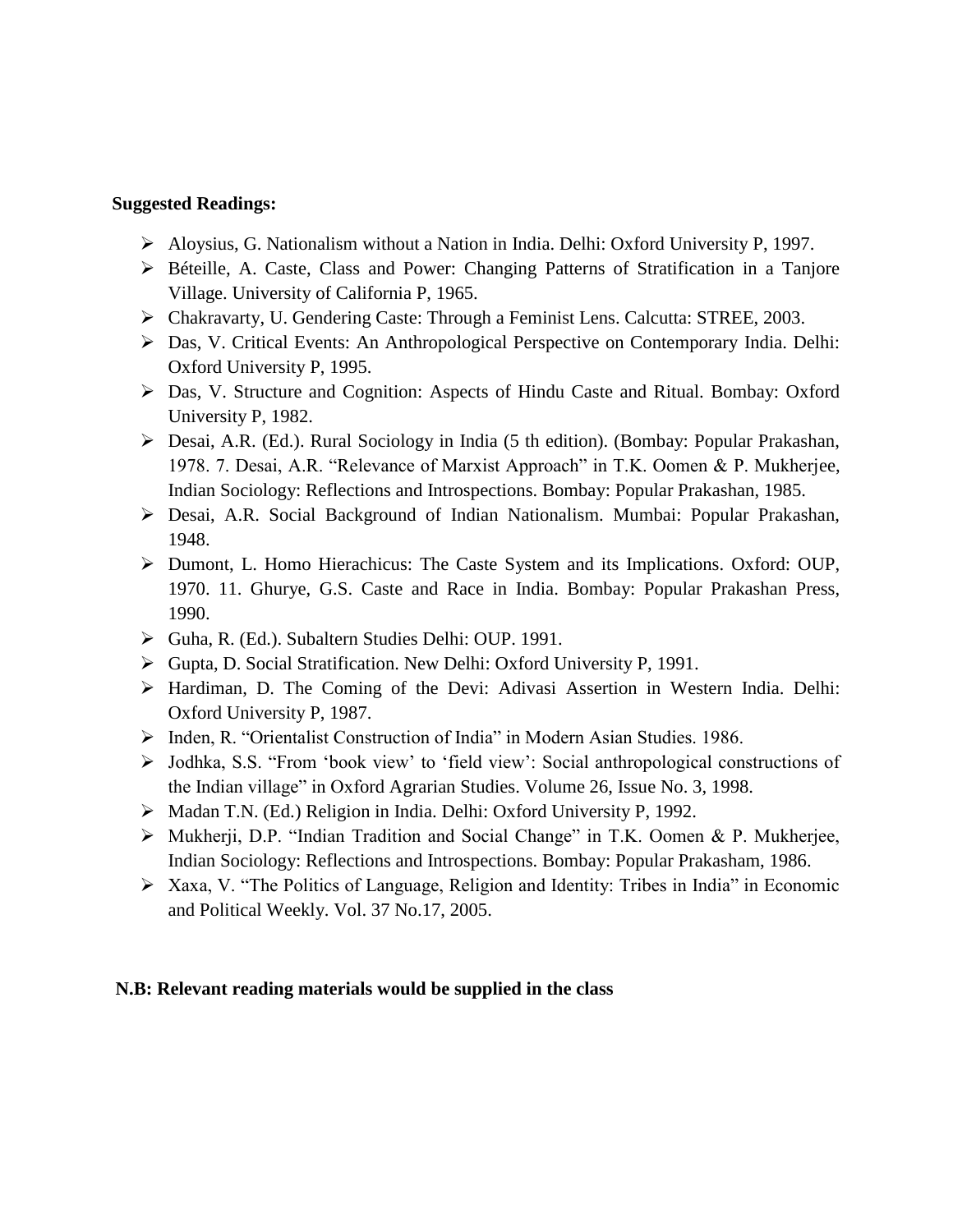**Programme: M.A. in Sociology Course No.:DSE10100 Title of the Course: Urban Sociology Total Credits: 4 Total contact hours = 60 Marks distribution: In – semester: 40 End- semester: 60**

This paper provides an introduction to the theoretical perspectives on the analysis of urban societies and urban social phenomenon. It highlights the specificities that make urban societies different from other societies in terms of their structures and operations. Special focus is given to the understanding of urban societies in the era after globalization. It elaborates on the differential nature of urban social phenomenon with special reference to urban societies in India. The paper also enquires into the issues and problems related to urban society in India.

The objectives of the course are:

- 5. To orient the students towards the important theoretical discourses related to the sociology of urban societies.
- 6. To introduce the emerging theoretical perspectives in the understanding of contemporary urban societies.
- 7. To familiarize with the essential concepts for the study of urban society in India and its forms and structure.
- 8. To discuss the major issues concerning urban social organization in India.

| Unit         | Topic                                                  | Credits | Contact hours |
|--------------|--------------------------------------------------------|---------|---------------|
| I            | Emergence of urban sociology:                          | 1       | 15            |
|              | a. Idea of city and urban society in classical         |         |               |
|              | sociological theories                                  |         |               |
|              | Chicago school and Urban ecology<br>$\mathbf{b}$ .     |         |               |
|              | Cultural and economic role of cities<br>$\mathbf{c}$ . |         |               |
|              | Emergence of urban sociology in India<br>d.            |         |               |
| $\mathbf{I}$ | Urbanization and globalisation:                        | 1       | 15            |
|              | a. Meaning and types of urbanization                   |         |               |
|              | World city and global city<br>$\mathbf{b}$ .           |         |               |
|              | City as information society<br>c.                      |         |               |
|              | Political economy and urbanization<br>d.               |         |               |
| III          | Urban society in India:                                |         | 15            |
|              | Urbanization and planning in India<br>a.               |         |               |
|              | Social change and primary groups<br>b.                 |         |               |
|              | Urban Neighborhood and voluntary<br>$\mathbf{c}$ .     |         |               |
|              | organizations                                          |         |               |
|              | Migration and urban community<br>d.                    |         |               |
| IV           | Social Issues and problems in Urban India:             | 1       | 15            |
|              | Inequality and marginalization<br>a.                   |         |               |
|              | Over urbanization and slums<br>b.                      |         |               |
|              | Poverty and unemployment<br>$\mathbf{c}$ .             |         |               |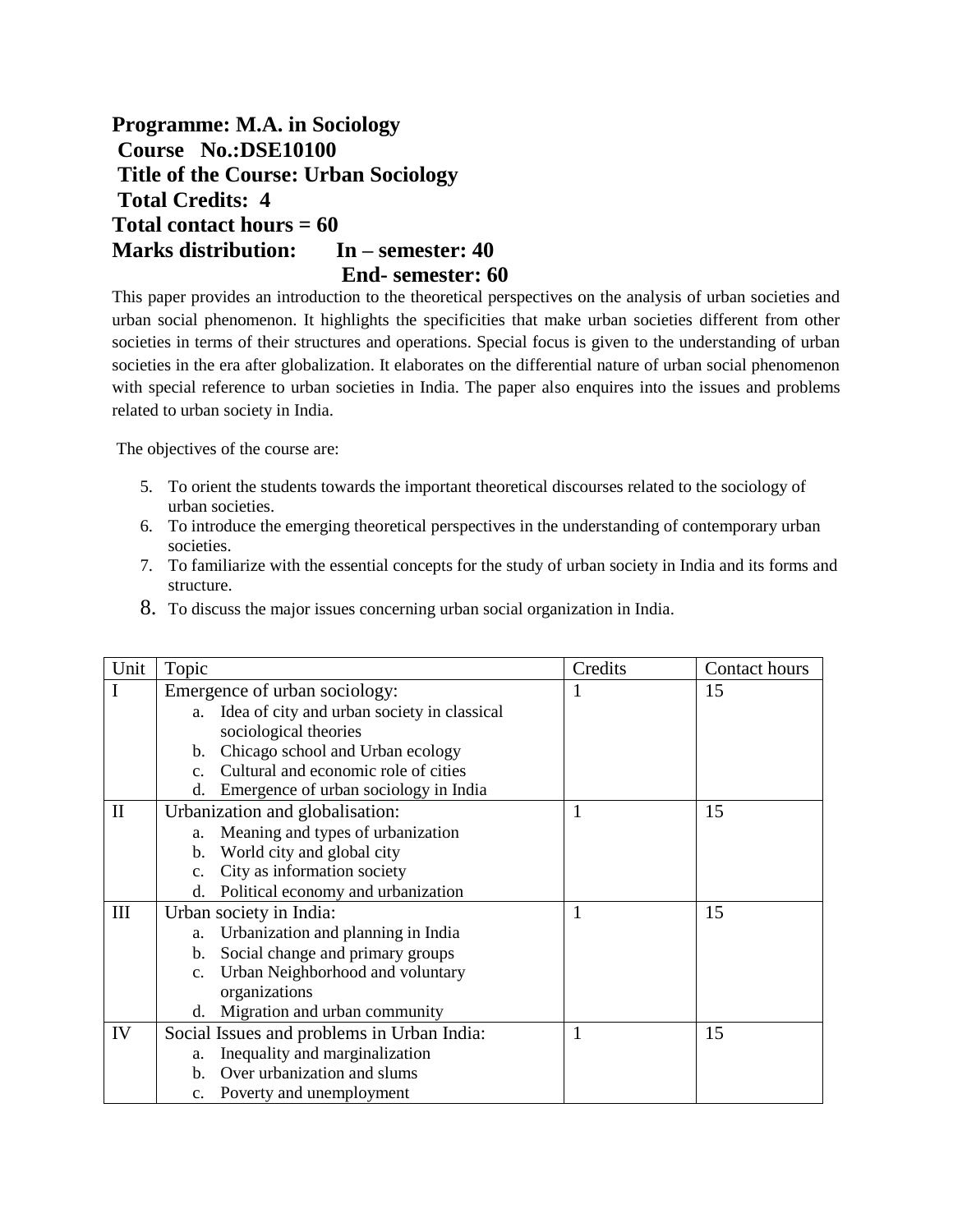| u. | Crime and violence |  |
|----|--------------------|--|
|    |                    |  |

## **Pedagogy:**

The pedagogy for this course will include lectures, tutorials, classroom interactions, seminars as well as group discussion. Multimedia resources such as short videos and power point presentation will also be used for understanding of spatial dimension of study of urban societies in different social context.

## **Learning outcomes:**

Students are expected to learn about the different theoretical approaches in the study of urban societies. They are expected to develop an aptitude for application of sociological theories in the understanding of phenomena such as urbanization and urban development. Students will also develop comparative understanding of differential nature of urban societies and social institutions in the contemporary era with special focus on the urban society in India.

## **Essential Readings:**

- **1.** A.J.Reiss & P.K.Hatt. 1951. *Cities and Society*. Illionis. The Free Press.
- 2. Bhat, C.S. (ed.) 1991: *A Reader in Urban Sociology*.New Delhi. Orient Longman Limited.
- 3. Breeze, Gerald 1966. *Urbanization in Newly Developing Countries*. New Jersey. Prentice Hall. Introduction
- 4. E.E. Bergel. 1962. Urban Sociology. New York. The Free Press.
- 5. Harvey, David 1985 *The Urban Experience*, Baltimore: Johns Hopkins University Press, Chapter 1. Money, Time, Space and the City. Pp. 1-35
- 6. Hoselitz, Bert. F. 1955 "Generative and Parasitic Cities". *Economic Development and cultural change.* 3 (3) : 278-294. I.Susser (ed.) *The Castells Reader on Cities and Social Theory,* Blackwell Publishers, Malden, Ma, Pp. 1‐ 13
- 7. Manuel, Castells 2002, "Conceptualising the city in the information age", in
- 8. Rao, M.S.A.. 1974. *Urban Sociology in India*. New Delhi. Orient Longman Limited.
- 9. Redfield, Robert.1954 " Cultural Role of Cities". *Economic Development and cultural change.* 3 (1) : 53-73.
- 10. Sassen, Saskia. 1991. *The Global City*. "Overview", Chapter 10 ("A New Urban Regime?") and Epilogue (pp. 345-363).
- 11. Shaw, Annapurna. 2012. *Indian Cities.* New Delhi. Oxford University Press.
- 12. Simmel, Georg. "The Metropolis and Mental Life." Pp. 324-339 in Donald Levine, ed., *Georg Simmel on Individuality and Social Forms*. 1975. Chicago: University of Chicago Press.
- 13. Southall, Aiden.(eds). 1973. Urban Anthopology. London. Oxford University Press.
- 14. Wirth, Louis. 1938. "Urbanism as a Way of Life." *The American Journal of Sociology* 44(1): 1- 24.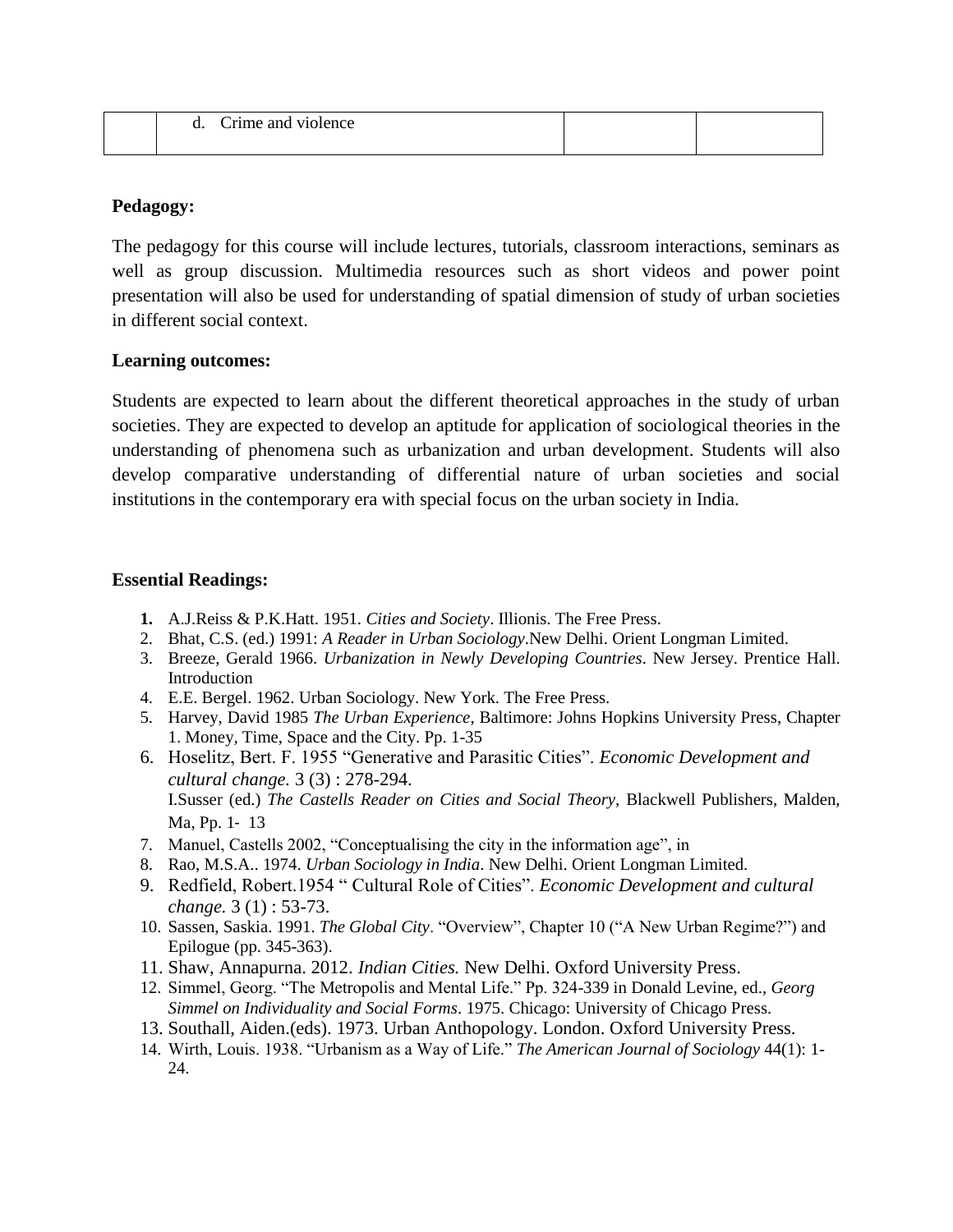#### **Suggested Readings:**

- 1. Ali, Syed. 2002. "Collective and Elective Ethnicity: caste among Urban Muslims in India". Sociological Forum.
- 2. Berreman, Gerald. 1972. "Social Categories and Social Interaction in Urban India" in *American Anthropology*. 74:567-587.
- 3. Bose, Ashish. *Studies in India's Urbanization (1901-1971)*. Tata McGraw Hill Pub.
- 4. Bourdieu, P. 2000. The Weight of the World: Social Suffering in Contemporary Society. Translated Priscilla Panrkhurst Ferguson, Stanford: Stanford University Press.
- 5. Chauncy, G. 1994. Gay New York: Gender, Urban Culture and the making of Gay New York: Basic Books.
- 6. Das, Veena. (eds) .2004. *Handbook of Indian Sociology.* New Delhi. Oxford University Press.
- 7. Dubey S.M. et.al (ed.) : Family, Marriage and Social Change on the Indian Fringe (Selected articles on Part III)
- 8. Emes, Edwin and Judith Granich Godde. 1977. *The Anthropology of the City: An Introduction to Urban Anthropology*. Prentice Hall
- 9. Florida, Richard. 2002. *The Rise of the Creative Class.* New York: Basic Books.
- 10. Ganguli J.B. (ed.) : Urbanization and Development in N.E. India Trends and Policy Implications, 1995.
- 11. Gans, Herbert. 2009. "Some Problems of and Futures for Urban Sociology." *City and Community*
- 12. Ghurye, G.S. 1962. *Cities and Civilization*. New Delhi. Popular Prakashan.
- 13. Glaeser, Edward. 2011. *The Triumph of the City*.
- 14. McKenzie, R.D. 1924. "The Ecological Approach to the Study of Human Community." *American Journal of Sociology* 30(3): 287-301.
- 15. Miner, Horace. 1952. " The folk urban continuum" *The American Sociological Review" 17 (5):*529-537
- 16. Ngaihte, Thangkhanlal. 2014. "Nido Tainam and the fraught Question of Racism in India" in *Economic and Political Weekly*
- 17. Rao, M.S.A, 1981, "Some aspects of the sociology of migration", *Sociological Bulletin*,Vol. 30, 1. Pp21‐ 38
- 18. Ray, B. Dutta. (ed.) 1999. *Urban Development in N.E. India*. Inida. Reliance.
- 19. Singh, Sheo Nath and Naresh Prasad. "Caste Prejudice among Indian Youth" . *Social scientist*.
- 20. Vershney, Ashutosh.2001. "Ethnic conflict and Civil Society: India and Beyond"*. In World Politics.*

#### **N.B: Other reading materials will be provided in the classes and tutorials**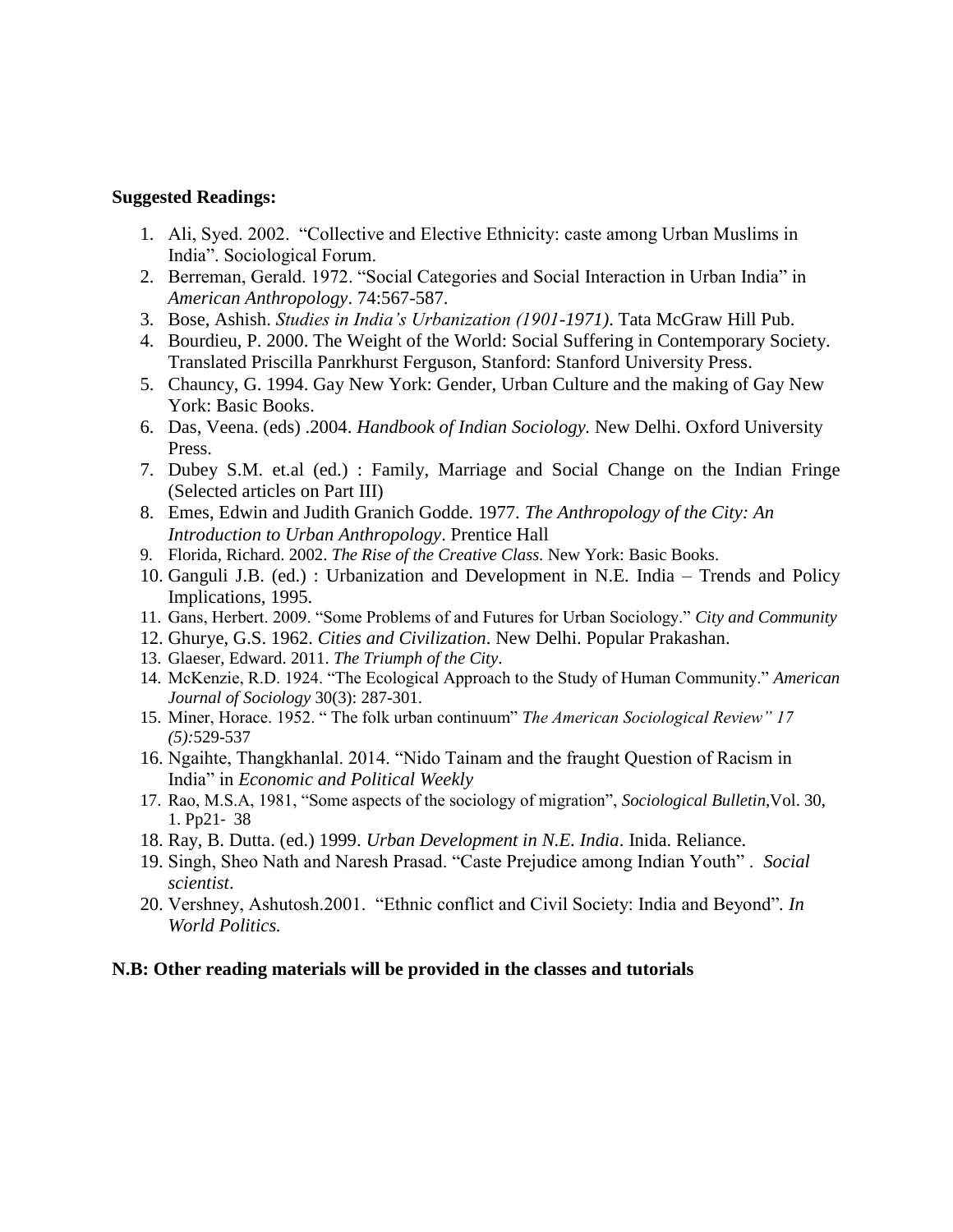**Programme: M.A. in Sociology Course No.:DSE10200 Title of the Course: Criminology Total Credits: 4 Total contact hours = 60 Marks distribution: In – semester: 40 End- semester: 60**

## **Objective of the Course :**

The course is designed to delineate the students about the meaning ,importance and scope of criminology, growth, development and content of schools of criminology; concepts -typology of crime and delinquency along with some important criminological theories have been incorporated

| Unit         | Topic                                                       | Credits      | Contact |
|--------------|-------------------------------------------------------------|--------------|---------|
|              |                                                             |              | hours   |
| I            | Criminology: Its Nature and Scope; Schools of Criminology;  | $\mathbf{1}$ | 15      |
|              | Origin and Trends of Criminal Law.                          |              |         |
| $\mathbf{I}$ | Basic Concepts : Deviance, Delinquency, Crime and Criminals | 1            | 15      |
| III          | Types of Crime: Traditional Crime, Organized Crime, White   | $\mathbf{1}$ | 15      |
|              | Collar Crime and Professional Crime.                        |              |         |
| IV           | Theories of Criminology: Biological theory,                 | 1            | 15      |
|              | Psychological theory, Economic theory,                      |              |         |
|              | Differential Association theory, Containment                |              |         |
|              | theory and Labelling theory.                                |              |         |

#### **Essential Readings :**

- 1. E.H. Sutherland & D. R. Cressey : Principles of Criminology, The Times of India Press, Bombay, 1968.
- 2. Sue Tutus Reid : Crime and Criminology, Holt Rinehart and Winston, New York, 1985.
- 3. D. C. Gibbon : society, Crime and Criminal Careers, Prentice Hall of India, Pvt. Ltd., New Delhi, 1978.
- 4. J.E. Conklin : Criminology, Macmillan Publishing Co. Inc. New York, 1981.
- 5. R. Quinney : Criminology, Analysis and Critique of Crime in America, Little Brown Co. Boston, 1975.
- 6. J.F. Short Jr. : Gang Deliquency and Delinquent Subculture, Harper & Row, New York, 1968.
- 7. M.R. Haskell & L. Yanlonsky : Crime and Delinquency, Rand Menally Colley Publishing Co, Chicago, 1974.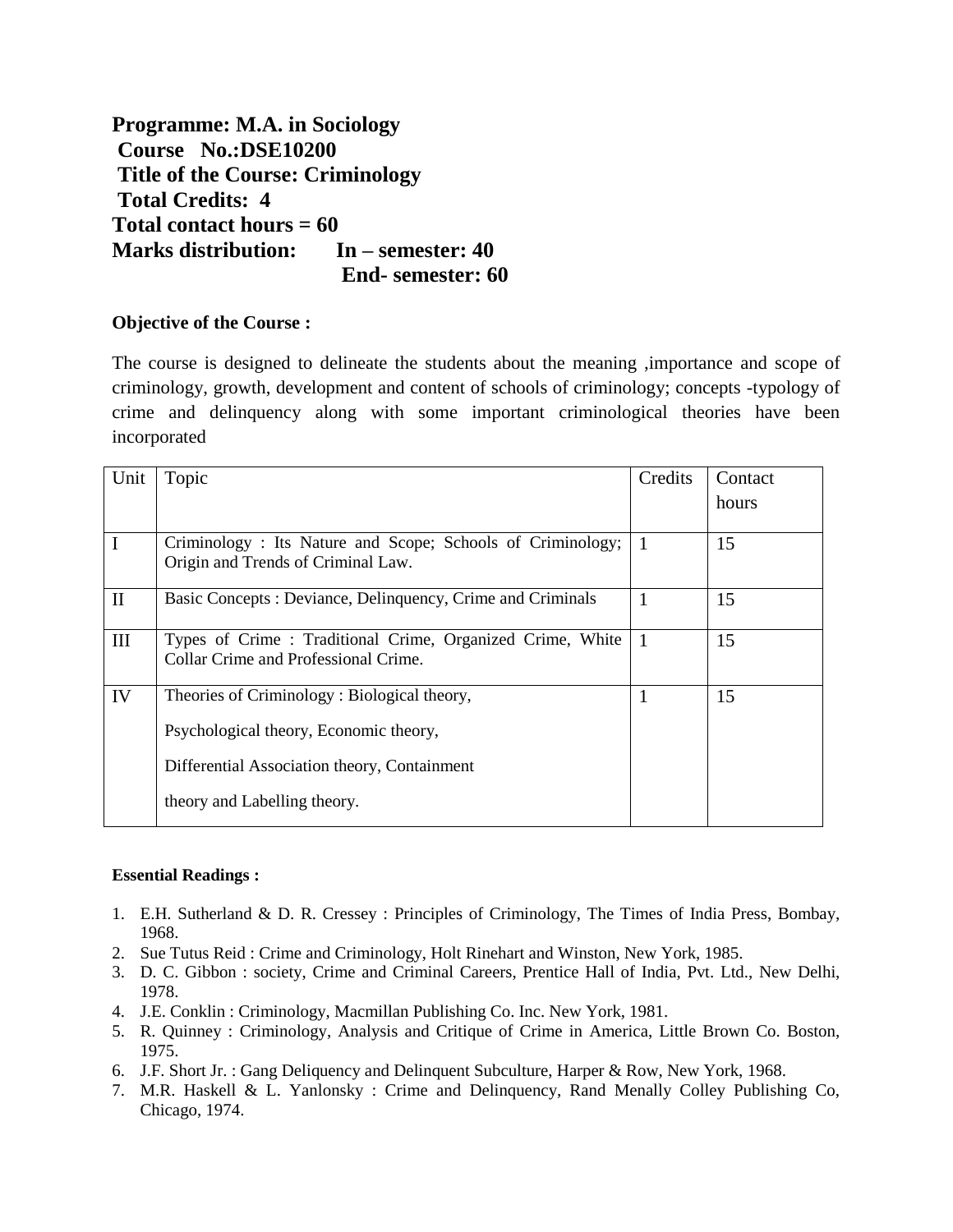- 8. W.C. Reckless : The Crime Problem, Vikills Feffer and Simon Pvt. Ltd. Bombay, 1967.
- 9. E.H. Johnson : Crime, Correction and Society Introduction to Criminology, The Dorsey Press, Homewood, Illinois, 1978
- 10. J.Borbora : The Thieves- A Sociological Understanding in North East India, DVS Publishers, New Delhi, 2007

# **N.B: Any other text/Article suggested by the subject teacher**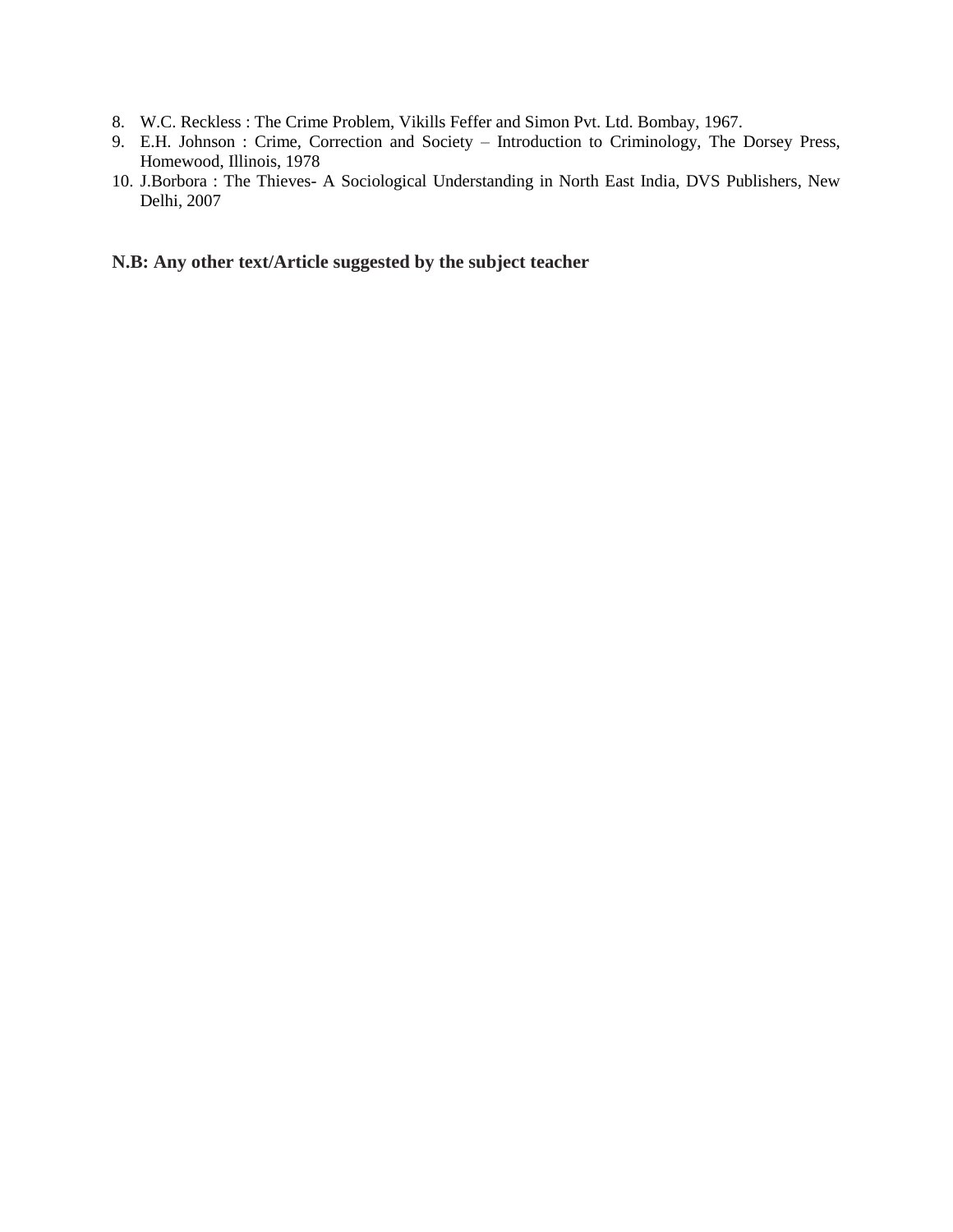**Programme: M.A. in Sociology Course No.:DSE10300 Title of the Course: Social Psychology Total Credits: 4 Total contact hours = 60 Marks distribution: In – semester: 40 End- semester: 60**

# **Objectives of the Course :**

This course provides an introduction to the basic concepts, nature, development and application of Social Psychology. This course will help the students to get acquainted with different perspectives found in Social Psychology. It will help the students to apply some of the sociological approaches to study social Psychological behaviour. The objectives of the course are:

1. To familiarise students with individual and group behaviour.

2. To underline the importance of self in close relationships and social behaviour.

3. To familiarize students with some of the major perspectives in Social Psychology

4.To familiarize with some of the major experimental research done in the field of social Psychology

| Unit               | Topic                                                           | Credits | Contact |
|--------------------|-----------------------------------------------------------------|---------|---------|
|                    |                                                                 |         | hours   |
|                    |                                                                 |         |         |
| I                  | <b>Approaches to study Social Psychology:</b>                   | 1       | 15      |
|                    | Social cognition, sociocultural, evolutionary,                  |         |         |
|                    | Developmental, Social learning                                  |         |         |
|                    | Research Methods in Social Psychology.                          |         |         |
|                    | Personality—Types and Traits, Theories of personality-          |         |         |
|                    | Freud, Carl Roger, Allport, Erick Erickson.                     |         |         |
|                    | Attitude: Formal Properties of Attitude, strategies of attitude |         |         |
|                    | change and behaviour modification.                              |         |         |
| $\mathbf{I}$       | <b>Theoretical perspectives</b>                                 |         | 15      |
|                    | Cognitive (J Piaget, L. Kohlberg,).                             |         |         |
|                    | Social Learning (Bandura, Pavlov, Watson).                      |         |         |
|                    | Humanistic Approach (Abraham Maslow and Carl Rogers).           |         |         |
|                    | Functionalism (William James, John Dewey).                      |         |         |
| $\mathop{\rm III}$ | <b>Individual and Group Structure:</b>                          |         | 15      |
|                    | Self and identity-organisation of self knowledge, self          |         |         |
|                    | esteem, self serving bias, social identity.                     |         |         |
|                    | Collective Behaviour, Crowd behaviour<br>social<br>and          |         |         |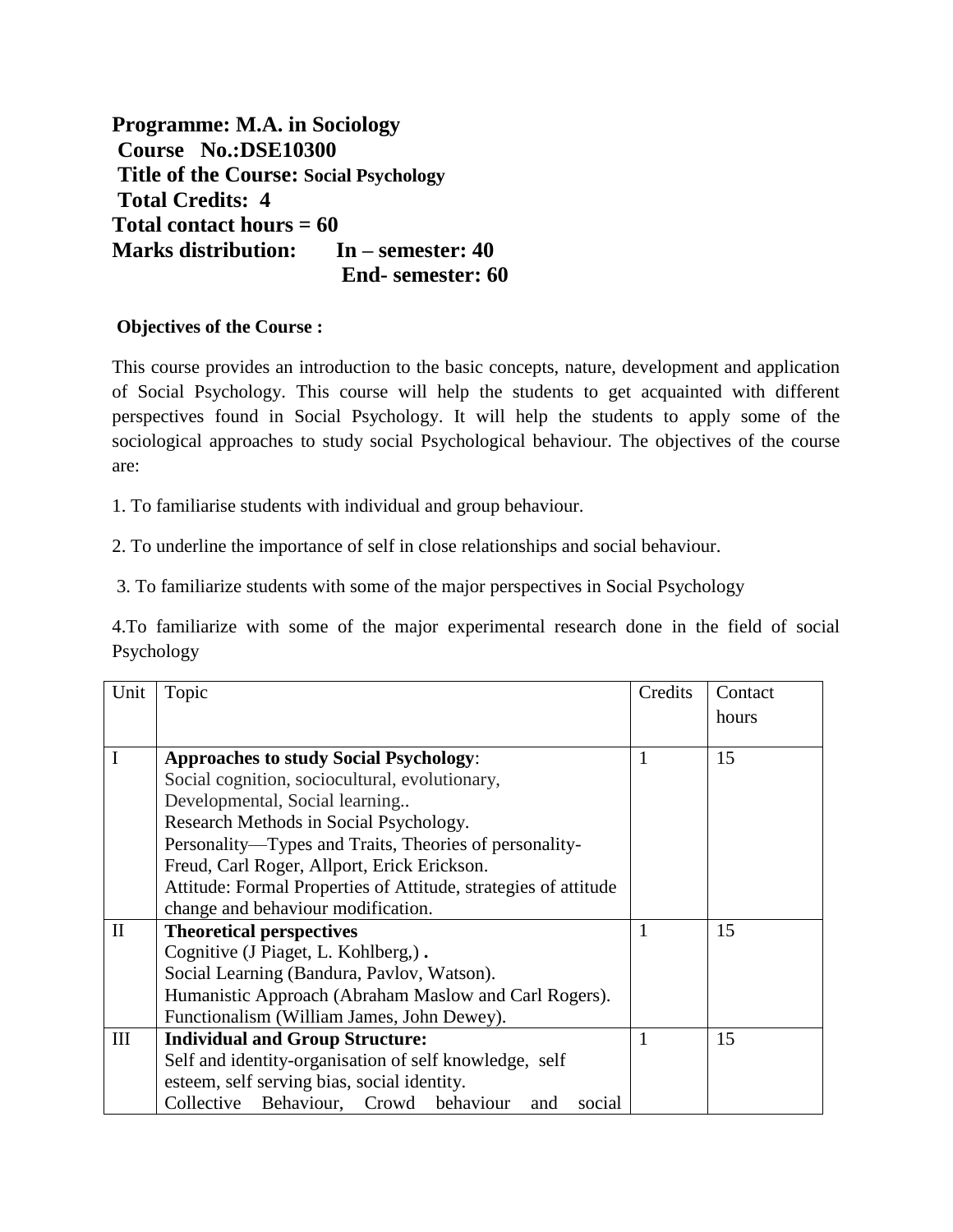|    | movement, Le Bon's theory of Crowd.                          |    |
|----|--------------------------------------------------------------|----|
|    | Zimbardo's Prison Experiment, Bystander<br>Apathy            |    |
|    | Experiment, Milgram's Obedience experiment.                  |    |
| IV | Media, Social persuasion and behaviour change                | 15 |
|    | Mass media in communication process, nature of prejudice     |    |
|    | and discrimination, causes and functions of prejudice,       |    |
|    | stereo type and discrimination.                              |    |
|    | Propaganda-Meaning, characteristics,<br>significance,        |    |
|    | negotiation and peacemaking, sustainable future.             |    |
|    | Institutionalised discrimination, Racism, Sexism, attraction |    |
|    | and intimacy, pro social behavior.                           |    |
|    | Aggression and violence, theories of Aggression-Freud,       |    |
|    | Lorenz, Bandura.                                             |    |

# **Essential Readings**

- 1. Edwin P. Hollander (1967): Principles and Methods of Social Psychology, Oxford University Press, New York.
- 2. G. Lindzey (ed) (1959): Hand Book of Social Psychology, Vols I & II, Wesley Publishing Co. Inc. London,  $3<sup>rd</sup>$  Edn).
- 3. J. Delamater (2003): Handbook of Social Psychology. New York: Kluwer Academic.
- 4. Jhon, F. Dovidio & Samuel L. Gaertner (1986) : Prejudice, Discrimination and Racism, Academic Press, California.
- 5. Karl Mannheim (1966): Essays on Sociology and Social Psychology, Routledge and Kegan Paul Ltd., London, (3<sup>rd</sup> ed).
- 6. Kimball Young (1963): A Handbook of Social Psychology.
- 7. R. Baron & D. Byrne (1993) : Social Psychology: Understanding Human Interaction, Prentice Hall of India Pvt. Ltd., Delhi,  $(6^{th}$  Edn)
- 8. T. M Newcomb (1950): Social Psychology, Dryden, New York.
- 9. W. McDougall (2015): Introduction to Social Psychology, Taylor & Francis Group.

## **Suggested Readings**

- 1. Clyde Hendrick (Ed) (1977): Perspectives on Social Psychology, Lawrence Erlbaum association, New York.
- 2. J. Delamater (2003): Handbook of Social Psychology. New York: Kluwer Academic.
- 3. J. Piaget (1999): The Construction of Reality in the Child , Psychology Press, Routledge, (recent edn).
- 4. K. Lewin (2012): Field Theory in Social Sciences, Midway Reprint,2012(recent edn)
- 5. Leonard Berkowitz (ed) (1987): Advances in Experimental Social Psychology, Academic Press, , California, 1987.
- 6. M.A Hogg & Joel Cooper (2003): Sage Handbook of Social Psychology. Los Angles: Sage.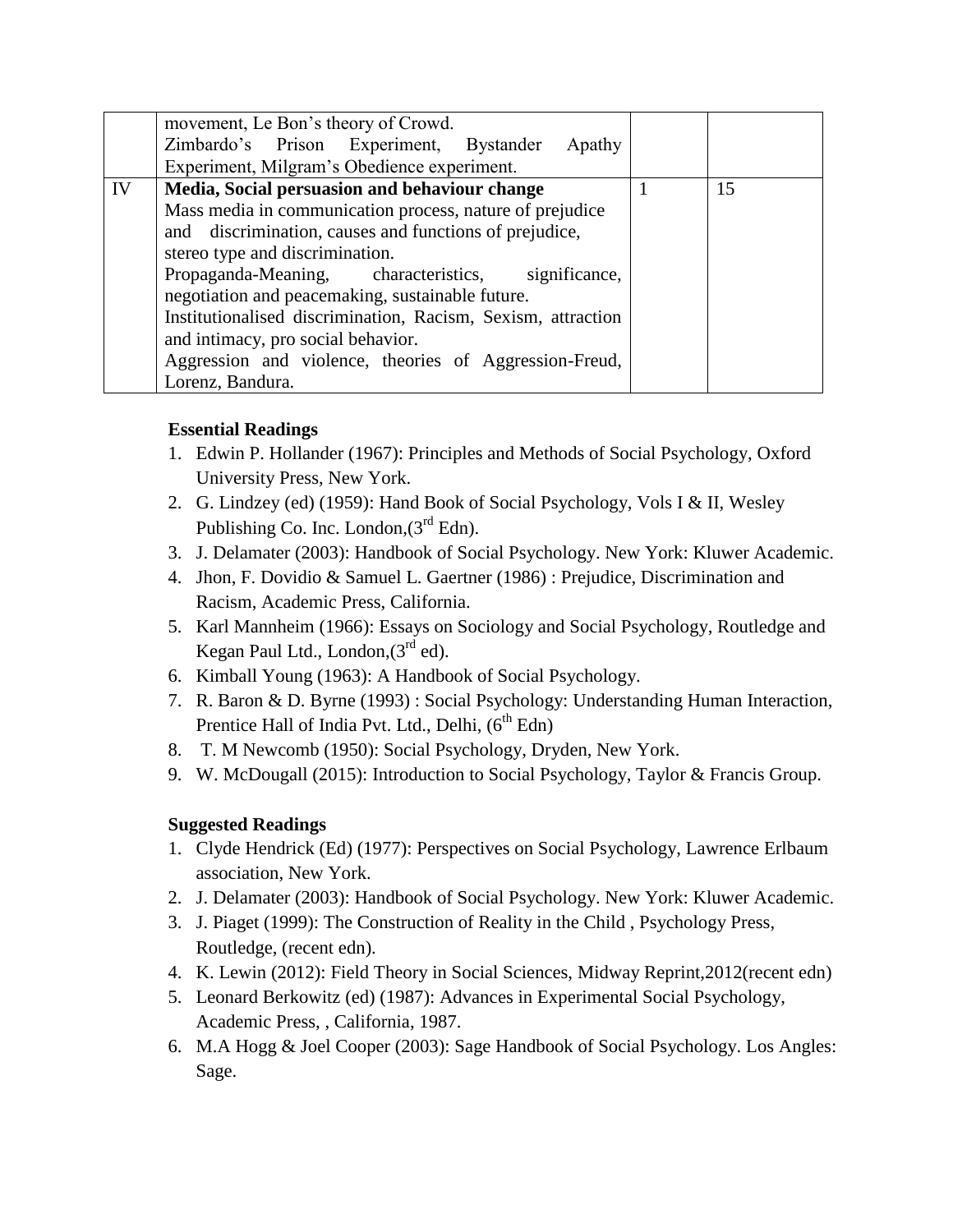- 7. Mead, George Herbert: Mind Self and Society (1934/1962): From the standpoint of a Social Behaviourist, Chicago, University of Chicago Press.
- 8. Peter J Burke (2006): Contemporary Social Psychological theories. Standford: Standford Social Sciences.
- 9. S. Kakar (2007): The Indians, Portrait of a People, New Delhi: Viking Penguin.
- 10. S. Freud (2011): A General Introduction to Psychoanalysis, Squat Press, New York, (recent edn).
- 11. U. Flick (1998): The Psychology of Social. Cambridge: Cambridge University Press.

**N.B: Any other text/Article suggested by the subject teacher**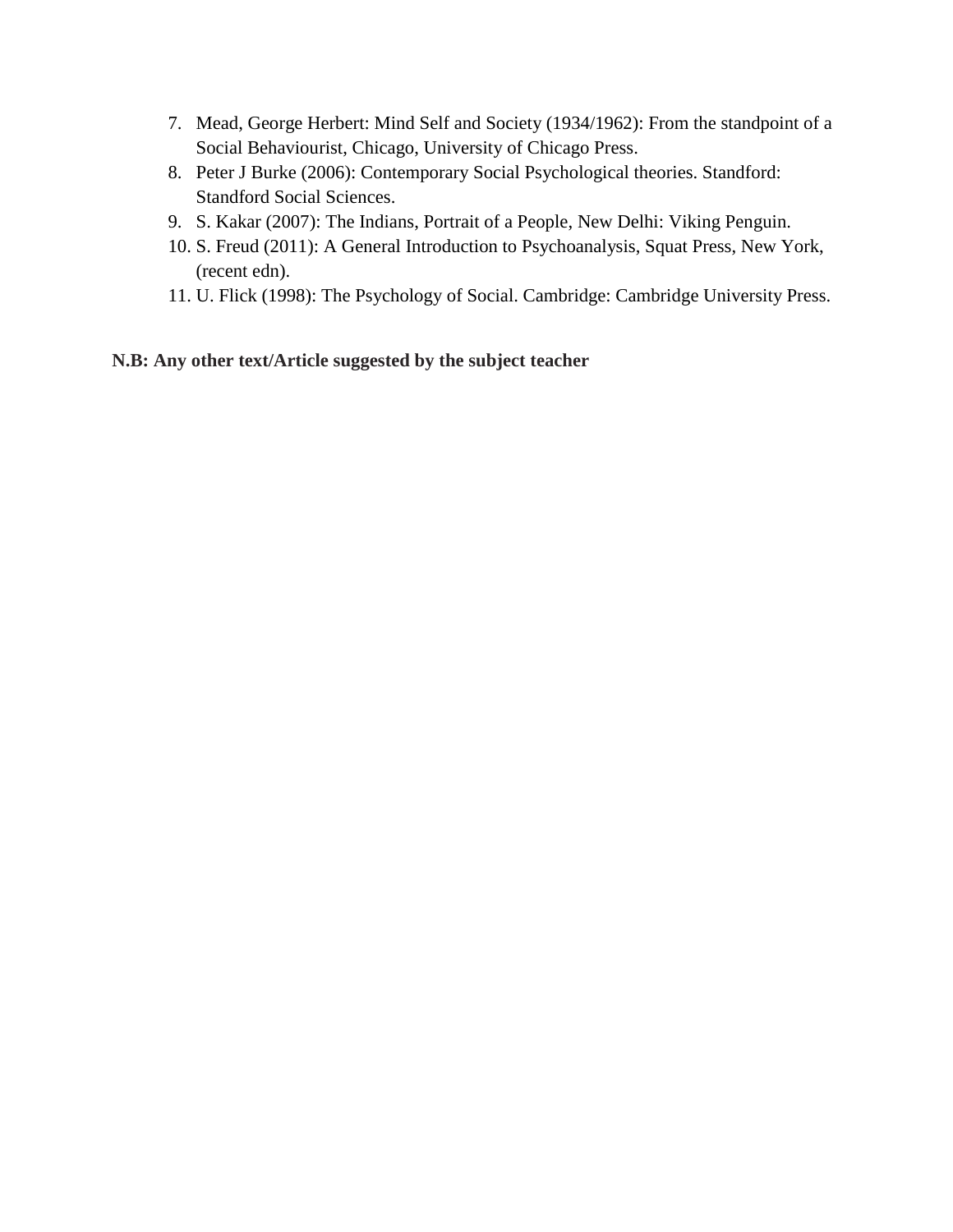**Programme: M.A. in Sociology** 

**Course No.:C20100** 

# **Title of the Course: Modern Sociological Perspective**

**Total Credits: 4** 

**Total contact hours = 60** 

**Marks distribution: In – semester: 40** 

**End- semester: 60**

#### **Objective of the course :**

The Objective of the course is to provide the students a detailed understanding of modern sociological perspectives. The course also focuses on the contemporary trend of sociological theories which covers the contributions of Interactionists , critical thinkers , Neo - Marxist and post modern social thinkers .

| Unit         | Topic                                                      | Credits   | Contact hours |
|--------------|------------------------------------------------------------|-----------|---------------|
|              |                                                            |           |               |
|              |                                                            |           |               |
|              | Chicago School- Symbolic Interactionism, Garfinkel' Ethno  |           | 15            |
|              | methodology, Goffiman's Dramaturgical Theory.              |           |               |
|              |                                                            |           |               |
|              |                                                            |           |               |
|              |                                                            |           |               |
| $\mathbf{I}$ | Critical Theory - Max Horkheimer and Habermas              |           | 15            |
|              |                                                            |           |               |
|              |                                                            |           |               |
| Ш            | Neo-Marxism: Structural Maxism-Louis Althusser Theory of   | $\vert$ 1 | 15            |
|              | Hegemoney - A Gramsci.                                     |           |               |
|              |                                                            |           |               |
| IV           | Contemporary Trends: Post Structuralism, Power - Knowledge |           | 15            |
|              | Relationship - Foucault, Simulation-Jean Baudrillard,      |           |               |
|              | <b>Structuralism Anthony Giddens</b>                       |           |               |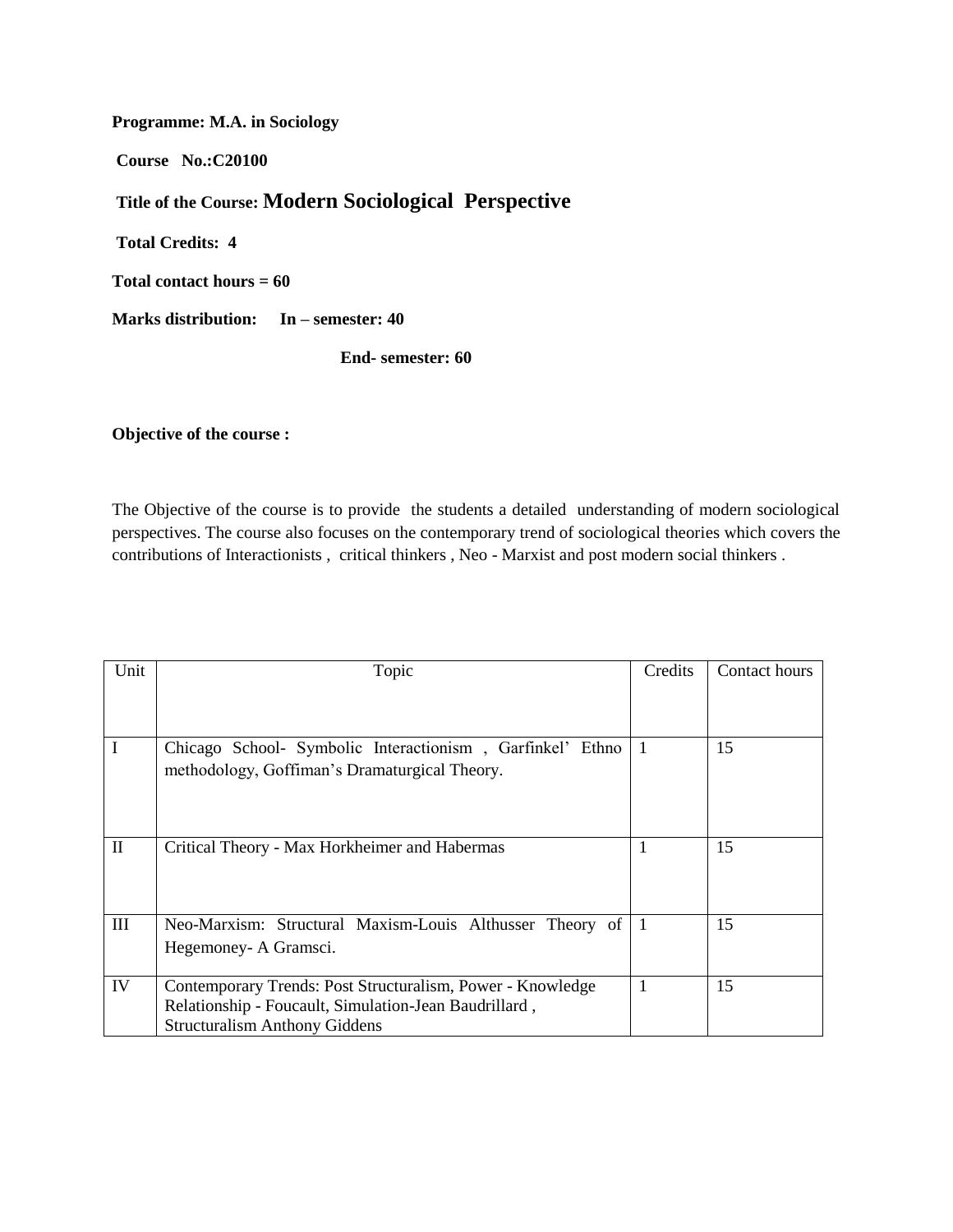#### **Essential ReadingS :**

- 1. Adams and Sydie : Sociological Theory, Vistaar Publications, New Delhi,2002
- 2. Collin, Randal, 1997 (Indian Edition). Sociological Theory, Jaipur and New Delhi, Rawat.
- 3. Ritzer, George 1992 (3rd ed.), Sociological Theory, New York, New York : Mc Graw Hill.
- **4.** Lemert Charles(ed)- Social Theory, Rawat Publication, Jaipur,2004
- 5. Turner, Jonathan H. 1995 (4<sup>th</sup> ed.) "The Structure of Sociological Theory" Jaipur and N. Delhi, Rawat.

#### **Suggested Readings :**

- 1. Alexander, Jeffrey (ed.), Neo-functionalism, Introduction, pp. 7=18.
- 2. Blumer, Herbert : "Society as Symbolic Interaction" in Symbolic Interactionism, pp. 78-89.
- 3. Craib, Ian, 1992 Modern Sociological Theory : From Parson to Haberman ( $2<sup>nd</sup>$  ed.) London: Harvester Press.
- 4. Foucault, M : Power -Knowledge, N. York : Pantheon, 1980, pp. 1-185.
- 5. Garfinkel, Harold, "What is Ethnomethodology ?" in Studies in Ethnomethodology, Ch. I. Pp. 1- 34.
- 6. Giddens, Anthony, 1983 Central Problems in Social Theory : Action, Structure Contradiction in Social Analysis, London, Macmillan.
- 7. Goffman, Erving : The Presentation of Self in Everyday life (Introduction & Chapter I, pp. 1-76).
- 8. Gramsci, Antonio, Selections from the Prison Note books.
- 9. Zeitlin, Irving M. 1998 (Indian Edition) Rethinking Sociology : A critique of Contemporary Theory Jaipur & N. Delhi, Rawat Publication.

N.B.: Relevant materials would be supplied in the class.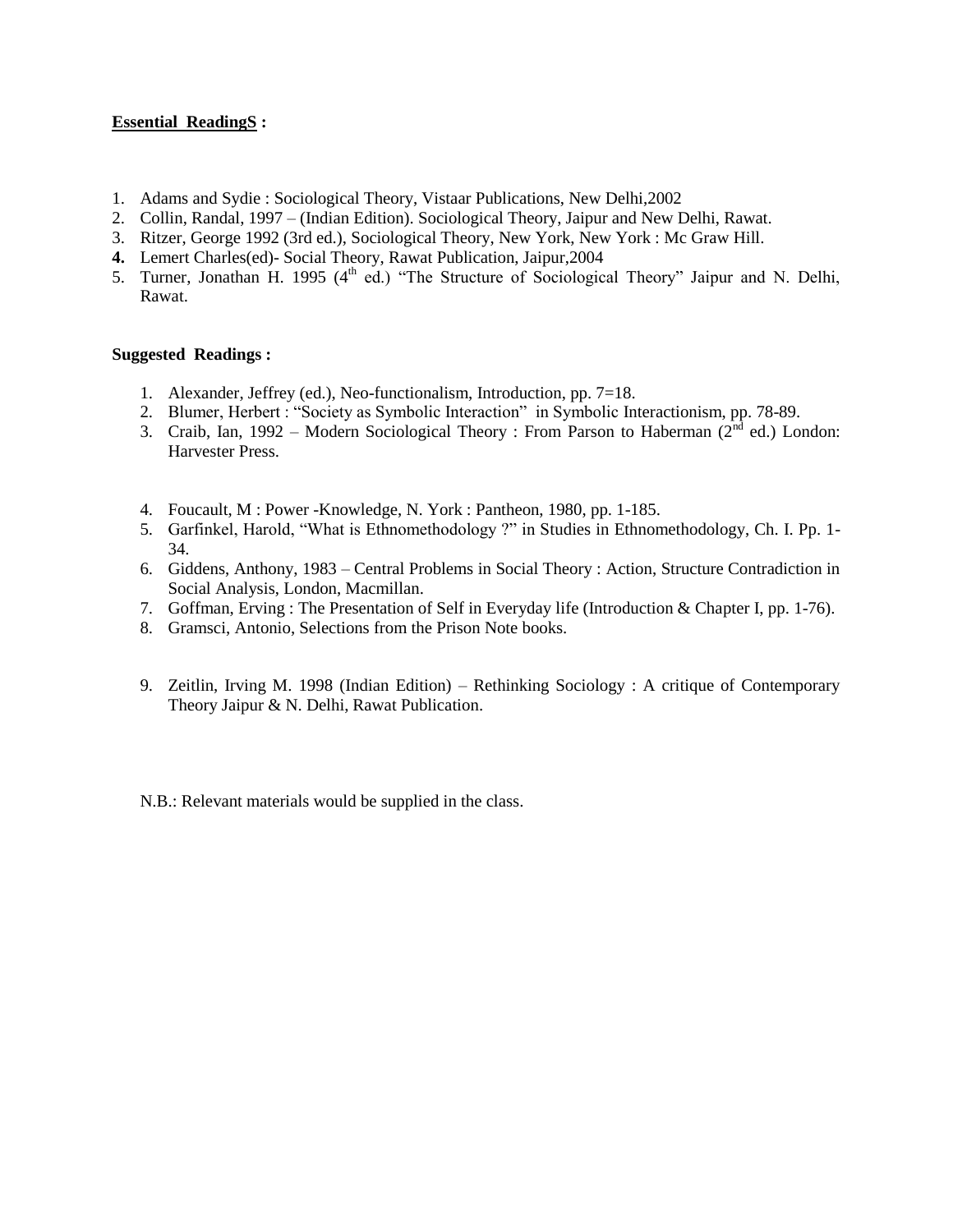**Programme: M.A. in Sociology Course No.:C20200 Title of the Course: Methodology of Social Research II Total Credits: 4 Total contact hours = 60 Marks distribution: In – semester: 40 End- semester: 60**

## **Course Objective**

This course aims to teach certain quantitative methods and statistical techniques to collect and analyze the data which would help the students organize and analyze the information gathered by them. The course also covers the fieldwork which will enhance the research interests and inculcate the spirit of inquiry among students. This course will also introduce students to the research writing.

| Unit         | Topic                                                        | Credits        | Contact |
|--------------|--------------------------------------------------------------|----------------|---------|
|              |                                                              |                | hours   |
|              |                                                              |                |         |
| I            | <b>Statistics in social research</b>                         | 1              | 15      |
|              | Measures of central tendency: Mean, median, mode             |                |         |
|              | Measures of Dispersion: Standard/Quartile Deviation          |                |         |
|              | Correlational Analysis: Tests of Significance and Covariance |                |         |
|              | <b>Hypothesis Testing</b>                                    |                |         |
| $\mathbf{I}$ | Methods and use of macro-statistics and secondary            | $\vert$ 1      | 15      |
|              | sources (Durkheim's suicide,                                 |                |         |
|              | census, NSS).                                                |                |         |
|              | Triangulation – Mixing qualitative and quantitative          |                |         |
|              | methodologies                                                |                |         |
|              | Social Research, Action Research, Participatory Research     |                |         |
|              | Application of Computers in Social research (e.g. SPSS)      |                |         |
|              | <b>Ethical Issues in Social Research</b>                     |                |         |
| III          | <b>Field Work</b>                                            | $\mathbf{1}$   | 15      |
|              |                                                              |                |         |
|              | Designing tools and techniques of field work.                |                |         |
|              | Encounters and experiences in field work.                    |                |         |
| IV           | Tabulation and Data Processing, Data Analysis, Report        | $\overline{1}$ | 15      |
|              | Writing.                                                     |                |         |
|              |                                                              |                |         |

#### **Essential Readings:**

- Srinivas, M.N. and A.M. Shah 2004. Field Worker and the Field. New Delhi: Oxford
- Srivastava, V.K. 2011. Methodology and Fieldwork, New Delhi, Oxford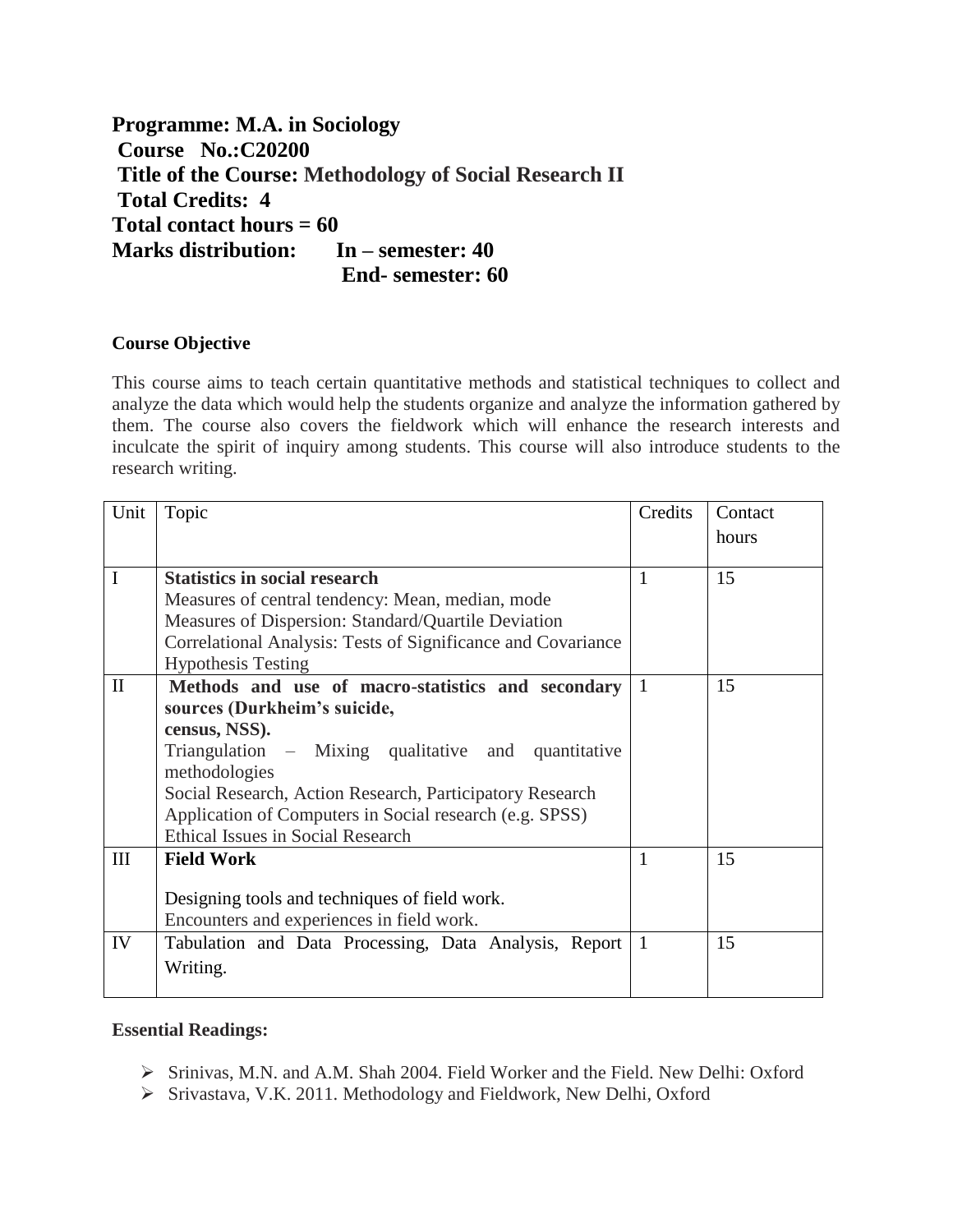- Flick ,Uwe. 2012. The Sage Handbook of Qualitative Data Analysis, New Delhi, sage
- Bryne, David. 2009. Interpreting Quantitaive Data, New Delhi, Sage Publication
- Beteille A., and T.N. Madan. 1975. Encounter and Experience: Personal Accounts of Fieldwork. New Delhi: Vikas Publishing House Pvt. Ltd..

#### **Suggested Readings**

- Bryman, Alan. 1988. Quality and Quantity in Social Research, London: Unwin Hyman.
- D.A.de Vaus. 1986. Surveys in Social Research. London: George Relen and Unwin.
- Fayeraband, Paul. 1975. Against Method: Outline of an Anarchistic Theory of Knowledge. London: Humanities Press.
- $\triangleright$  Irvine, J., I. Miles and J. Evans (eds.) 1979. Demystifying Social Statistics, London: Pluto Press.
- Kuhn, T. S. 1970. The Structure of Scientific Revolutions. London: The University of Chicago Press.
- Madge, John. 1970. The Origins of Scientific Sociology. London: Tavistock.
- Marsh, Catherine. 1988. Exploring Data. Cambridge: Polity Press.
- Mukherjee, P.N. (eds.) 2000. Methodology in Social Research: Dilemmas and Perspectives. New Delhi: Sage. (Introduction)
- Sjoberg, Gideon and Roger Nett. 1997. Methodology for Social Research, Jaipur: Rawat.

## **N.B: Any other text/Article suggested by the subject teacher**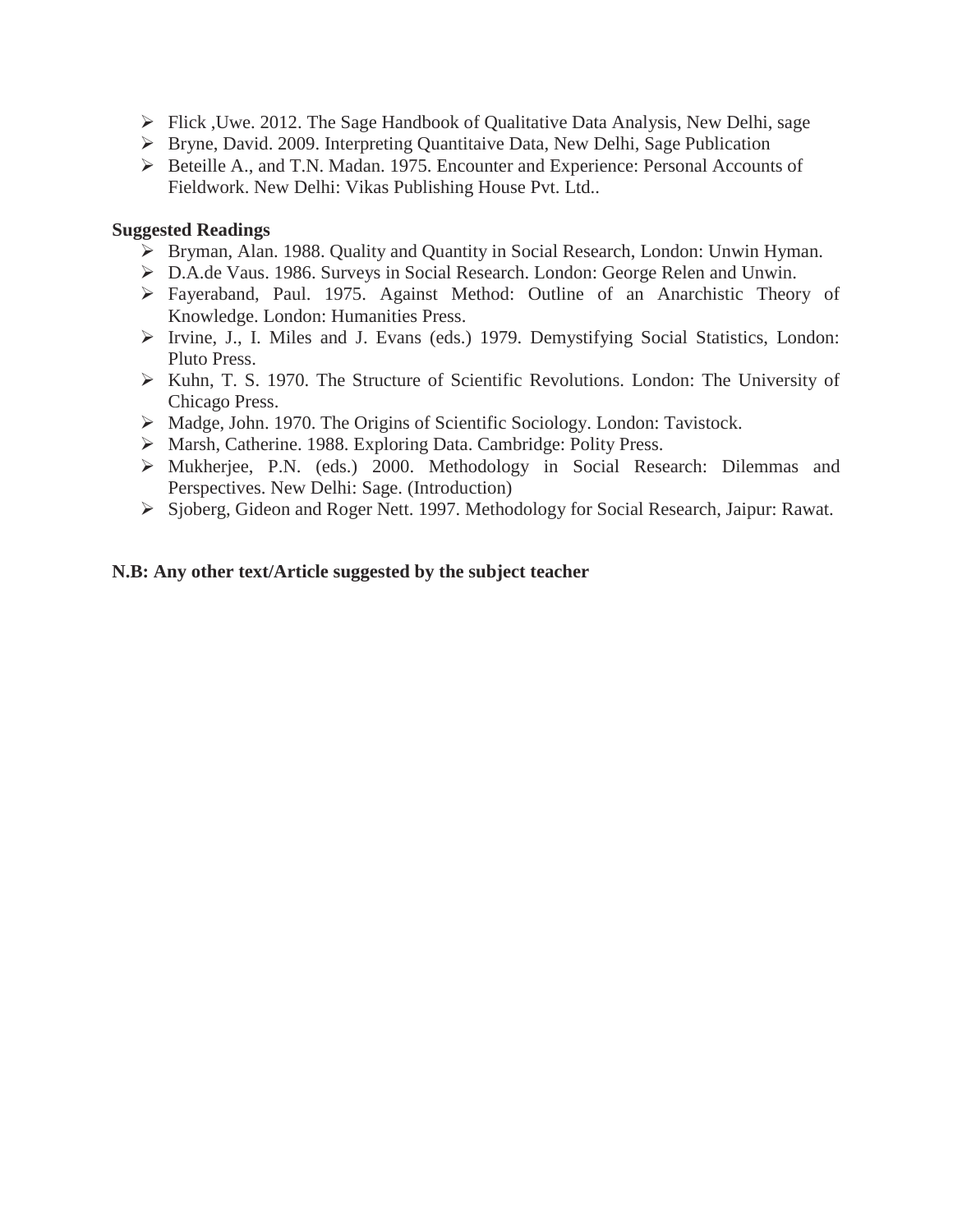**Programme: M.A. in Sociology Course No.:C20300 Title of the Course: Social Stratification Total Credits: 4 Total contact hours = 60 Marks distribution: In – semester: 40 End- semester: 60**

This paper provides an introduction to the theoretical perspectives on the study of social stratification. It attempts at highlighting the debates concerning the basic concepts on the study of social stratification. Elaboration on the different criteria of emergence of social inequality and systems of social stratifications has been provided. Special focus is given to the understanding the emerging issues with regard to social inequality and social stratification in contemporary societies.

The objectives of the course are:

- 9. To understand the different basic concepts associated with the study of social stratification and social inequality.
- 10. To orient the students towards the important theoretical discourses related to the study of social stratification.
- 11. To examine the different criteria and basis of emergence of social inequality and stratification in society.
- 12. To discuss the emerging issues and changing nature of social inequality and social stratification in contemporary societies.

| Unit         | Topic                                                  | Credits | Contact hours |
|--------------|--------------------------------------------------------|---------|---------------|
| I            | <b>Understanding Social Stratification:</b>            | 1       | 15            |
|              | Idea of natural inequality<br>a.                       |         |               |
|              | Inequality and difference<br>$\mathbf b$ .             |         |               |
|              | Social inequality and stratification<br>$\mathbf{c}$ . |         |               |
|              | Equality and equity<br>d.                              |         |               |
| $\mathbf{I}$ | Theories of social stratification:                     | 1       | 15            |
|              | <b>Functionalist</b><br>$a_{-}$                        |         |               |
|              | Marxist<br>$\mathbf{b}$ .                              |         |               |
|              | Weberian<br>$c_{-}$                                    |         |               |
|              | Social mobility<br>d.                                  |         |               |
| Ш            | Axes of stratification:                                | 1       | 15            |
|              | Class<br>a.                                            |         |               |
|              | Caste<br>h.                                            |         |               |
|              | Ethnicity<br>$C_{\bullet}$                             |         |               |
|              | Gender<br>d.                                           |         |               |
| IV           | Contemporary debates                                   | 1       | 15            |
|              | Disability and inequality<br>a.                        |         |               |
|              | Sexuality and inequality<br>b.                         |         |               |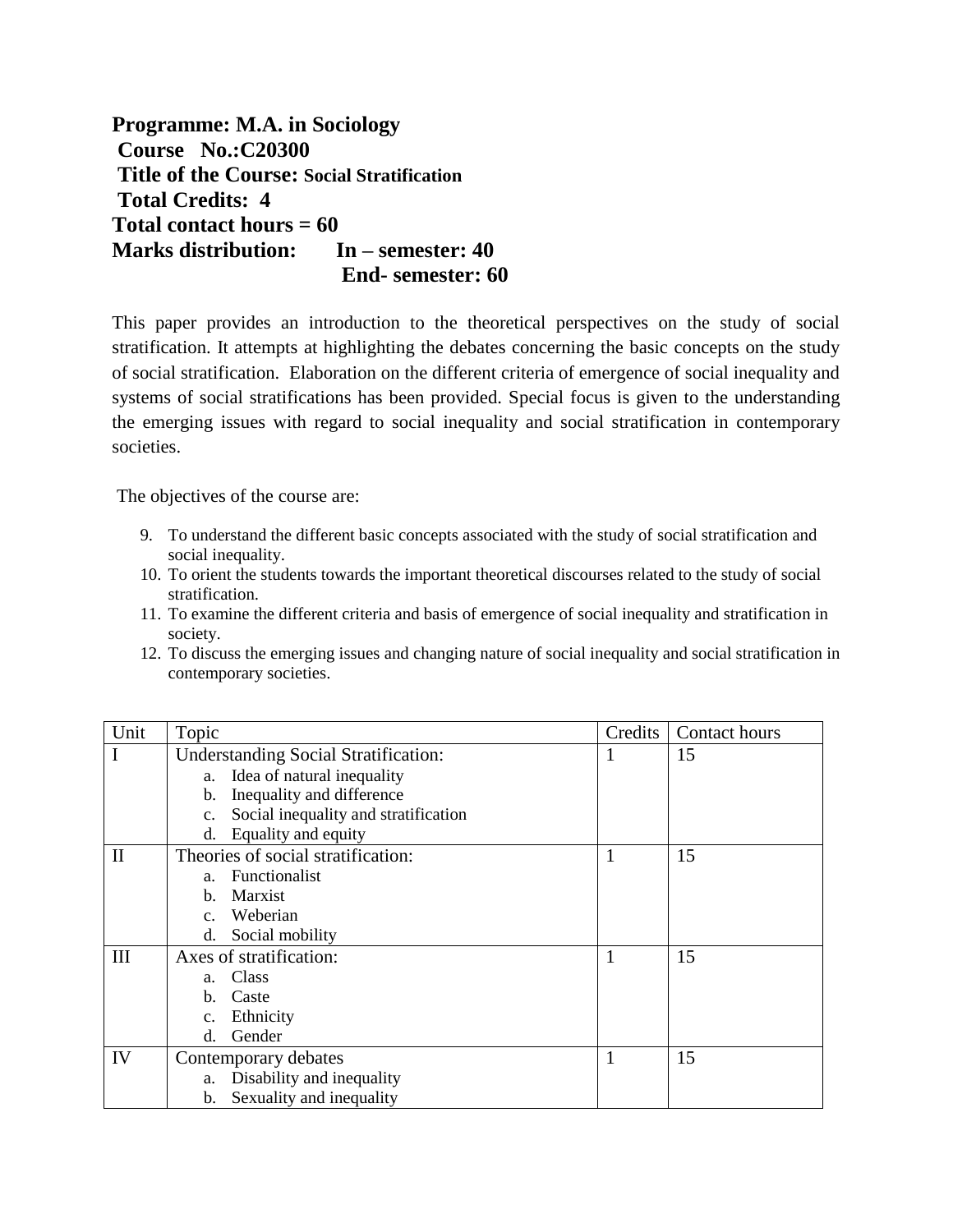| $c_{\cdot}$ | Inclusion and exclusion      |  |
|-------------|------------------------------|--|
|             | Education and stratification |  |
|             |                              |  |

Pedagogy:

The pedagogy for this course will include, lectures, tutorials, classroom interactions, seminars as well as group discussion. Use of multimedia resources such as short videos and power point presentations on social stratification and the social problems associated with it will also be used for the fulfilment of the objectives of the course.

Learning outcomes:

Students are expected to analyse the differential concepts in the understanding of social stratification. They are expected to learn to have a comparative understanding of different forms of social stratification. Further students will also develop an understanding of the central debates in relevance to the sociological study of stratification in contemporary societies.

## **Essential Readings:**

- 1) Beteille, A. (ed.) 1983. *Equality and Inequality: Theory and Practice*. Oxford University Press. Delhi.
- 2) Beteille, A. 1983. *The Idea of Natural Inequality and other Essays.* Delhi: Oxford University Press.
- 3) Beteille, B. 2008.'Access to Education'. In *Economic and Political Weekly*. Vol.43, No.20. pp. 40-48
- 4) Dumont, L. 1977. *Homo Hierarchicus*, St. Albans,
- 5) Gupta, D. (ed.) 1991. *Social Stratification.* Delhi: Oxford University Press.
- 6) Jenkins, R. "Disability and social stratification" in *British Journal of Sociology.* 42 (4): 557-580, 1991.
- 7) Kirsch, M. 2006.' Inclusion and Exclusion in the Global Arena'. New York. Routledge.
- 8) Lerner, G. 1986. *The Creation of Patriarchy.* New York: Oxford University Press.
- 9) Weber, M. 1978. *Economy and Society.* Berkeley: University of California Press.

#### **Suggested readings:**

- 1) Chakravarti, U. 1995. 'Gender, Caste, and Labour', *Economic and Political Weekly* 30(36): 2248- 56.
- 2) Chowdhry, P. 1997. 'Enforcing Cultural Codes: Gender and Violence in Northern India', *Economic and Political Weekly,* 32(19):10119-28.art-I,
- 3) Erikson, R and J.H. Goldthorpe. 1992. *The Constant Flux: A Study of Class Mobility in Industrial Societies.* Oxford: Clarendon Press. (Chapter: 1 and 7).
- 4) Gordon, L. 1991. 'On 'Difference', *Gender,* 10: 91-111.
- 5) Marx, K. 1975. *The Poverty of Philosophy,* Moscow: Progress Publishers. (Chapter 2, Section 5).
- 6) Mendelsohn, O and Vicziany M. 1998. *The Untouchables: Subordination, Poverty and the State in Modern India.* Cambridge: Cambridge University Press. (Chapters 1, 2 and 9).
- 7) Oommen, T.K. 1997. *Citizenship, Nationality and Ethnicity: Reconciling Competing Identities. C*ambridge: Polity Press. (Parts I and III).
- 8) Palriwala, R. 2000. 'Family: Power Relations and Power Structures', in C. Kramarae and D. Spender (eds.): *International Encyclopedia of Women: Global Women's Issues and Knowledge*  (Vo1.2: 669-74)*.* London: Routledge.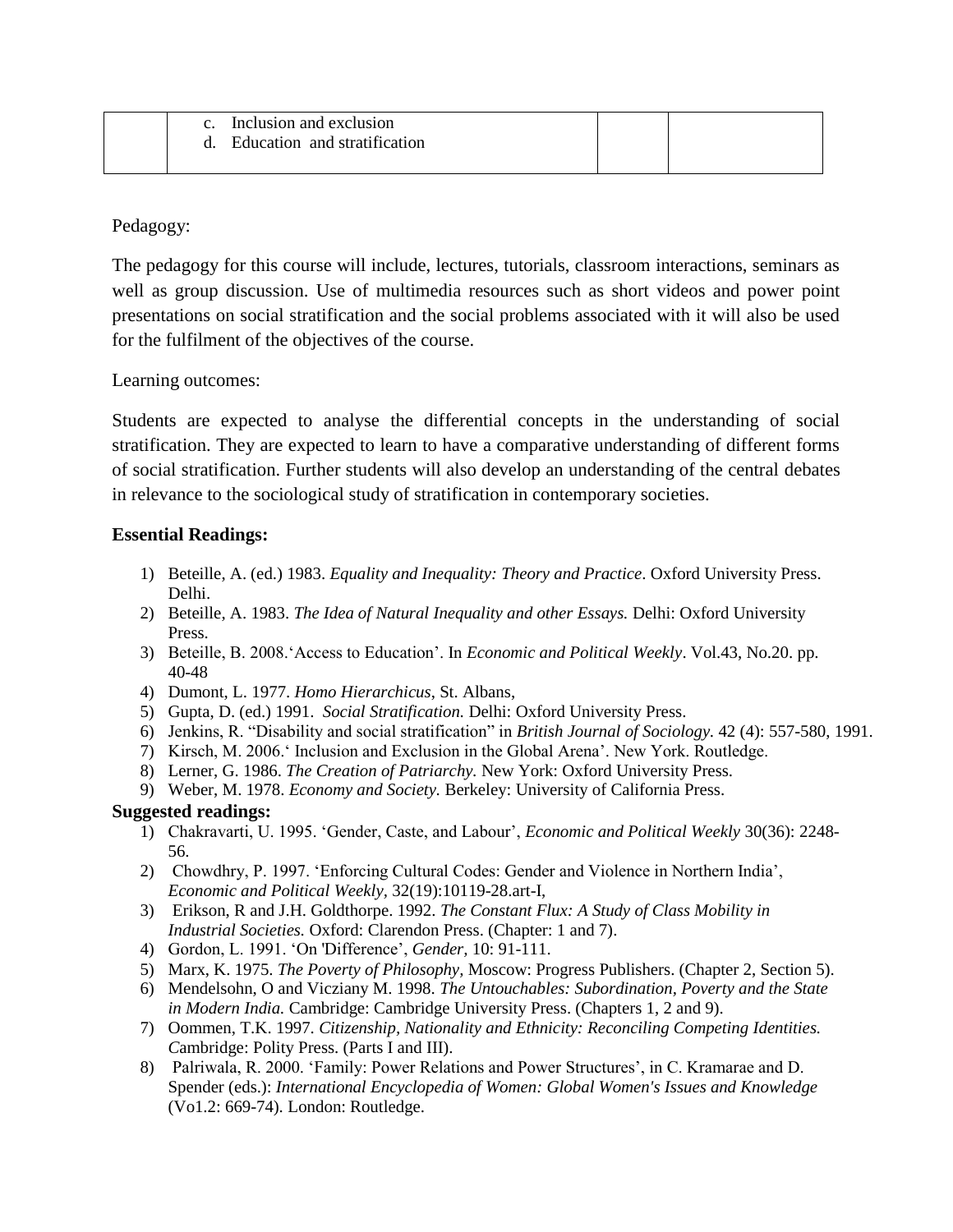- 9) Sen, A. 1990. 'Gender and Cooperative Conflicts', in Irene Tinker (ed.): *Persistent Inequalities*  (123-49). New York: Oxford University Press.
- 10) *T*ambiah, S. J. 1996. 'The Nation-State in Crisis and the Rise of Ethnonationalism', in Edwin N. Wilmsen and Patrick McAllister (ed.): *The Politics of Difference: Ethnic Premises* in *a World of Power* (124-43). Chicago: The University of Chicago Press
- 11) Vasanth and Kannabiran. K. 2003. 'Caste and Gender: Understanding Dynamics of Power and Violence', in Anupama Rao (ed.): *Gender* & *Caste* (249-60)*.* Delhi: Kali for Women.

N.B: Relevant reading materials would be supplied in the class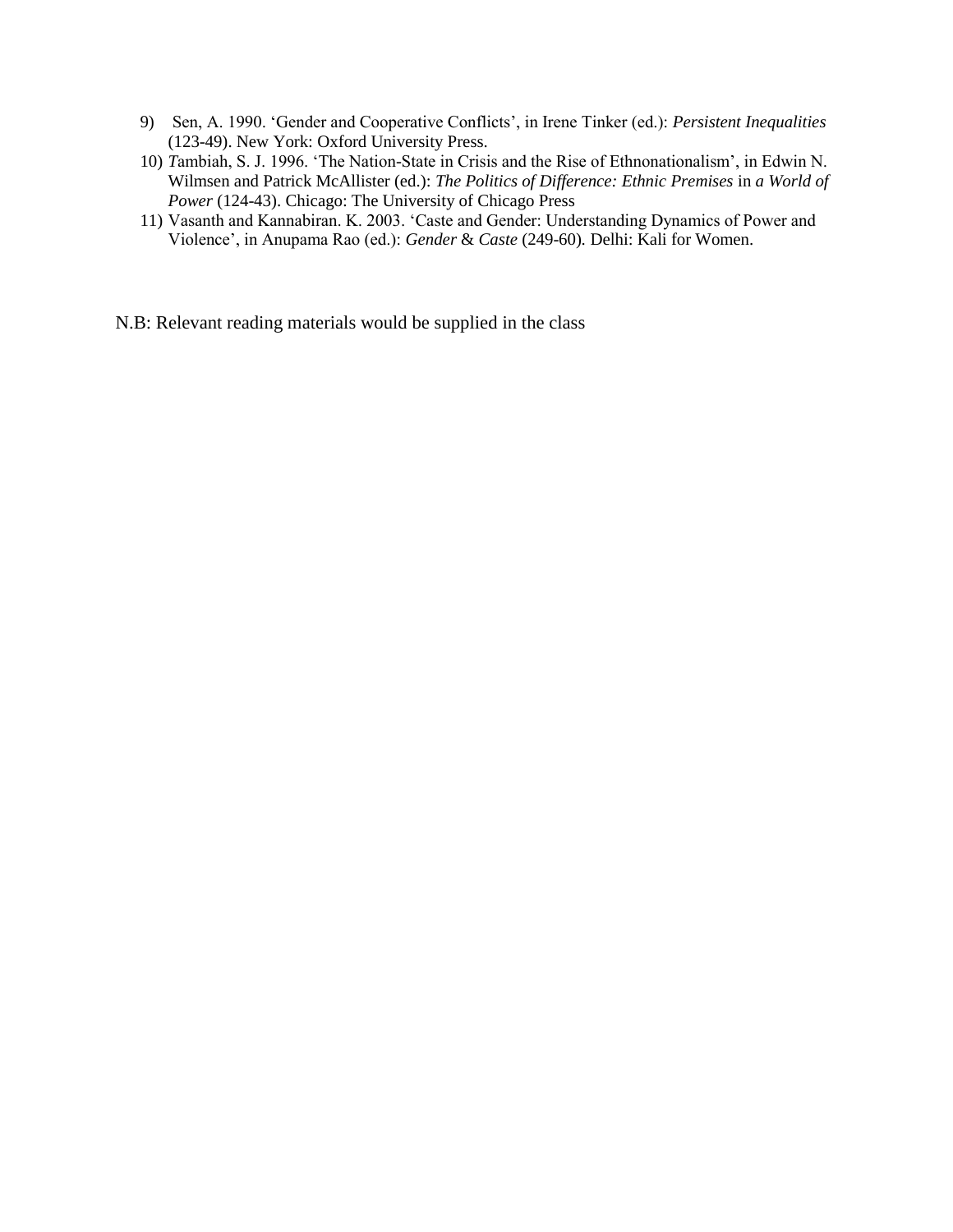**Programme: M.A. in Sociology Course No.:DSE20100 Title of the Course:** Medical Sociology **Total Credits: 4 Total contact hours = 60 Marks distribution: In – semester: 40** 

**End- semester: 60**

#### **Course Objective:**

The objective of this paper is to introduce students with the concept of health and to impress upon them that, health is not merely a subject matter of biology rather it is socially produced and there is a very deep interrelation between society and health .It aims to offer students with various theoretical understanding in medical sociology and proposes to examines the construction of medical knowledge across ages. It seeks to familiarize students that women's health is more than reproductive health.

| Unit         | Topic                                                           | Credit | Contact |
|--------------|-----------------------------------------------------------------|--------|---------|
|              |                                                                 |        | Hours   |
|              |                                                                 |        |         |
|              | Introduction and Theoretical foundation- Defining health,       | 1      |         |
|              | illness, sickness and medicine, Culture and Illness narratives, |        |         |
|              | medicalization and de medicalization.                           |        | 15      |
|              |                                                                 |        |         |
|              |                                                                 |        |         |
|              |                                                                 |        |         |
| $\mathbf{I}$ | Medical Pluralism $- A$ brief history of medicine, Alternative  | 1      |         |
|              | medicine, AYUSH, health seeking behavior.                       |        |         |
|              |                                                                 |        | 15      |
|              |                                                                 |        |         |
| Ш            | Women and Health – what makes women sick, beyond                | 1      |         |
|              | reproductive health, family planning.                           |        |         |
|              |                                                                 |        |         |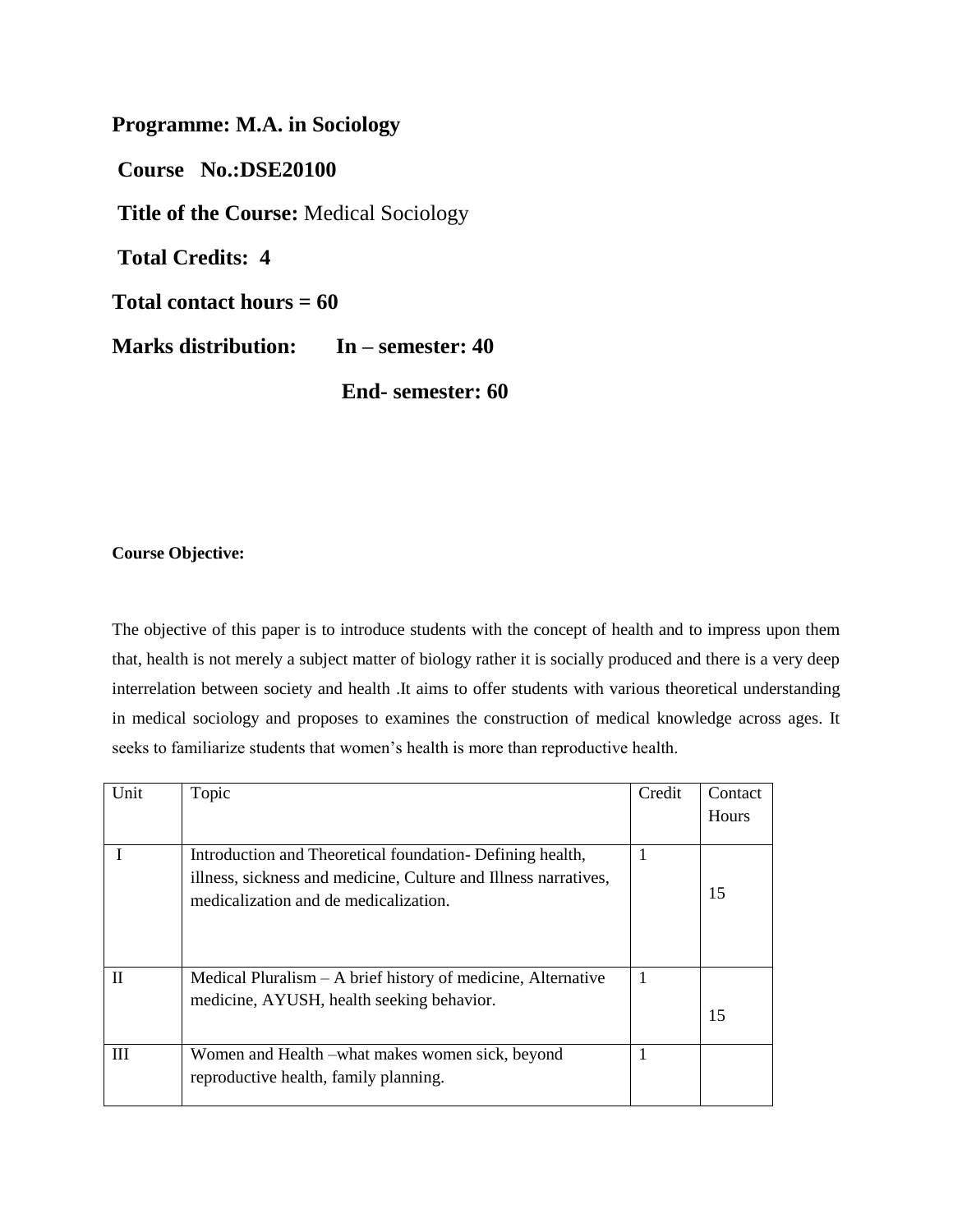| Contribution of major social science discipline towards health<br>and medicine – sociology, anthropology, economic, political<br>science, psychology, demography and history. |  |
|-------------------------------------------------------------------------------------------------------------------------------------------------------------------------------|--|

#### **Essential Readings :**

- 1. Cockerham, William C. 1997. Medical sociology, New Jersey: Prentice Hall
- 2. Cockerham, William. 1997. Readings in medical sociology, New Jersey: Prentice Hall
- 3. Foucault , M. 1975. The Birth of the Clinic: Archaeology of Medical Percept ion. New York: Vintage Books .
- 4. Sujata and Leena Abraham 2009. Medicine, State and society , Economic and Political Weekly, Vol XLIV(16) April,(pp 44-83)
- **5.** Priya R. "AYUSH and Public Health: Democratic Pluralism and the Quality of Health Services" in Sujatha V and Abraham L (ed), Medical Pluralism in Contemporary India, Orient Black Swan 2012, New Delhi, pp 120-121

#### **Suggested Readings:**

- 1. Venkataratnam, R. 1979. Medical sociology in an Indian setting, Madras: Macmillan.
- 2. Sarah Nettleton (1995): The Sociology of Health andIllness Cambridge: Polity Press
- 3. Charles Leslie (1976): Asian Medical Systems.
- 4. Schwatz, Howard. 1994. Dominant issues in medical sociology, New York: McGraw Hill
- 5. Article 2009. Special section on Indigenous system of medicine. Economic and political Weekly, Vol XLIV (16) April,(pp 44- 83)
- 6. Qadeer, Imrana1998 : Our Historical Legacy in MCH Programs. In Krishnaraj, M Sudarshan, R and Shariff, A (Eds) Gender Populating and Development , Oxford University Pressed , Delhi
- 7. Kleinman, Arthur. 1981. Patient s and Healers in the Context of Cult ure: An Explorat ion of the Borderland between Anthropology and Medicine. Berkely: Universit y of California Press.
- 8. Mattingly, Cheryl and Linda C.Garro. 2001. eds. Narrative andthe Cultural Construct ion of Illness and Healing. Berkley: University of California Press. (Select ed chapters).
- 9. Bode, Maarten.2008. Taking Traditional Knowledge t o t he Market : The Modern Image of the Ayurvedic and Unani Industry, 1980-2000. Delhi: Orient Blackswan.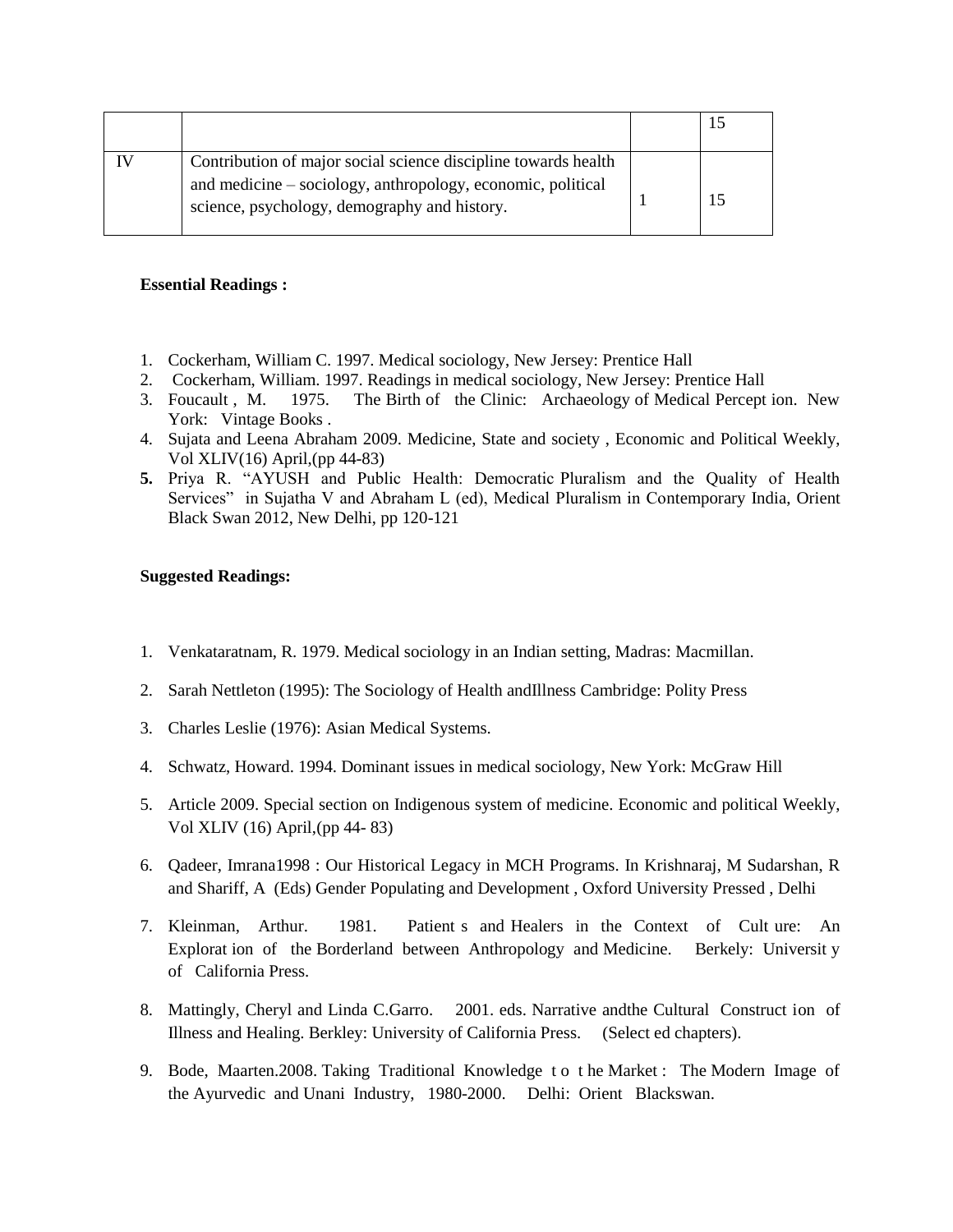10. Banerjee Madhulika. "Whither Indigenous Medicine" Seminar, 489, May 2000

**N.B:Other relevant study materials will be distributed by the concern teacher**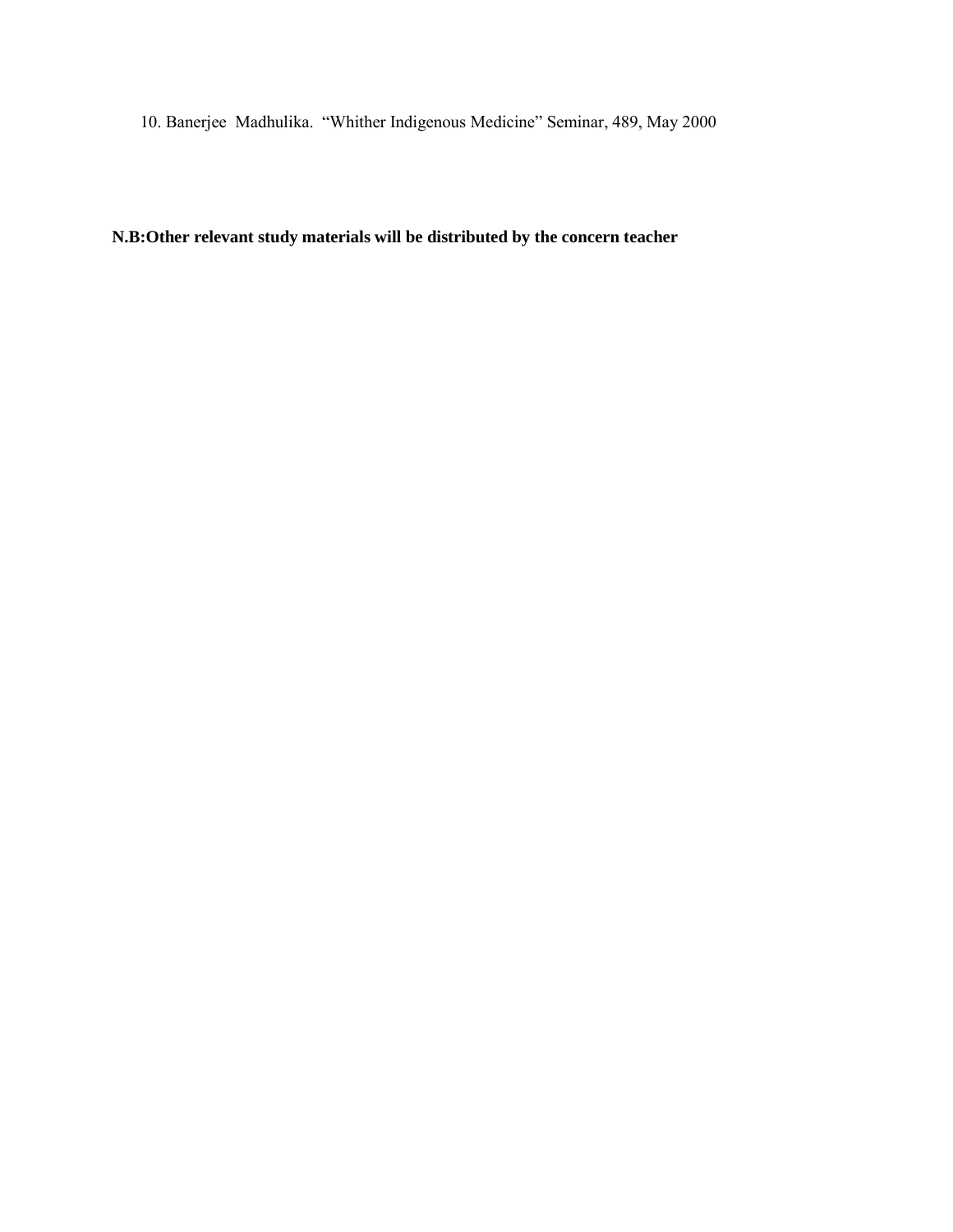**Programme: M.A. in Sociology Course No.:DSE20200 Title of the Course: Educational Sociology Total Credits: 4 Total contact hours = 60 Marks distribution: In – semester: 40 End- semester: 60**

#### **Objective of the Course :**

This course is designed to contextualize the study of education from the Sociological perspective. The major objectives of teaching this course is to acquaint the students with the concepts, types, functions, processes involve in educational institutions , agencies along with relevant theoretical approaches of Sociology of Education

| Unit         | Topic                                                                                                                                                                                                                           | Credits   | Contact<br>hours |
|--------------|---------------------------------------------------------------------------------------------------------------------------------------------------------------------------------------------------------------------------------|-----------|------------------|
| $\mathbf{I}$ | Educational Sociology : Conceptual Background, Nature and<br>Field,, Theories, Importance and Relation with Sociology,                                                                                                          | $\vert$ 1 | 15               |
| $\mathbf{I}$ | Formal, Informal and Non-formal Education: Meaning, Types, 1<br>Characteristics and Advantages; Differences between Formal &<br>Informal Education: Differences between Formal and Non-formal<br>education.                     |           | 15               |
| III          | School as a Social System, Class Room as a little Society : 1<br>Elements of social system in school situation, Functional<br>problems of School<br>system in School situation, Functions of Class room as a little<br>Society. |           | 15               |
| IV           | Socialization of the learner: Conceptual aspect of Socialization,<br>Pre-conditions for Socialization, Variation in Socialization,<br>Education as an agent of Socialization, Role of teacher in<br>Socialization               | $\vert$ 1 | 15               |

#### **Essential Readings :**

- 1. F.J. Brown : Educational Sociology; Prentice Hall Inc. New Jersy, 1945.
- 2. W.E. Cole & R.L. Cox : Social Foundation of Education; American Book Co., New York, 1968.
- 3. A.K.C. Ottway : Education and Society; London Routledge & Kegan Paul, New York, 1972.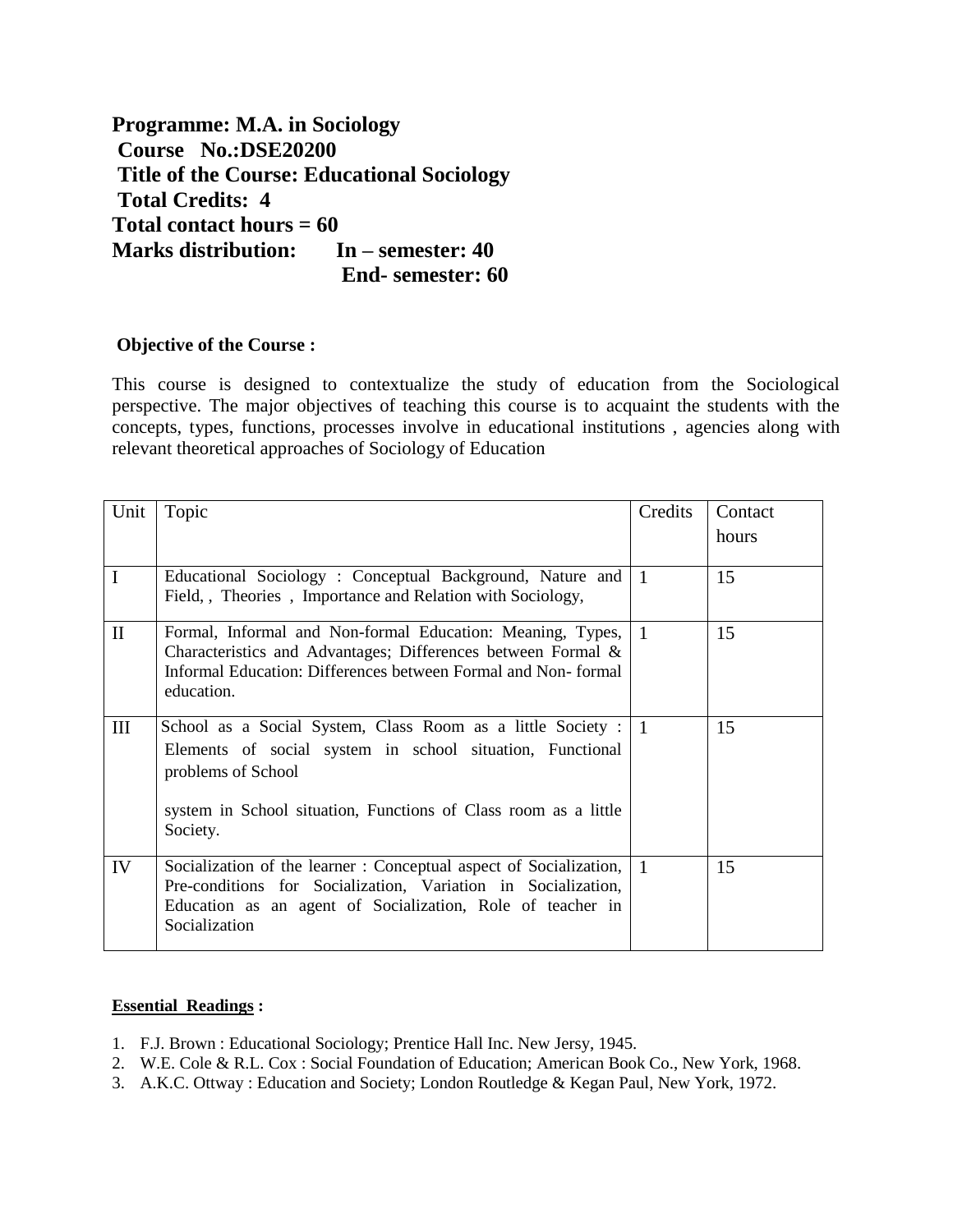- 4. Robert James Parelius Ann Parker Parelius : The Sociology of Education Prentice Hall, INC Englewood Cliffs, 1982.
- 5. Emile Darkhein : Education and Sociology, The Free Press Glencoc, 1958.
- 6. P.W. Musgrave : The Sociology of Education, Methuen Co. Ltd. London, 1967.
- 7. N. Jayaram : Sociology of Education in India, Rarwat Publication, Jaipur, 1990.
- 8. R.S. Bajwa : Educational Sociology; A Modern Cultural Approach, the Indian Publication, Ambala Contt. 1980.
- 9. B.D. Bhatia & K. Bhatia : the Philosophical and Sociological Foundation of Education, Deba House Book Sellers and Publishers Delhi, 1989.
- 10 S.S. Chandra & R.K. Sharma : Sociology of Education, Atlantic Pub. And Distributors, New Delhi, 1996.
- 11. D. Blackledge and B, Hunt : Sociological Interpretations of Education, London Corn, Helsn,

1985.

- 12. Olive Banks : the Sociology of Education, London Batsford, 1971.
- 13 S. Bhattacharya : Sociological Foundation of Education, Atlantic Publishers and Distributors, New Delhi, 1996.
- 14. S. Mathur : A Sociological Approach to Indian Education, Binod Pustak Mandir, Agra 1997

 $(10^{th}$  edn.)

15. David L. Levinson, Peter W. Cookson, J.R. Alan R. Sadovnit : Education and Sociology,

Routledgefalmer, New York, London, 2002.

#### **N.B: Any other text/Article suggested by the subject teacher**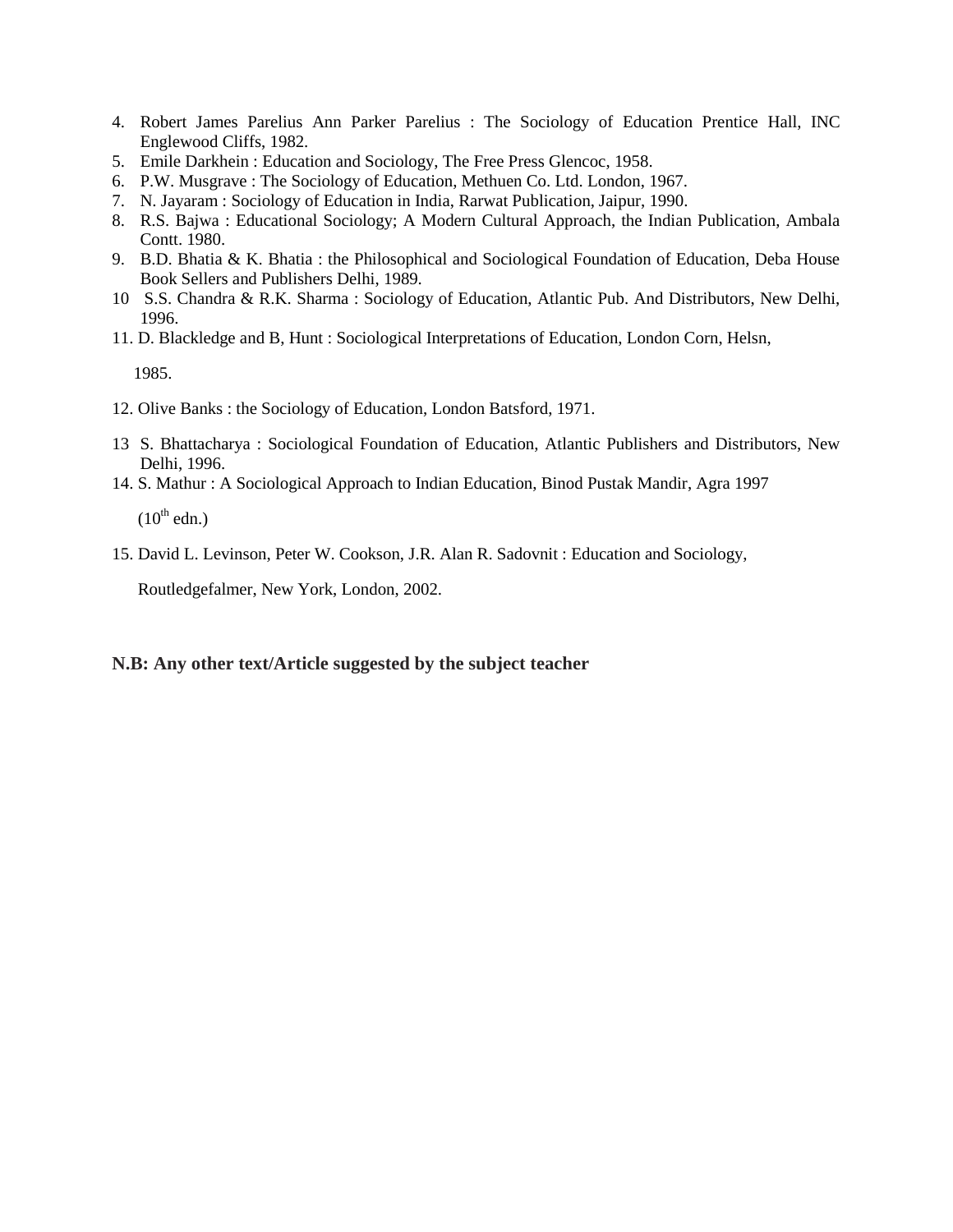**Programme: M.A. in Sociology Course No.:DSE20300 Title of the Course: Social Movements in India Total Credits: 4 Total contact hours = 60 Marks distribution: In – semester: 40 End- semester: 60**

The objective of this course is to introduce the students to the nature and dynamics of social movements and their role in social transformation. It seeks to study social movements in a sociological and comparative perspective.

| Unit         | Topic                                                       | Credits      | Contact |
|--------------|-------------------------------------------------------------|--------------|---------|
|              |                                                             |              | hours   |
|              |                                                             |              |         |
| $\mathbf I$  | Defining features and dynamics of social movements; types   | -1           | 15      |
|              | of social movements                                         |              |         |
|              | The social base: class, caste, ethnicity, gender;           |              |         |
|              | Social movements and social change: reform, revival,        |              |         |
|              | revolution;<br>schisms,<br>splits;<br>counter<br>movements; |              |         |
|              | transformation and decline.                                 |              |         |
| $\mathbf{I}$ | Theories of the emergence of social movements:              | $\mathbf{1}$ | 15      |
|              | <b>Relative Deprivation</b>                                 |              |         |
|              | Marxist and post-Marxist                                    |              |         |
|              | Weberian                                                    |              |         |
|              | Structural-functional                                       |              |         |
| III          | Traditional social movements in India                       | $\mathbf{1}$ | 15      |
|              |                                                             |              |         |
|              | Peasant movement;                                           |              |         |
|              | Labour and trade union movement;                            |              |         |
|              | Tribal movement;                                            |              |         |
|              | Nationalist movement.                                       |              |         |
| IV           | New social movements in India                               | $\mathbf{1}$ | 15      |
|              | Dalit movement;                                             |              |         |
|              | Women's movement;                                           |              |         |
|              | Ecological and Environmental movement,                      |              |         |
|              | Civil Right Movement,                                       |              |         |
|              | Ethnic movements.                                           |              |         |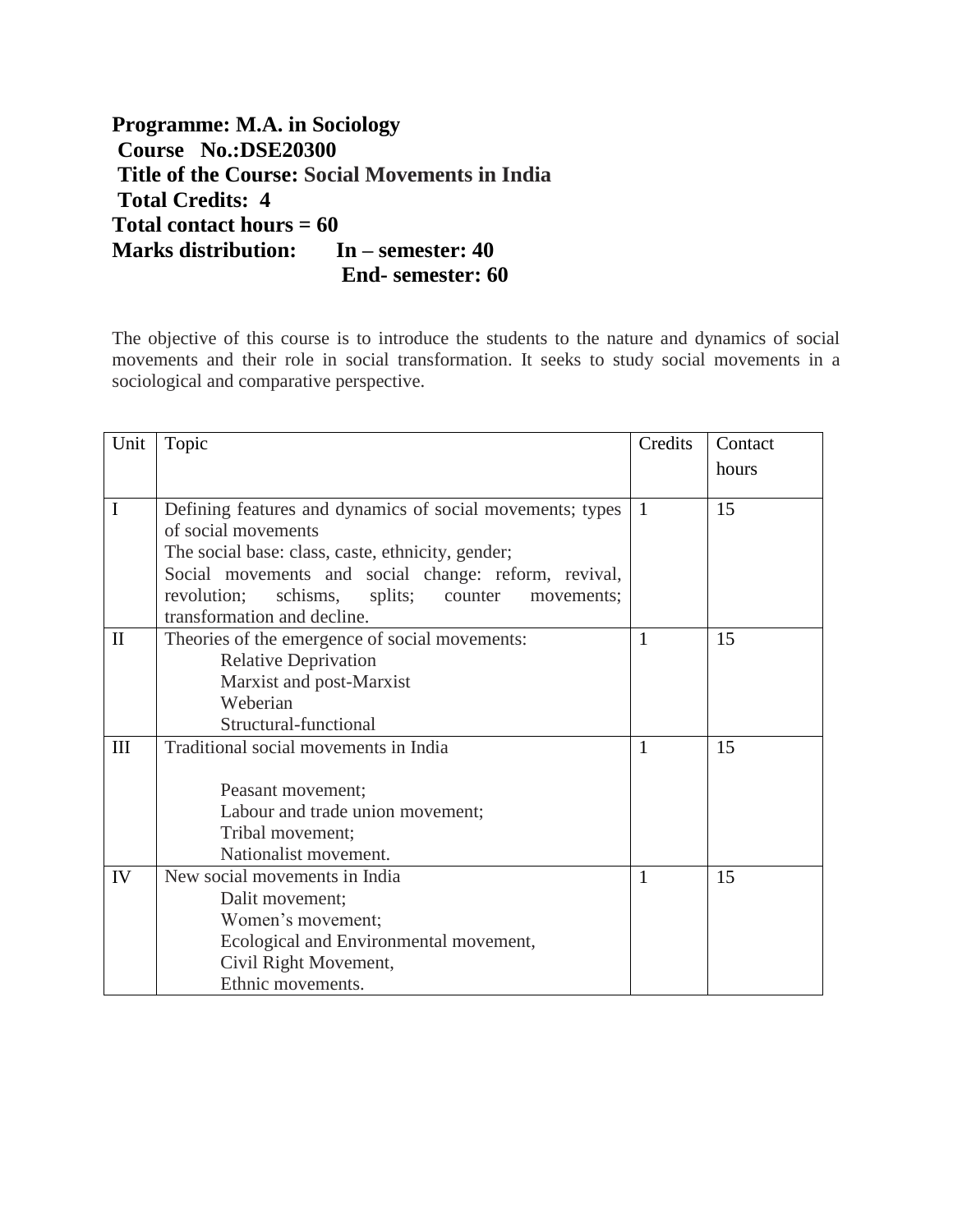## **Essential Reading :**

- Rao, M.S.A., 1979 *; Social Movements in India* (New Delhi : Manohar).
- Shah, Ghanshyam, 1990 : *Social Movements in India; a review of the literature* (Delhi: Sage).

## **Suggested Readings :**

- Banks, J.A. 1972 : The *Sociology of Social Movements* (London : Macmillan)
- Buechler, S. 1997: "New Social Movement Theories" in S. Buechler and F. K. Cylke Jr. (Eds.) *Social Movements: Perspectives and Issues* (Mountain View: Mayfield Publishing Company).
- Desai, A.R. Ed. 1979 : *Peasant Struggles in India* (Bombay : Oxford University Press)
- Dhanagare, D.N., 1983 : *Peasant Movements in Indian 1920-1950* (Delhi : Oxford University Press)
- Foweraker, J. 1995: *Theorising Social Movements* (London: Pluto Press).
- Gore, M. S. 1989*: Non Brahmin Movement of Maharashtra* (New Delhi: Segment Book Distributors).
- Gore, M.S., 1993 : *The Social Context of an Ideology : Ambedkar's Political and Social Thoughts* (New Delhi : Sage)
- Gouldner, A.W., 1950 ed. : *Studies in Leadership* (New York : Harper and Brothers)
- Katzenstein, R. 2005: *Social Movements in India* (New Delhi: OUP)
- Meyer, D.S., Nancy Whittier and Belinda Robnett. 2003: *Social Movements* (Oxford: Oxford University Press).
- Oomen, T.K., 1990 : *Protest and Change : Studies in Social Movements* (Delhi ; Sage)
- Oommen, T.K., 1972: *Charisma, Stability and Change : An Analysis of Bhoodan Grandan Movement* (New Delhi : Thomas Press)
- Rao, M.S.A., 1979: *Social Movements and Social Transformation* (Delhi : Macmillan).
- Selliot, Eleanor, 1995: *From Untouchable to dalit : Essays on the Ambedkar Movement*  (New Delhi : Manohar)
- Shah, Ghanshyam, 1977 : *Protest Movements in two Indian States* (New Delhi : Ajanta).
- Shah, G. 2002: *Social Movements and the State* (Sage: New Delhi).
- Shah, Nandita, 1992: *The Issues at Stake : Theory and Practice in the Contemporary women's movements in India* (New Delhi : Kali for Women)
- $\triangleright$  Shiva, Vandana, 1991 : Ecology and the Politics of Survival (New Delhi : Sage)
- Singh, K.S., 1982: *Tribal Movements in India* (New Delhi : Manohar)
- Singh, R. 2001: *Social Movements, Old and New* (New Delhi: Sage).

#### **N.B: Any other text/Article suggested by the subject teacher**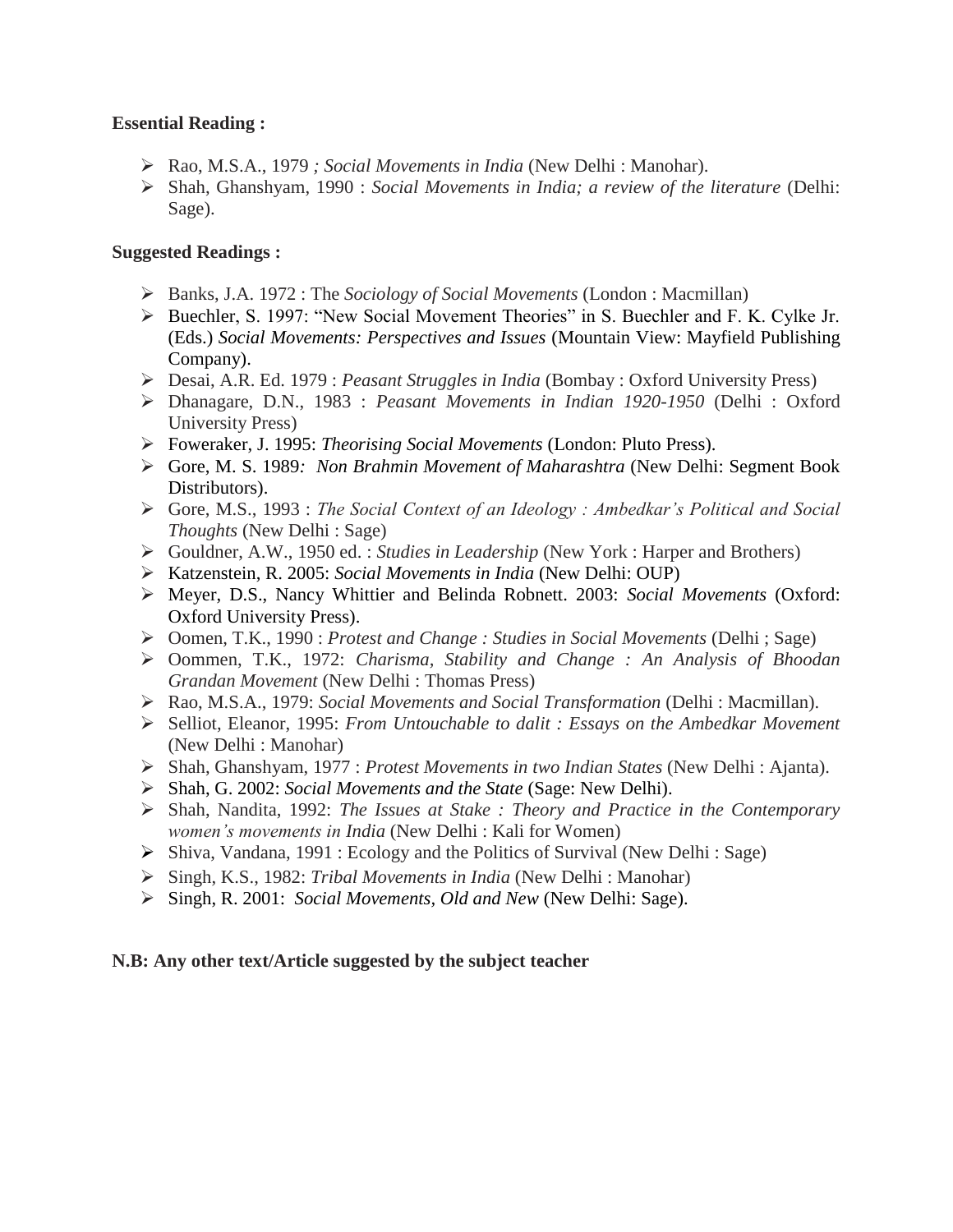**Programme: M.A. in Sociology Course No.:DSE20400 Title of the Course: Rural Sociology Total Credits: 4 Total contact hours = 60 Marks distribution: In – semester: 40 End- semester: 60**

**Introduction:** This course namely Rural Sociology aims at providing the learner an integrated view on rural society from sociological perspective covering introduction to rural sociology, village studies in India, agrarian social structure and rural power structure. The basic aim of the course is to impart an integrated as well as sociological understanding of the various concepts for better understanding of the crucial dimensions of rural society in India. Starting with the introduction to rural society, the course has its emphasis on village studies, agrarian social structure, peasant organization and peasant mobilization and rural power structure and its changing aspects. This course also aims to impart a sociological understanding about the crucial dimensions of rural development to the learners. This is an optional course which is considered necessary to provide the foundations in and clarify the basic aspects of rural society.

## **Objectives: The learners will be able to**

- **1.** Define rural society and newly acquired significance of rural sociology
- **2.** . Identify the types of village India and significance of village studies in present context of social development
- **3.** Define various aspects of agrarian structure, peasant and subculture of peasantry; agrarian structure and peasant mobilization in India; peasant organization.
- **4.** Issues related to Indian agriculture from pre-colonial to present
- **5.** Concepts related to rural development
- **6.** Explain various rural development programmes and sociological understanding of the dynamics of change in rural India

| Unit | Topic                                                       | Credits | Contact |
|------|-------------------------------------------------------------|---------|---------|
|      |                                                             |         | hours   |
|      | Introduction to rural Sociology: Origin and Development; 1  |         | 15      |
|      | Importance and Scope; Approaches of Study; Rural            |         |         |
|      | Sociology in India; : Village Studies in India: Colonial    |         |         |
|      | construction of the village; The Village in the Nationalist |         |         |
|      | Discourse; The village in Sociology /Social Anthropology;   |         |         |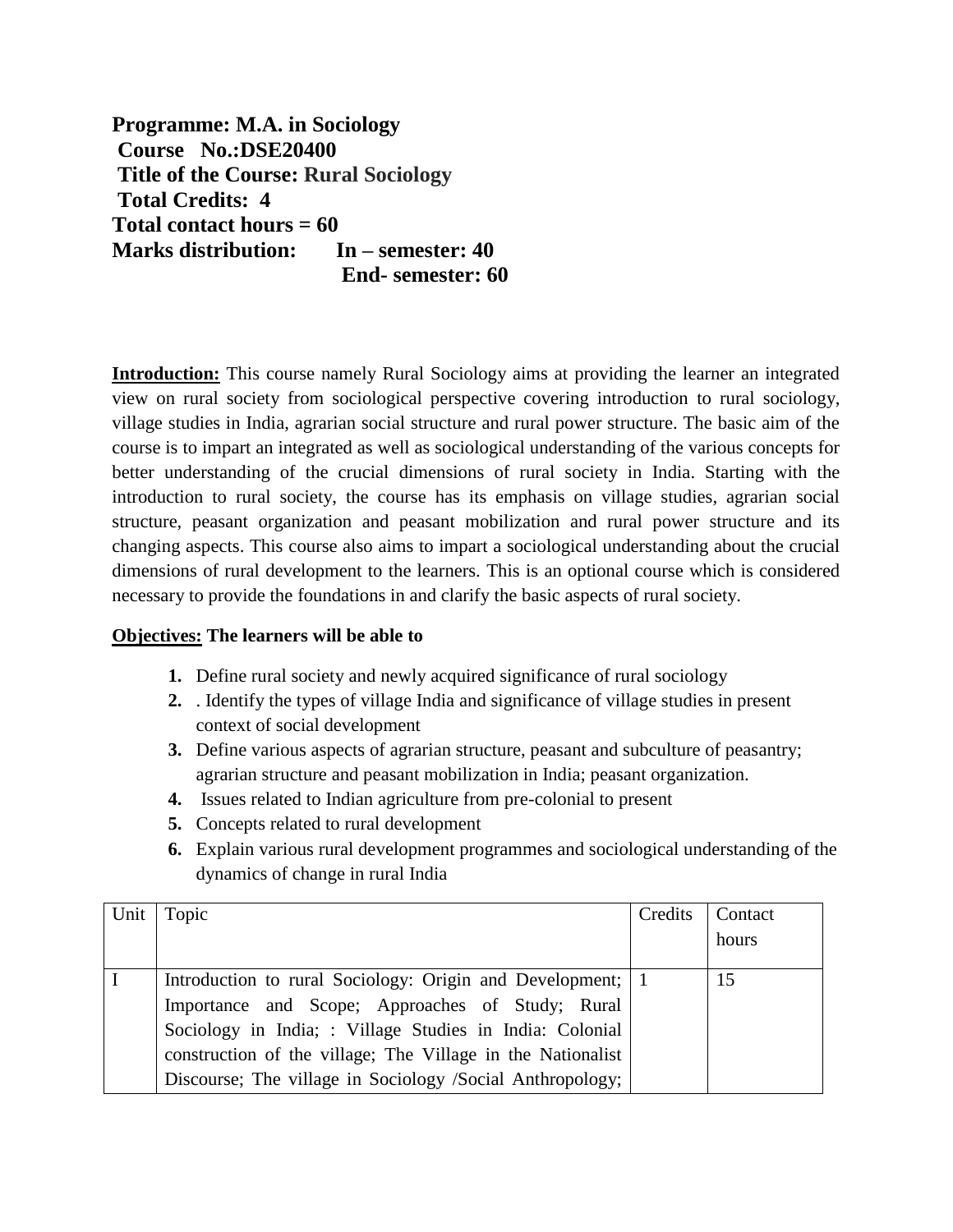|              | <b>Significance of Village Studies</b>                                                                                                                                                                                                                                                  |                |    |
|--------------|-----------------------------------------------------------------------------------------------------------------------------------------------------------------------------------------------------------------------------------------------------------------------------------------|----------------|----|
| $\mathbf{I}$ | Agrarian structure in Historical Perspective -Feudal,<br>Colonial, Capitalist; Agrarian Classes lanlord, peasant,<br>tenant and labour; Subculture of Peasantry; Rural Power<br>Structure: Dominant Caste; Panchayati Raj; Changing<br>Leadership and Emerging Elites; Factionalism     |                | 15 |
| III          | Agrarian Issues: Agrarian reform in principle and practice –<br>Ideology of Agrarian reform, Politics of Agrarian reform;<br>Commercialization of agriculture, Globalization and Indian<br>Agriculture; Peasant Mobilization in India-The role of<br>Ideology, Problems of Organization | $\overline{1}$ | 15 |
| IV           | Rural Development: Development-An Overview; Rural<br>Development-Concepts and Strategies; Rural Development<br>Programmes in India for poverty alleviation and Dynamics<br>of Change                                                                                                    |                | 15 |

## **Essential Readings:**

- 1. A.R. Desai: Rural Sociology in India, Popular Prakashan, Bombay, 1990 RP
- 2. Madan, Vandana (ed).2002: The Village in India, Delhi: Oxford University Press
- 3. R. Redfield : The Litle Community and Peasant Society and Culture, The University of Chicago Press, Chicago, 1976.

4. Dhanagare, D.N., 1983: Peasant Movements in India: 1920-1950, Oxford University Press, Delhi

5.Andre Beiteille : Studies in Agrarian Social Structure, Oxford University Press, Delhi, 1974.

6 .T.K. Oommen : Social Transformation in Rural India, Vikash Publishing House, New Delhi, 1989.

7.M.N. Srinivas : The Remembered Village, Oxford University Press, Delhi, 1997.

# **Suggested Readings:**

- 1. Andre Beteille : Six Essays in Comparative Sociology, Oxford University Press, Delhi, 1976 RP.
- 2. Berberegue Berch (ed.) : Class, State and Development in India (Chapters, 1,2,3 & 4), Sage Publication, New Delhi, 1992.
- 3. Gough, Kathleen, 1981: Rural Society of South India. Cambridge: Cambridge University Press
- 4. J.P. Mencher : Social Anthropology of Peasantry, Part III, Oxford University Press, 1983.
- 5. M.N. Srinivas : Villages, Caste, Gender and Method, Oxford University Press, Delhi, 1997.
- 6. Marc Bloch : Feudal Society, Vol. 1, Routledge & Kegan Paul, London, 1965.
- 7. Osear Lewis : Village Life in Northern India, Random House, New York, 1958.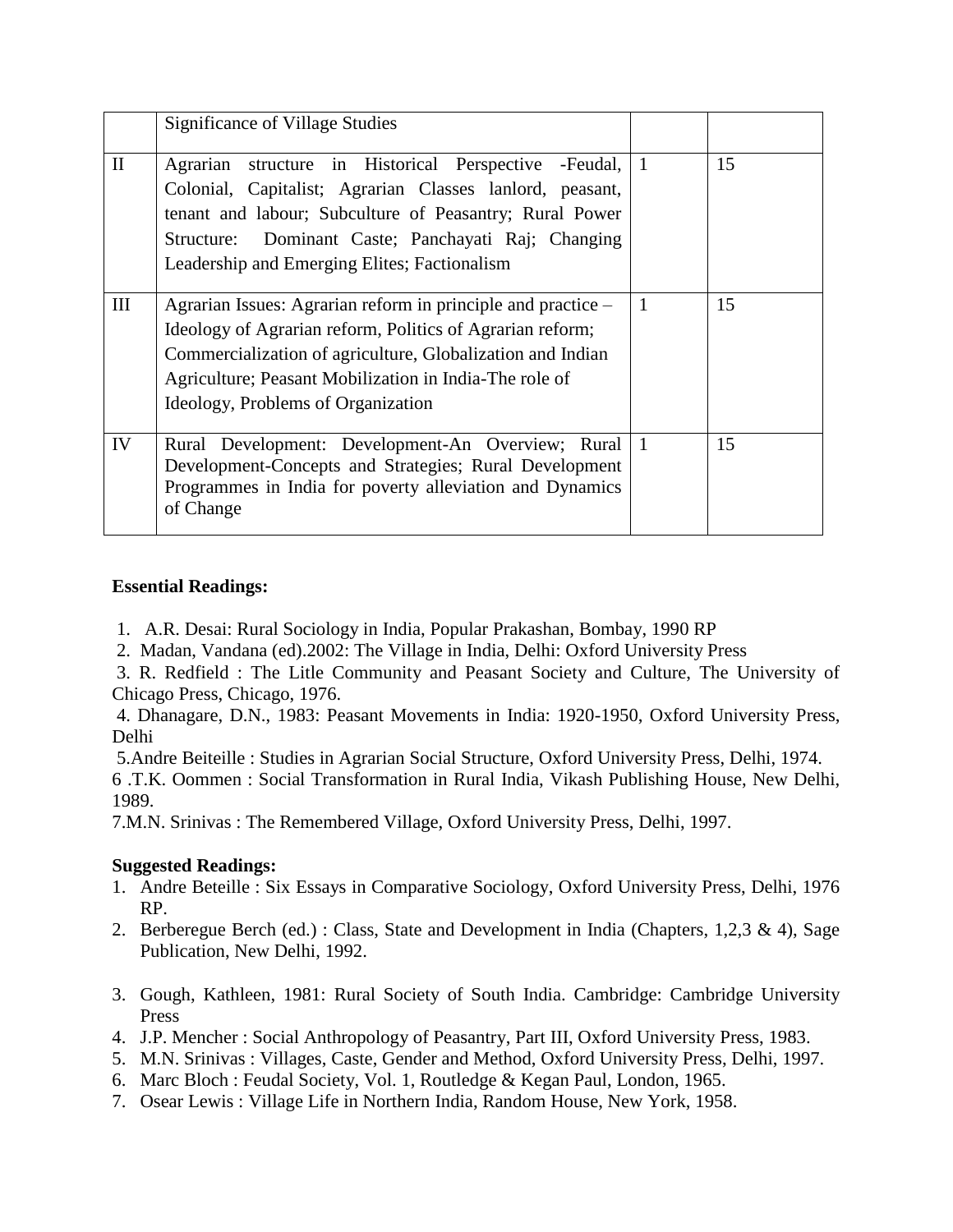- 8. S.C. Dube : India's Changing Villages, Allied Publishers, Bombay, 1967
- 9. Stokes, Eric. 1978: The Peasant and the Raj: Studies in Agrarian Society and Peasant Rebellion in Colonial India, Cambridge: Cambridge University Press
- 10. Teodor Shanin (ed.) : Peasants and Peasant Societies, Basil Ba chwell, Oxford, 1987.
- 11. Thakur, Manish, 2014: Indian Village, A Conceptual History, Rawat Publication.
- 12. U. Patnaik : Peasant Class Differentiation, OUP, 1987.
- 13. Norman Long : An Introduction to the Sociology of Rural Development, Tavistock Publications Ltd., London, 197
- 14. R.C. Arora : Integrated Rural Development, S. Chand & Co. New Delhi, 1
- 15. D,N. Singha : Indian Village in Transition, Associated Publishing House, New Delhi, 1969.
- 16. Andre Beiteille : Society and Politics in India, Oxford University Press, Delhi, 1997.
- 17. S.S. Thekkamalai : Rural Development and Social Change in India, D.K. Publications, New Delhi,
- 18. D.N. Dhanagare : Peasant Movements in India, Oxford University Press, New Delhi, 1988
- 19. Sakar, Sumit, 1983: Modern India 1885-1947, Macmillan India Ltd, New Delhi.
- 20. Jain, L.C. 1985: Grass without Roots: Rural Development Under Government Auspices, Sage Publications, New Delhi.

#### **N.B: Any other text/Article suggested by the subject teacher**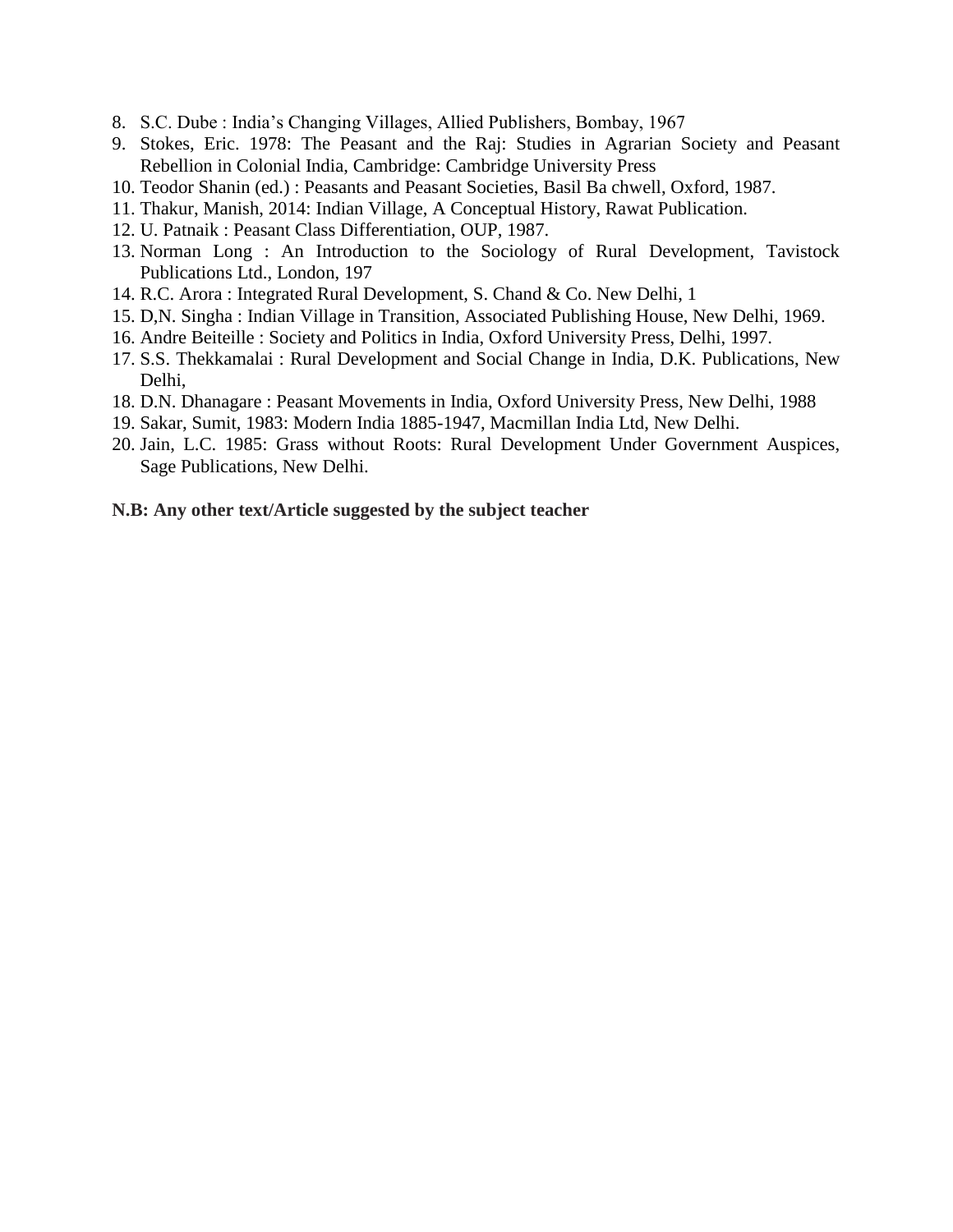**Programme: M.A. in Sociology Course No.:DSE20500 Title of the Course: Industrial Sociology Total Credits: 4 Total contact hours = 60 Marks distribution: In – semester: 40 End- semester: 60**

## **Objective of the Course:**

The overarching objective of the course is to enable students to understand the social structure of industry and its relations to society. The course aims to provide them with an understanding of the ways in which the process of industrialization has shaped societies.

| Unit         | Topic                                                           | Credits      | Contact |
|--------------|-----------------------------------------------------------------|--------------|---------|
|              |                                                                 |              | Hours   |
| $\mathbf I$  | Nature and Growth of Industrial Sociology: Contributions of   1 |              | 15      |
|              | Classical Thinkers – Emile Durkheim, Karl Marx, Max Weber;      |              |         |
|              | Emergence of Factory System, Features of Pre-industrial,        |              |         |
|              | Industrial and Post-industrial societies.                       |              |         |
| $\mathbf{I}$ | Sociology of Work: Concept of Work in Manufacturing Process,    | $\mathbf{1}$ | 15      |
|              | Approaches to Work, Work Culture, Work Ethics, Impact of        |              |         |
|              | New Technology, Industrialization, Automation, Alienation and   |              |         |
|              | Anomie, Assembly Line.                                          |              |         |
|              |                                                                 |              |         |
| Ш            | The Internal Structure of Industry: The Concept of Organization | $\mathbf{1}$ | 15      |
|              | -Formal and Informal Organization, Its Features, Line and Staff |              |         |
|              | Function, Organizational Levels – White-Collar and Blue-Collar  |              |         |
|              | Workers, Theories of Organization, Industrial Bureaucracy       |              |         |
|              |                                                                 |              |         |
| IV           | Problems of Industrial Labour: Labour Migration, Labour   1     |              | 15      |
|              | and Child Labour,<br>Absenteeism, Women<br>Turnover,            |              |         |
|              | Development of Industrial Policy in India, Trade Union -        |              |         |
|              | Meaning, Objectives and Forms; Their Development and            |              |         |
|              | Problems, Functions and Role in Industrial Organization         |              |         |

## **Essential Readings :**

- 1. Amitai Etzioni , Modern Organizations Prentice Hall of India Private Limited, New Delhi,1964
- 2. Eugene V. Schneider , Industrial Sociology :Tata McGraw Hill Publishing Company Ltd., New Delhi 1969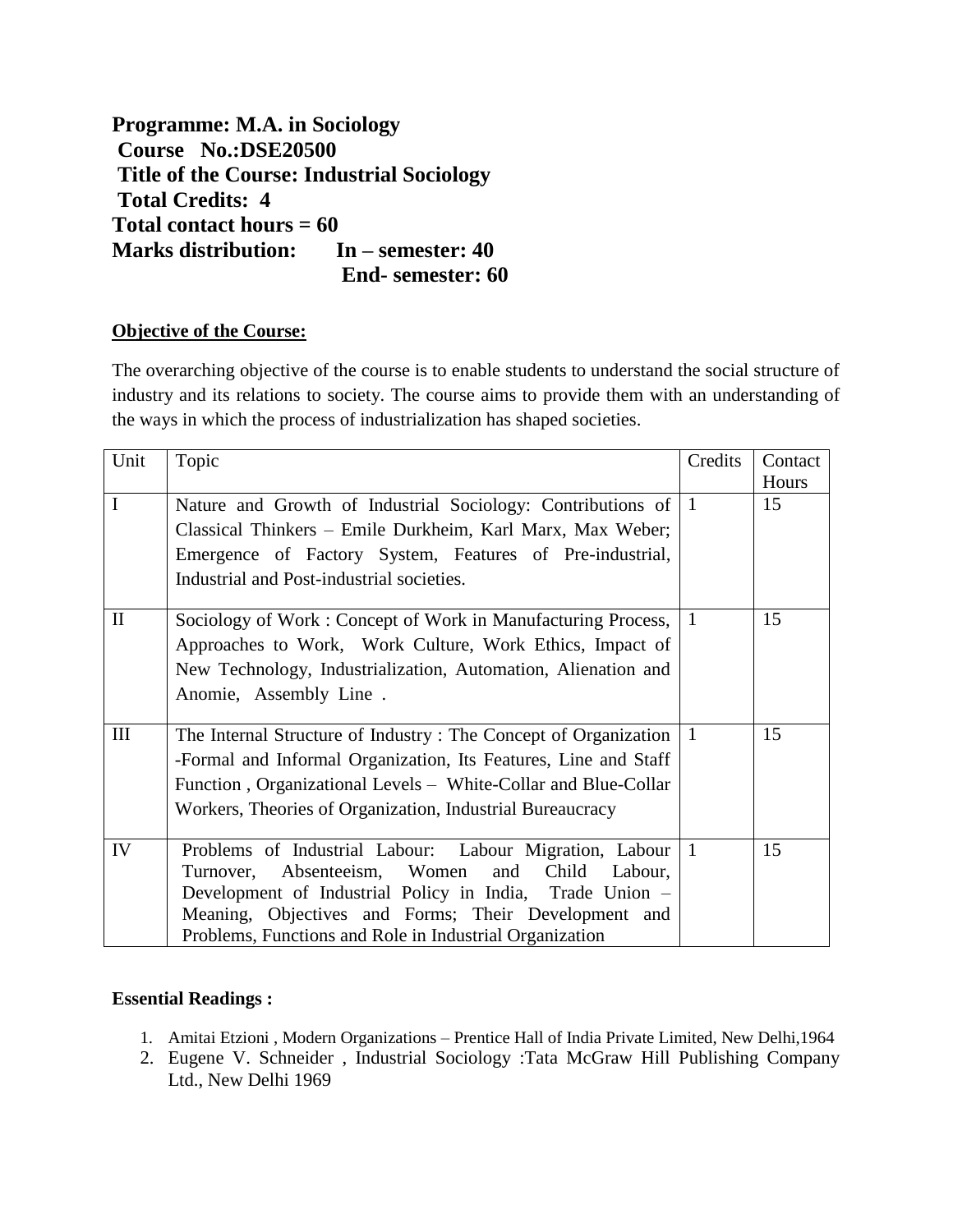3. Sharit Bhowmik , Industry , Labour and Society , Orient Blackswan Private Limited , New Delhi,2012.

#### **Suggested Readings :**

- 1. Baldev, Raj Sharma , The Indian Industrial Worker Issues in Perspective, Vikash Publishing House Pvt. Ltd. Delhi. 1974,
- 2. Daniel Bell , The Coming of Post –Industrial Society : A Venture in Social Forecasting : Newyork : Basic Books ,1973
- 3. Delbert C. Miller & William H. Form , Industrial Sociology, The Sociology of Work Organization, Harper & Row Publishers, New York,1952
- 4. E.A. Ramaswamy & Uma Ramaswamy , Industry and Labour An Introduction, Delhi : Oxford University Press, 1981.
- 5. N R Sheth , The Social Framework of an Indian Factory , Hindustan Publishing Corporation, New Delhi,1981
- 6. P. Sarma , A Sociological Study of an Oil Industry in Assam ( Oil and Natural Gas Corporation Ltd.), Omega Publications, New Delhi, 2007.
- 7. Robert Dubin ed., Handbook of Work Organization and Society, Rand McNally College Publishing Company, Chicago, 1976.
- 8. S. D. Punekar et.al, Labour Welfare, Trade Unionism and Industrial Relations, Himalayan Publishing House, Bombay,2011.
- 9. S.R. Parker et . al ,The Sociology of Industry, George Allen & Unwin Ltd., London,1988.

#### **N.B: Any other text /article suggested by the subject teacher**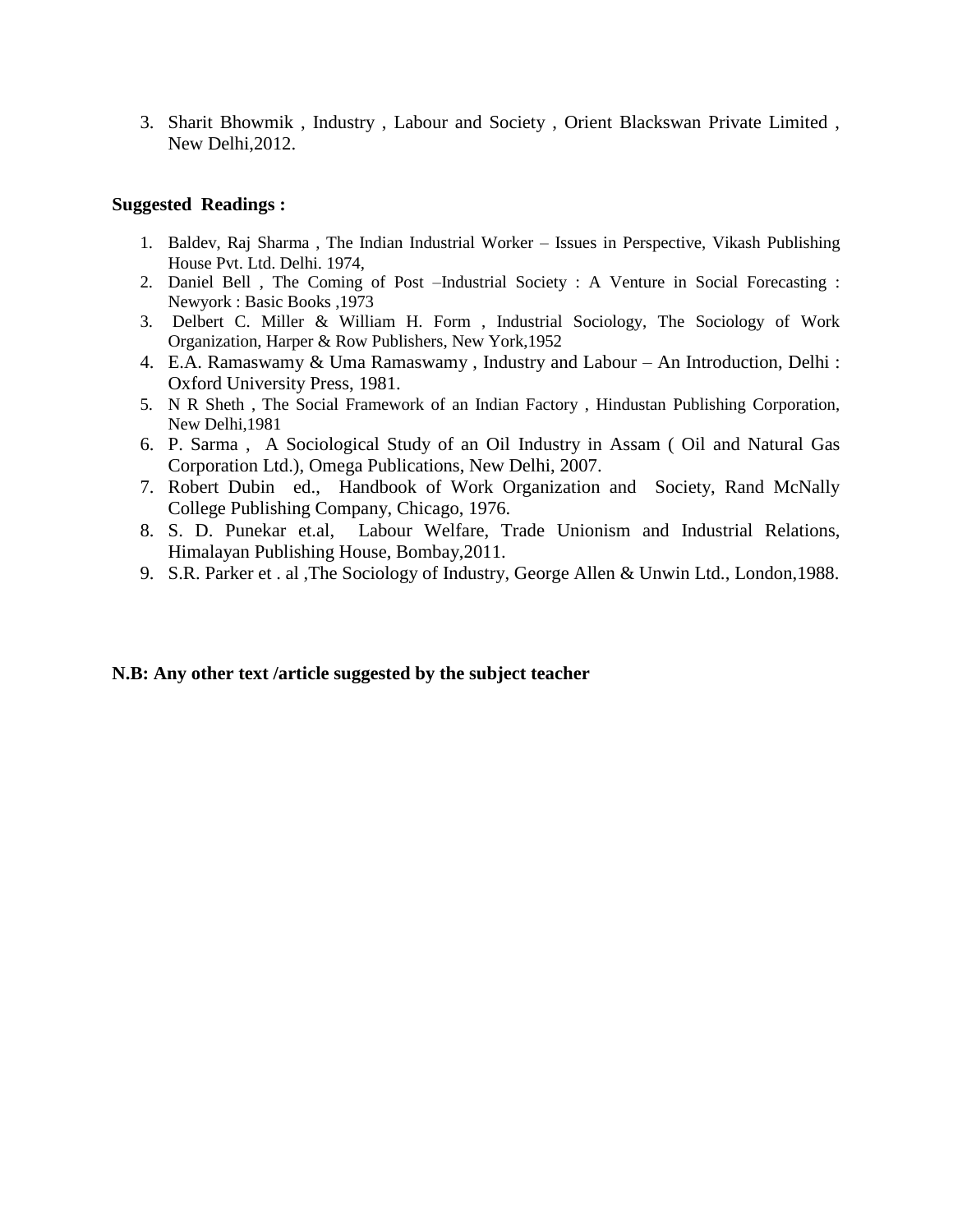**Programme: M.A. in Sociology Course No.:GE20100 Title of the Course: General sociology Total Credits: 4 Total contact hours = 60 Marks distribution: In – semester: 40 End- semester: 60**

**Objective:** This paper introduces some of the basic concepts of sociology to the students. It focuses on the difference of sociological approach from other social science approaches**.**

| Unit |                                                           | Credit | Contact |
|------|-----------------------------------------------------------|--------|---------|
|      |                                                           |        | Hours   |
|      | The meaning of sociology — the sociological perspective   |        | 15      |
|      | — sociology and social sciences — the scientific and      |        |         |
|      | humanistic orientations to sociological study.            |        |         |
| П    | Basic concepts-Society, community, institution,           |        | 15      |
|      | association, group, social structure, culture, status and |        |         |
|      | role.                                                     |        |         |
| Ш    | Social stratification and mobility- Meaning, forms, and   |        | 15      |
|      | theories.                                                 |        |         |
| IV   | Social change-Meaning and type, factors of                |        | 15      |
|      | Social change, pattern of social change.                  |        |         |

Learning outcome: The paper expects to make students understand the relevance of the subject in understanding society and solve its problem.

# **Essential readings:**

- 1. Bottomore, T.B. 1972. Sociology: A guide to problems and literature. Bombay: George Allen and Unwin (India).
- 2. Harlambos, M. 1998. Sociology: Themes and perspectives. New Delhi: Oxford University Press.
- 3. Inkeles, Alex. 1987. What is sociology?New Delhi: Prentice-Hall of India.
- 4. Jayaram, N. 1988. Introductory sociology. Madras: Macmillan India.
- 5. Johnson, Harry M. 1995. Sociology: A systematic introduction. New Delhi: Allied Publishers.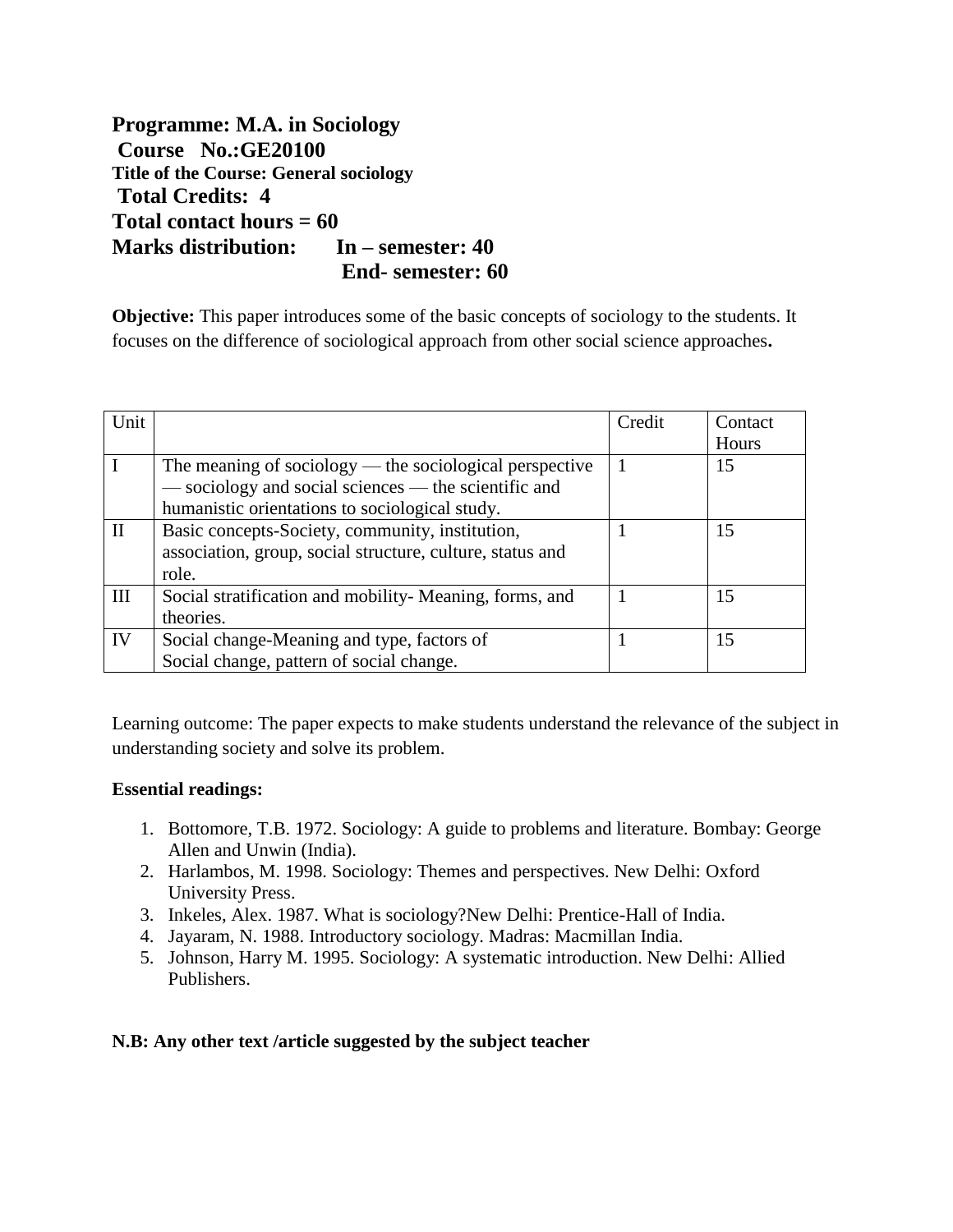**Programme: M.A. in Sociology Course No.:AEC30100 Title of the Course: Soft Skill and Personality development Total Credits: 2 Total contact hours = 30 Marks distribution: In – semester: 10 End- semester: 50**

This course aims to help the students in personality development. It consists of both practical and theoretical part of soft skill training which is an essential part of effective communication. The course has activity based learning such as how to face interview, public speaking, group discussion etc. It will focus on both verbal and non verbal communication and also provide classes on positive thinking and problem solving.

| Unit         | Topic                                                      | Credits | <b>Contact Hours</b> |
|--------------|------------------------------------------------------------|---------|----------------------|
| I            | Soft skill and personality development                     | 1       | 15                   |
|              |                                                            |         |                      |
|              | 1.1 Soft skill and its classification                      |         |                      |
|              | 1.2 Personality development , Positive thinking and        |         |                      |
|              | Motivation                                                 |         |                      |
|              | 1.3 Self in social interaction, Emotional Intelligence and |         |                      |
|              | Critical thinking                                          |         |                      |
|              | 1.4 Interpersonal skills, Interview skill, Public speaking |         |                      |
|              | skill                                                      |         |                      |
| $\mathbf{I}$ | Social Psychology of stress, health and coping             | 1       | 15                   |
|              |                                                            |         |                      |
|              | 2.1 Social stress, coping and adaptation                   |         |                      |
|              | 2.2 Conceptualizing stress as stimulus, response and       |         |                      |
|              | transactional process                                      |         |                      |
|              | 2.3 Role of cognition and coping with stress, emotion-     |         |                      |
|              | focused and problem focused strategies                     |         |                      |
|              | 2.4 Relation between health-stress and coping              |         |                      |
|              |                                                            |         |                      |
|              |                                                            |         |                      |
|              |                                                            |         |                      |
|              |                                                            |         |                      |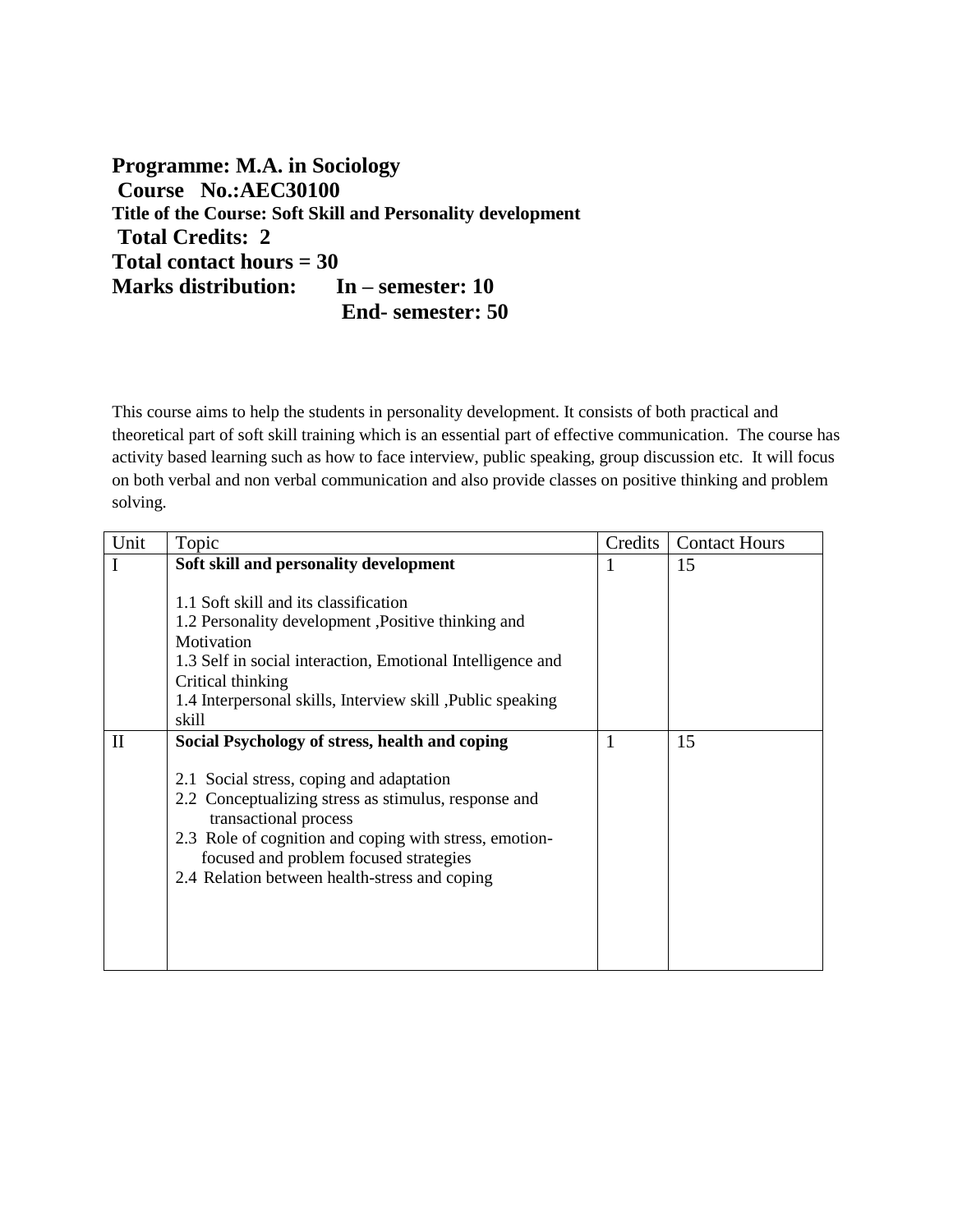# **Essential Readings**

- 1. R. Baron & D. Byrne : Social Psychology: Understanding Human Interaction, 1993, Prentice Hall of India Pvt. Ltd., Delhi,  $1993 (6<sup>th</sup> Edn)$
- 2. T.M Newcomb et al. : Social Psychology: A Study of Human Interaction, Tavistock Publication Ltd., London, 1961 (Revised Edn).
- 1. Hook. D, Franks. B &Bauer W. Martin (2011): The Social Psychology of Communication,(6<sup>th</sup> edition), AIAA.

# **Suggested Readings**

1. Ghosh ,B.N (2012): Managing Soft Skill for personality development, Tata McGraw-Hill Education, New Delhi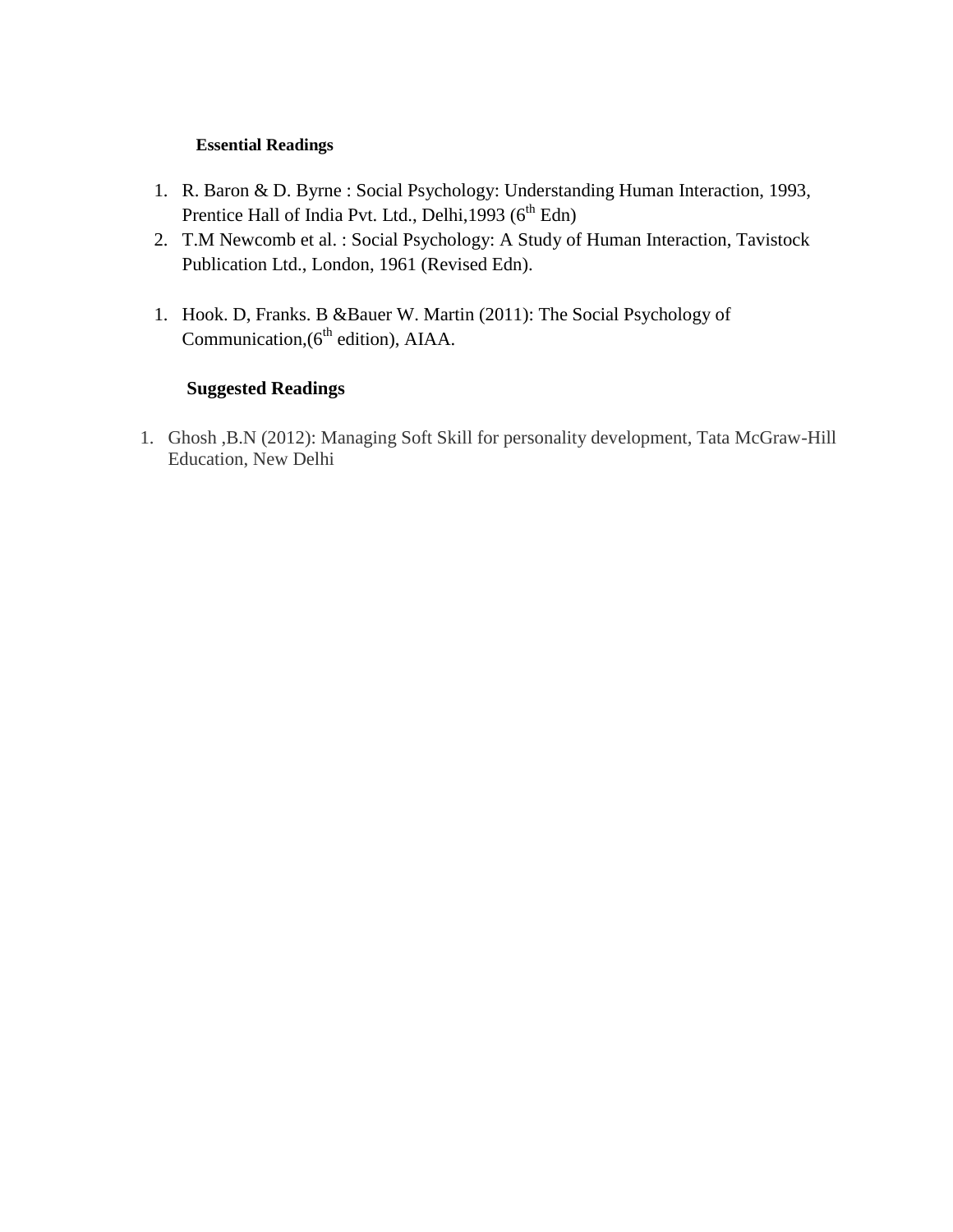**Programme: M.A. in Sociology Course No.:C30100 Title of the Course: Environmental Sociology Total Credits: 4 Total contact hours = 60 Marks distribution: In – semester: 40 End- semester: 60**

# **Course Objective**

This course plans to provide knowledge on environmental issues from a sociological point of view.The course also aims at providing knowledge of the debate on environment and development and its interconnectedness with the society.The course will familiarize students with the various policy implications of environmental policy.

| Unit         | Topic                                                            | Credits   | Contact |
|--------------|------------------------------------------------------------------|-----------|---------|
|              |                                                                  |           | Hours   |
|              |                                                                  |           |         |
|              |                                                                  |           | 15      |
|              | Introducing Environmental Sociology: conceptualization,          |           |         |
|              | ecological history and ecological consciousness, World-views     |           |         |
|              | on environment. Environmental sociology: Rise, decline, and      |           |         |
|              | resurgence International dimension of environment.               |           |         |
|              |                                                                  |           |         |
| $\mathbf{I}$ | Classical<br>Sociological Approaches to Environment:             | $\vert$ 1 | 15      |
|              | sociological and contemporary theoretical approach-ecological    |           |         |
|              | Marxian, ecological modernization and ecofeminism.               |           |         |
| III          | The State of Environment: Political economy of environmental     |           | 15      |
|              | movements. A critical appraisal of environmental problems in     |           |         |
|              | India.                                                           |           |         |
|              |                                                                  |           |         |
| IV           | Environmental Issues pertaining to population, water, sanitation |           | 15      |
|              | , health and environmental disaster.                             |           |         |

**Expected learning outcome:** Students are expected to develop a critical perspective to understand shifting word view towards environment and how macro-level decision affects the environment.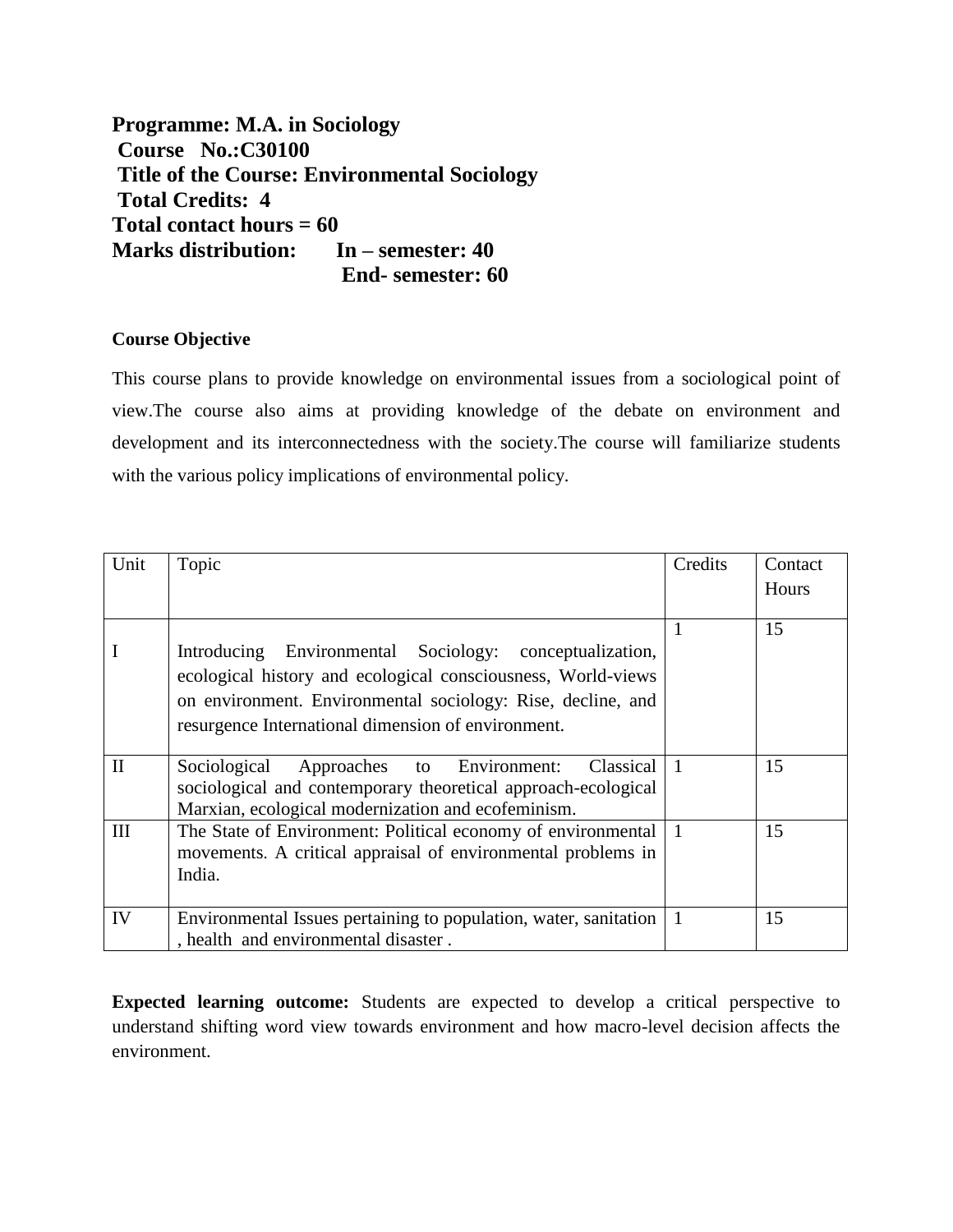### **Essential Readings:**

- 1. Shiva, V. "Staving alive: Women, Ecology, and Development". New Delhi: Kali for Women, 1988.
- 2. Madhav Gadgil, "Towards an Ecological History of India," Vol. 20, Special No., 1985, pp. 1909-1913.
- 3. Gerald L. Young. Environment. "Terms and Concepts in the Social Science". Social Science Information, 25 (1), 1986
- 4. Guha, R. "Social Ecology". Oxford University Press, New Delhi 1994.

# **Suggested Readings:**

- 1. P. Walton Purdom (ed.). Environmental Health.
- 2. D. Raghunandan. "Ecology and Consciousness". EPW, Vol. 22 (33), 1987, pp. 545-48.
- 3. Shiv Viswanathan. "On Ancestors and Epigones". Seminar, 330, 1987, pp. 1424-
- 4. Gadgil, M. and R. Guha. "Ecology and Equity: The Use and Abuse of Nature in contemporary India." New Delhi: Oxford University Press, 1996.
- 5. Munshi, Indra. "Environment' in Sociological Theory" SociologicalBulletin. Vol.49, No.2, 2000
- 6. K.R. Nayar. "Environment and International World views: Two Steps Backward". EPW, Vol. 25 (9), 1990, pp. 457-62.
- 7. R. Guha "Ideological Trends in Indian Environmentalism". EPW, Vol. 23 (43), Vol. 1988, pp. 2578-2581.
- 8. K.R. Nayar, "Changing international Gaze on Environment and Health Issues", Social Action, Jan-March, 1991, pp. 54-63.
- 9. Centre for Science and Environment. The State of Environment. The second Citizens Report, 1986.
- 10. Sharma, S.L. "Perspective on Sustainable Development In South Asia in Samad (Ed.) Perspectives On SustainableDevelopment in Asia. Kuala Lumpur: ADIPA" 1994
- 11. J. Bandyopadhyay and Vandana Shiva. Political Economy of Ecology Movements, EPW, Vol. 23 (24), 1988, pp. 1229-1232.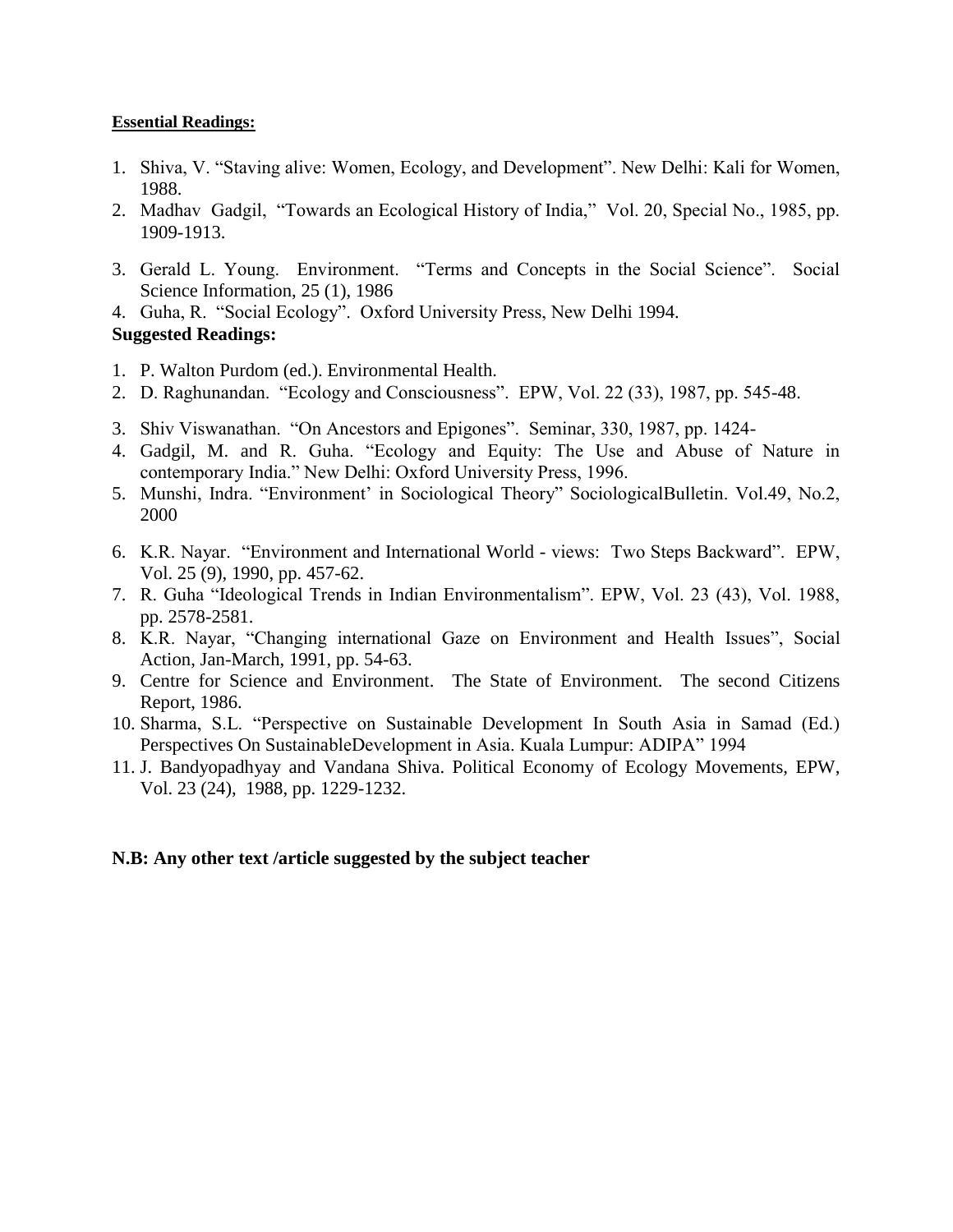**Programme: M.A. in Sociology Course No.:C30200 Title of the Course: Economic Sociology Total Credits: 4 Total contact hours = 60 Marks distribution: In – semester: 40 End- semester: 60**

# **Course Objective**

The basic objective of this course is to introduce the students to the theoretical and empirical processes of economic sociology. It aims to help the students to know the interrelationship between economy and society. Further the course aims to acquaint the students with the sociological dimensions of emerging economic processes of contemporary society.

| Unit         | Topic                                                                                                                                                                           | Credits | Contact |
|--------------|---------------------------------------------------------------------------------------------------------------------------------------------------------------------------------|---------|---------|
|              |                                                                                                                                                                                 |         | Hours   |
| I            | Introduction to economy and society,<br>Growth and Significance of Economic Sociology<br>Key Concepts of Economic Sociology: value, labour,<br>property, money and rationality, |         | 15      |
| $\mathbf{I}$ | Economic Processes: Exchange and Consumption:<br>Forms of Exchange<br><b>Tribal and Peasant societies</b>                                                                       |         | 15      |
| III          | Mode of Production and distribution:<br>Capitalism: State, market and society<br>Socialism: State, production and distribution                                                  |         | 15      |
| IV           | Economy and social structure: Issues of embeddedness<br>Understanding global economic and social forces.<br>Contemporary trend of Economy and Society of India                  |         | 15      |

**Essential Readings :**

1. Bottomore, T. *Theories of Modern Capitalism*. London: Routledge, 2010.

2. Smelser, N. J. *The Sociology of Economic Life*. Whitefish: Literary Licensing, 2012.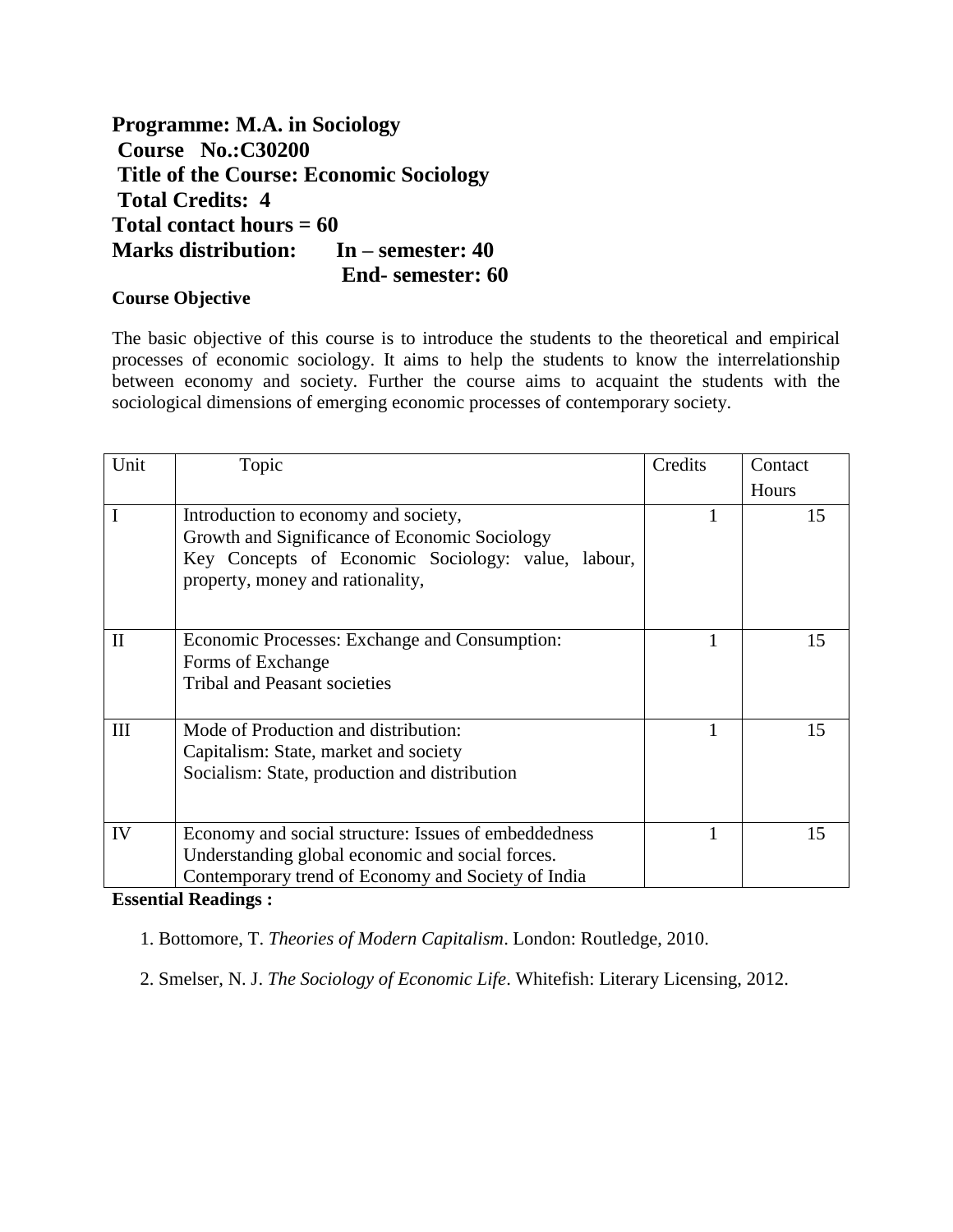### **Suggested Readings :**

- 1. Baran, P. *The Political Economy of Growth.* NY: Monthly Review Press, 1957.
- 2. Bottomore, T. *Theories of Modern Capitalism.* London: Routledge, 2010.
- 3. Breman, J. *Footloose Labour: Working in India's Informal Economy*. New York: Cambridge University Press, 1996.
- 4. Durkheim, É. *The division of labour in society.* New York: Free Press, 1997.
- 5. Evans, P. B. *Embedded autonomy states and industrial transformation.* Princeton, NJ: Princeton University P, 1995.
- 6. Fligstein, N. *The architecture of markets: An economic sociology of twenty-first-century capitalist societies*. Princeton, NJ: Princeton University P, 2001.
- 7. Granovetter, M. "Economic action and social structure: The problem of embeddedness" in *American Journal of Sociology*. Vol. 91, pp. 481–510, 1985.
- 8. Hann, C. and K. Hart. *Economic Anthropology: History, Ethnography, Critique*. Cambridge: Polity, 2011.
- 9. Harriss, J. et al (eds). *The New Institutional Economics and Third World Development*. London: Routledge, 1995.
- 10. Harriss-White, B. *India's Market Society*. New Delhi: Three Essays Press, 2005.
- 11. Harvey, D. *A Brief History of Neoliberalism*. Oxford: Oxford University Press. 2009.
- 12. Hoselitz, B.F. *Sociological Aspects of Economic Growth*. NY: The Free Press, 1960.
- 13. Marx, K. "Alienated Labour" in T.B. Bottomore (Ed.). *Karl Marx: Early Writings*, New York: McGraw Hill, 1963.
- 14. Marx, K. *Capital* (Vol. I). Moscow: Progress Publishers 1974.
- 15. Mauss, M. *The Gift*. London: Routledge, 2006.
- 16. Mitchell, T. 'Fixing the Economy' in *Cultural Studies*, 12(1), 1998.
- 17. Nash, M. *Primitive and Peasant Economic Systems.* California: Chandler, 1956.
- 18. Parry, J. and Maurice Bloch (eds.). *Money and the Morality of Exchange*. Cambridge: CUP, 1989.
- 19. Parsons, T. and N. Smelser. *Economy and Society.* London: Routledge, 2010.
- 20. Polanyi, K. *The Great Transformation*. Boston: Beacon Press. 2001.
- 21. Sahlins, M. *Stone Age Economics.* London: Tavistock. 1974.
- 22. Sahlins, M. *Culture and Practical Reason*. Chigago: University of Chicago P, (Chapter 4), 1976.
- 23. Shanin, T. (Ed.). *Peasant and Peasant Societies.* Harmonsworth: Penguin, 1971.
- 24. Smelser, N. J. and R. Swedberg. *The handbook of economic sociology.* Princeton, NJ: Princeton University P, 2005.
- 25. Smelser, N. J. *The Sociology of Economic Life.* Whitefish: Literary Licensing, 2012.
- 26. Taussig, M. *The Devil and Commodity Fetishism in South America*. Chapel Hill: University of North Carolina P, 2010.
- 27. Trigilia, C. *Economic sociology: State, market, and society in modern capitalism.*  Oxford, UK: Basil Blackwell, 2002.
- 28. Weber, M. *Economy and society: An outline of interpretive sociology.* Berkeley: University of California P, 1978.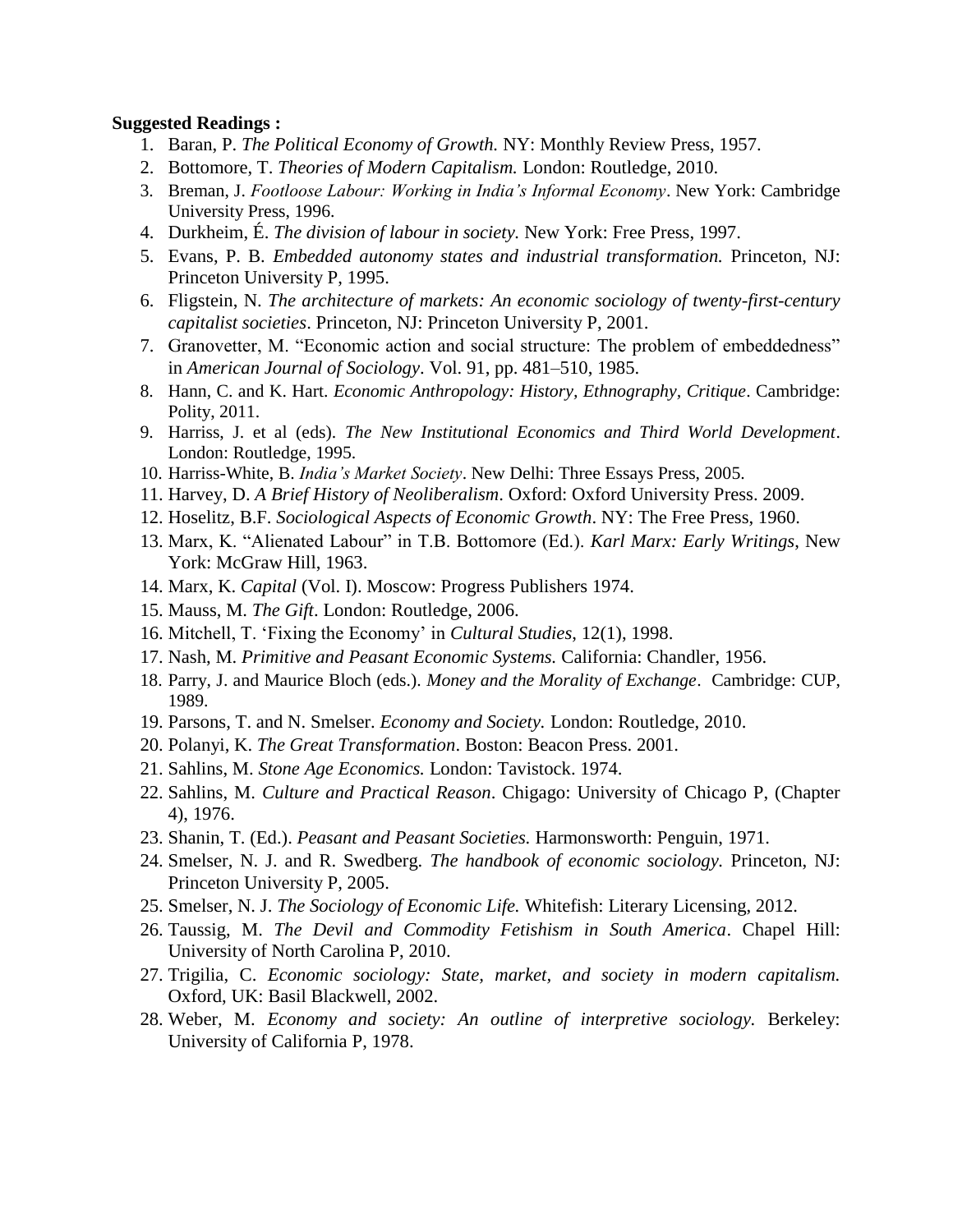**Programme: M.A. in Sociology Course No.:C30300 Title of the Course: Political Sociology Total Credits: 4 Total contact hours = 60 Marks distribution: In – semester: 40 End- semester: 60**

The course aims at introducing the students with the emergence of new theoretical debates and the basic concepts in the field of political sociology. It covers themes such as local level politics, citizenship and welfare state and the politics of Indian society. The course will offer comprehensive readings that deal with the political system over time and space. From this course, students will be able to learn the complexities of Indian Political System.

# **The objectives of the course are:**

1. To familiarise students with the approaches to study Politics

2. To underline the importance of politics in close relationships with social institutions.

3. To familiarize students with some of the major concepts related to state and society.

4. To familiarize students with some of the major power structures in Indian Politics.

| Unit         | Topic                                                    | Credits | Contact |
|--------------|----------------------------------------------------------|---------|---------|
|              |                                                          |         | hours   |
|              |                                                          |         |         |
| I            | Nature and scope of political sociology                  |         | 15      |
|              | 1.1 Approaches to the study of Politics                  |         |         |
|              | 1.2 Political system and the other social systems        |         |         |
|              | 1.3 Political Mobilization, Political Participation      |         |         |
|              | 1.4 Political Socialization, Political Culture           |         |         |
| $\mathbf{I}$ | <b>Foundations of Political Sociology</b>                | 1       | 15      |
|              | 2.1 Classical Theories of State and Civil Society        |         |         |
|              | 2.2 Globalization and Contemporary Theories of State and |         |         |
|              | Civil Society                                            |         |         |
|              | 2.3 Neo-Liberalism                                       |         |         |
|              | 2.4 Conflict, consensus and change                       |         |         |
| III          | <b>State and Society</b>                                 |         | 15      |
|              |                                                          |         |         |
|              | 3.1 Communism and Socialism                              |         |         |
|              | 3.2 Democracy and Fascism                                |         |         |
|              | 3.3 Welfare state and Capitalism                         |         |         |
|              | 3.4 Nationalism , Nation state and Global Governance     |         |         |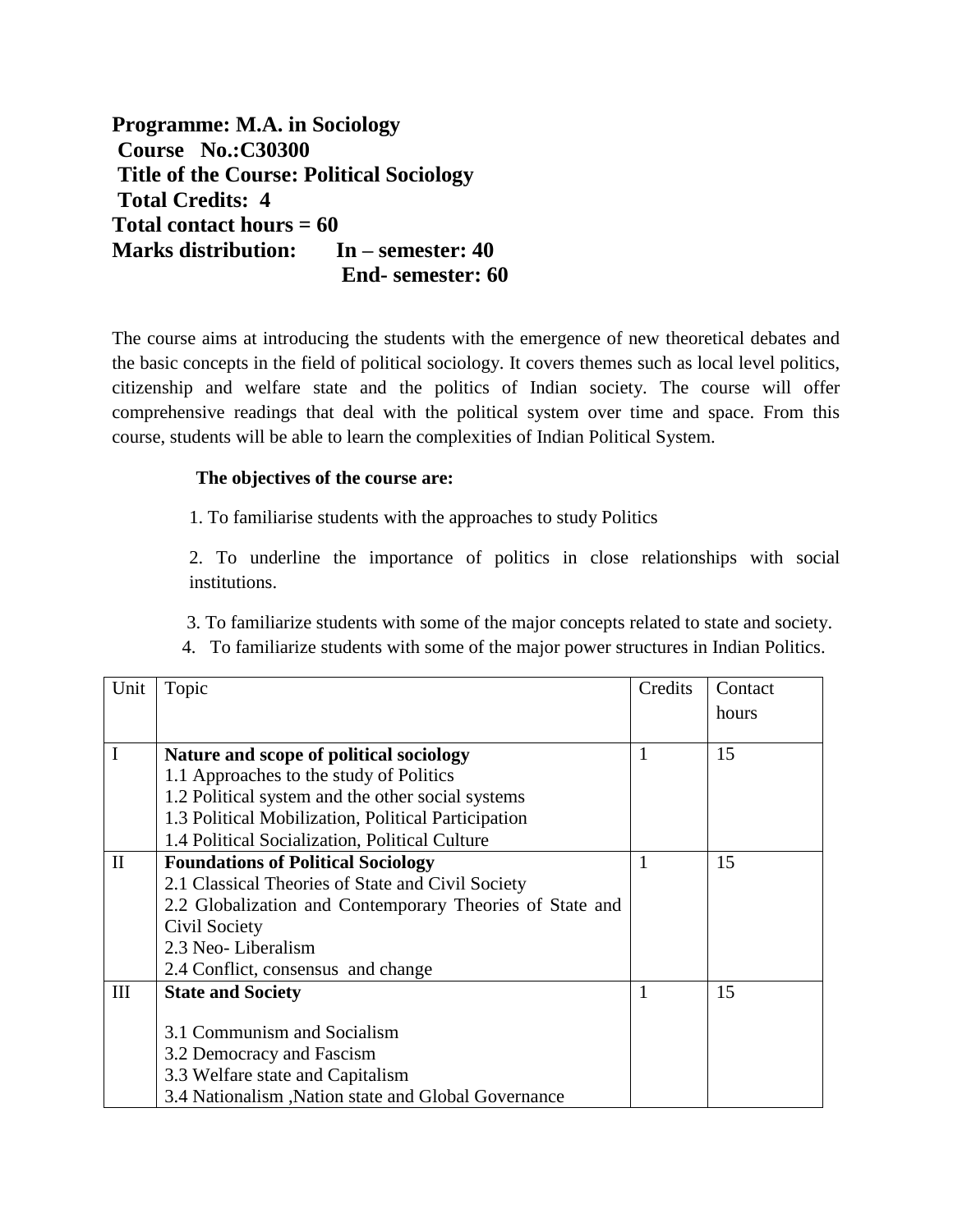| $\perp$ IV | <b>Power structures and politics in India</b>             |  |
|------------|-----------------------------------------------------------|--|
|            | 4.1 Political parties in India                            |  |
|            | 4.2 Local Power structures and the wider political system |  |
|            | 4.3 Pressure groups in Indian Politics                    |  |
|            | 4.4 New Social movements and State Institutions           |  |

# **Essential Readings:**

- 1. Bottomore, T B 91999). Political Sociology. University of Minnesota Press.
- 2. Collins, R. 1988. 'A Comparative Approach to Political Sociology,' in Bendex, R. (ed.) State and Society. Berkeley: University of California Press.
- 3. Dahl, Robert (2006). A Preface to Democratic Theory. Chicago: University of Chicago Press.
- 4. Hicks, A.M, T. Janoski and M.A. Schwartz. 2005. The Handbook of Political Sociology: States, Civil Societies and Globalization. Cambridge: Cambridge University Press.
- 5. Paul R. Brass (1985). Caste Faction and Party in Indian Politics: Election Studies. Chanakya Publications.
- 6. Susanne Hoeber Rudolph; Lioyd I Rudolph; Paul R. Brass (1972). Education and Politics in India: Studies in Organisation, Society, and Policy. Harvard University Press.

# **Suggested Readings**

- 1. Dahrendorf, R. (1968). Essays in the Theory of Society. London: Routledge & Kegan Paul.
- 2. Friedrich, P. (1968). 'The Legitimacy of Caciques,' in Swartz, M.J. (ed.). Local Level Politics: Social and Cultural Perspectives. London: University of London Press.
- 3. Foucault, M. (2010). 'The Subject and Power,' in Nash, K. (ed.). Contemporary Political Sociology: Globalization, Politics and Power. UK: Wiley-Blackwell.
- 4. Foucault, M. (1991). 'Governmentality,' in Buchell, G., C. Gordon and P. Miller.  $(eds.).$

The Foucault Effect: Studies in Governmentality. Chicago: University of Chicago Press.

- 5. Gluckman, M. (1965). Politics, Law and Ritual in Tribal Society. Oxford: Basil Blackwell.
- 6. Jessop, B. (2002). The Future of the Capitalist State. Cambridge: U.K.: Polity Press.
- 7. Lane, D. (1976). The Socialist Industrial State: Towards a Political Sociology of State Socialism. London: George Allen and Unwin.
- 8. Mills, C.W. (1956). The Power Elite. New York: Oxford University Press.
- 9. Miliband, R. (1973). The State in Capitalist Society. London: Quartet Books.
- 10. Pareto, V. (1985). The Mind and Society. New York: Dover Publications.
- 11. Parsons, T. (1966) (2nd edition). 'On the Concept of Political Power,' in Bendix, R. and S. M. Lipset (eds.): Class, Status and Power. London: Routledge & Kegan Paul.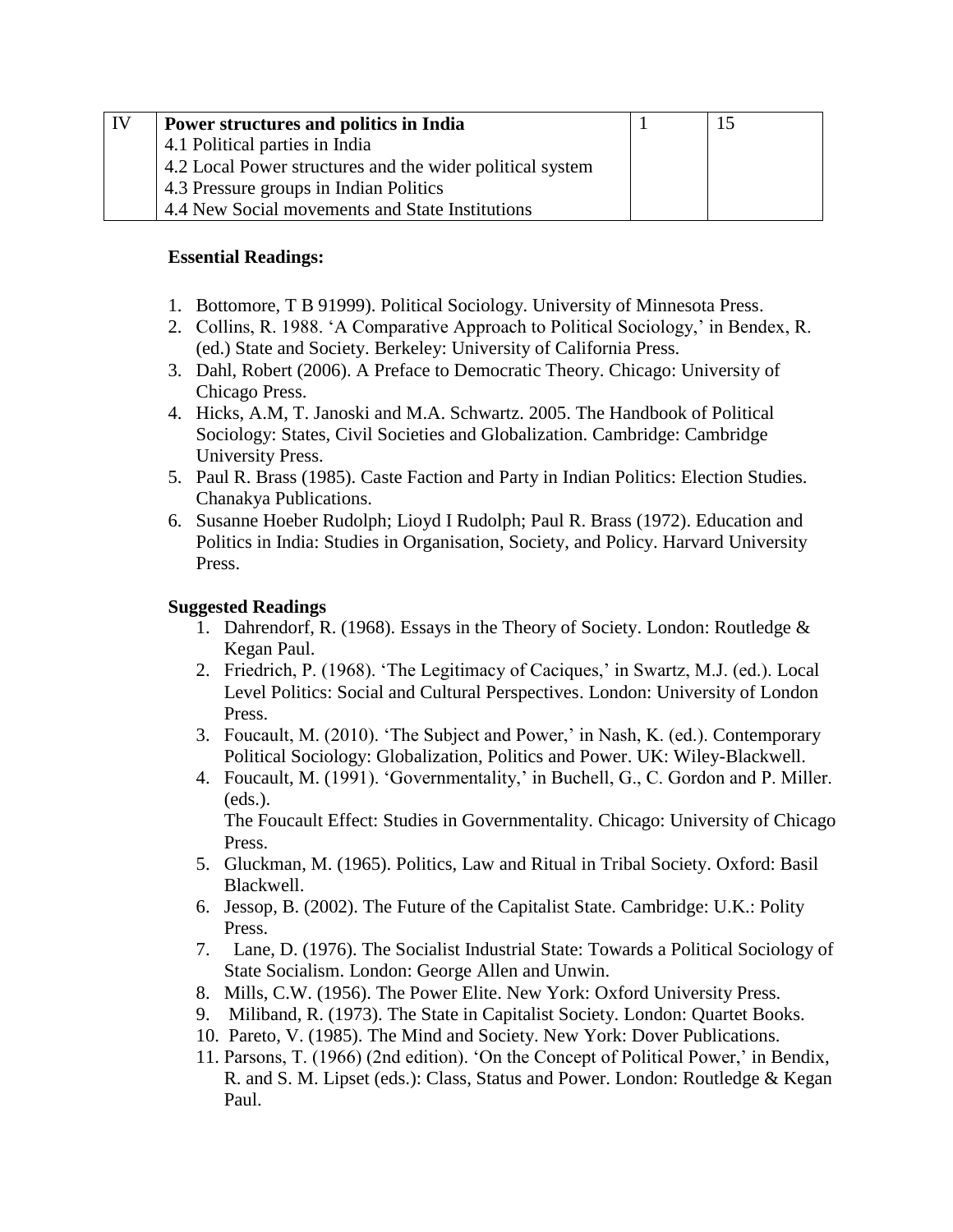- 12. Paul R Brass (1965). Factional Politics in an Indian State: The Congress Party in Uttar Pradesh. University of California Press
- 13. Paul R. Brass (1985). Ethnic groups and the state. Barnes & Noble Books.
- 14. Paul R. Brass (1994). The Politics of India Since Independence. Cambridge University Press.
- 15. Weber, M. (1948). 'Politics as a Vocation,' in Gerth, H. H. and C.W. Mills (eds.). From Max Weber: Essays in Sociology. London: Routledge & Kegan Paul.
- 16. Weber, M. (1978). Economy and Society. Berkeley: University of California Press.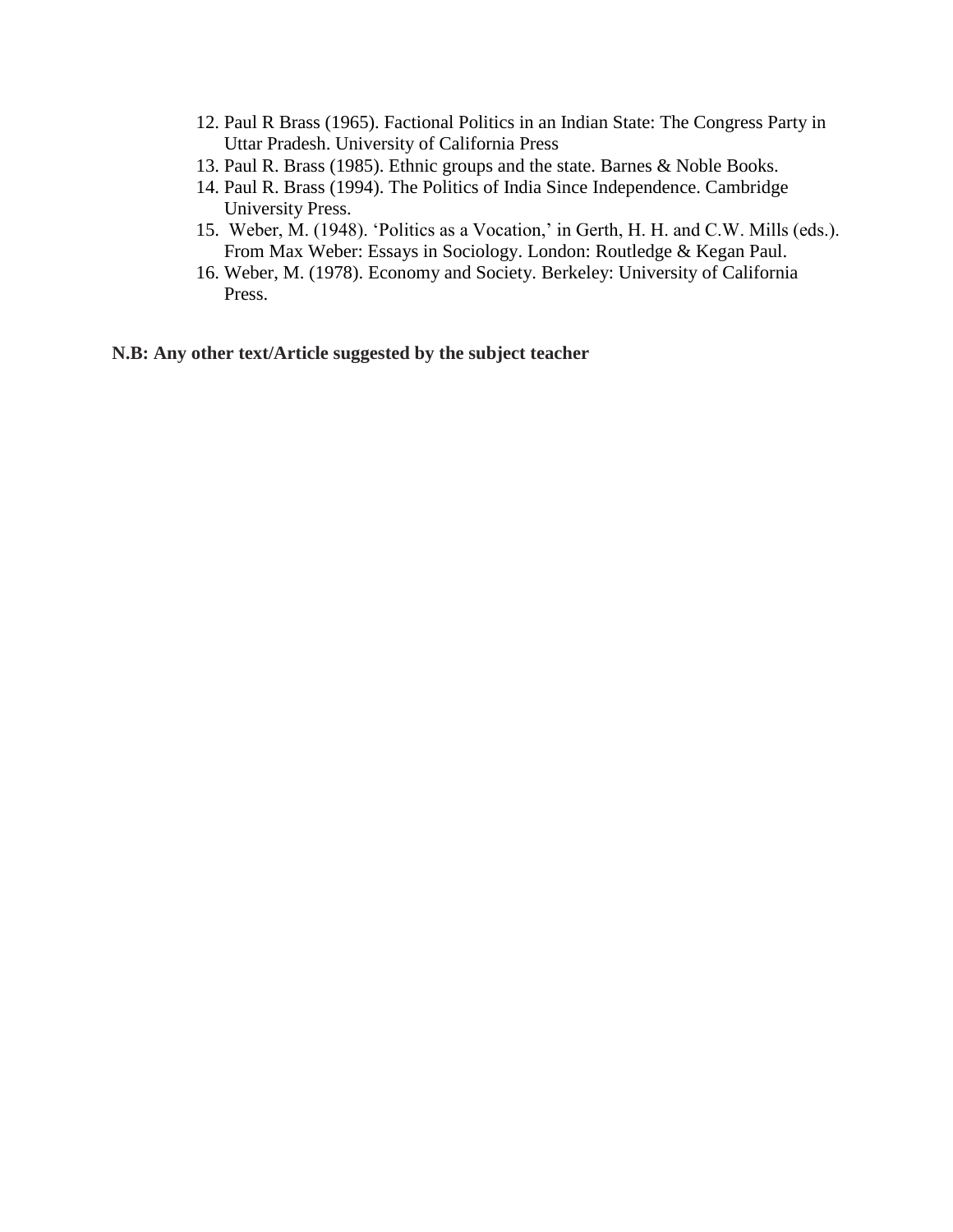**Programme: M.A. in Sociology Course No.:DSE30100 Title of the Course: Gender Sociology Total Credits: 4 Total contact hours = 60 Marks distribution: In – semester: 40 End- semester: 60**

#### **Objectives of the course :**

This course aims to provide an understanding of Gender which has to develop the concept of gender in to a perspective. This knowledge of this perspective can be used to explore and understand complex social phenomena in a noval and unique way.Thus, this course will help the students in creating awareness of social discrimination and uprooting social evils that exist in contemporary human society

| Unit         | Topic                                                   | Credits | <b>Contact Hours</b> |
|--------------|---------------------------------------------------------|---------|----------------------|
|              | Sex-Gender debate, Patriarchy & Subordination of women, |         | 15                   |
|              | Masculinity & Femininity, Social Control on Sexuality.  |         |                      |
|              |                                                         |         |                      |
| $\mathbf{H}$ | Marxist Theory of Gender, Feminism, Eco-feminism,       |         | 15                   |
|              | <b>LGBT</b> Movement                                    |         |                      |
| III          | Gender and Development, Gender Budgeting, Gender        |         | 15                   |
|              | and Health                                              |         |                      |
|              |                                                         |         |                      |
| IV           | Gender and Societal Problems: Domestic Violence         |         | 15                   |
|              | against women, Sexual Harrasment, Gender and STD        |         |                      |

#### **Essential Readings:**

- 1. Saikia, Jyoti Prasad : Gender; Themes and Issues, Concept Publishing House , New Delhi,2018
- 2. Wadhwa Jolly,K.S. : Gender : A Cross-Cultural Perspective. Gyan Publishing House, New Delhi,2007
- 3. Misra Roli (Ed) , Rethinking Gender , Rawart Publication, Jaipur ,2014
- 4. Weeks, Jeffrey, Sexuality , RoutledgePublications, Newyork ,2012
- 5. Singh , S, Feminism : Theory, Criticism and Analysis , Pencraft International, Delhi ,2009

#### **Suggested Reading**

- 1. Essed, Goldberg and Kobayashi A Comanion to Gender Studies, Blackwell Publishing, Oxford, UK2005
- 2. Essed, P Diversity: Gender, Colour and Culture, Massachusetts Press, Massachusetts,1996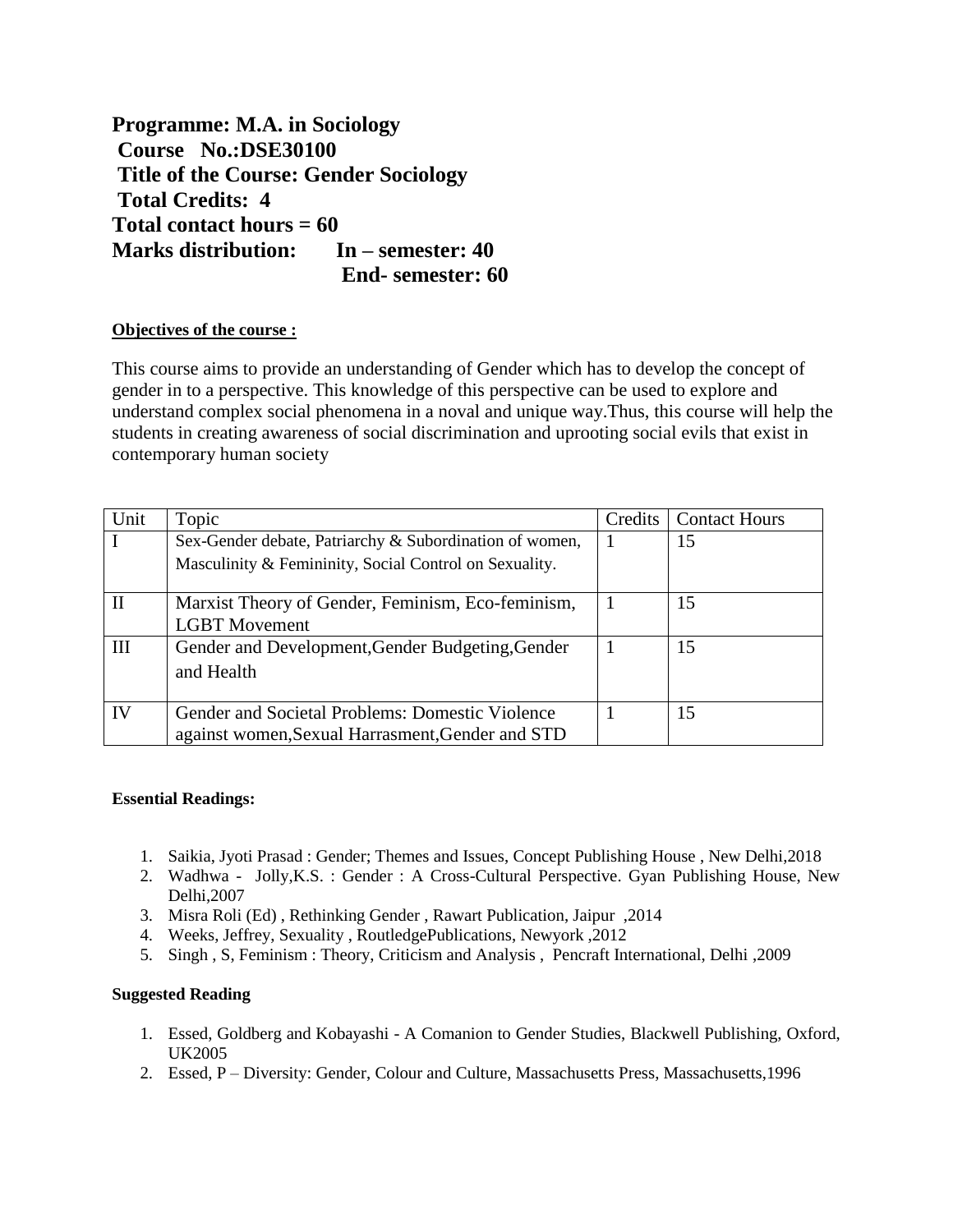- 3. Benerial, L Women and Development : The Sexual Division of Labour in Rural Societies, New York,1990
- 4. Monro, Surya Gender Pollitics : Citizenship, Activism and Sexual Diversity, Pluto Press, London,2008
- 5. Butler, J Gender Trouble : Feminism and the Subveersion of Identity, Routledge, London, 1990
- 6. Connell, R.W. Gender, Cambridge Polity Press, 2002
- 7. Altekar, A.S. The Position of Women in Hindu Civilization, Motilal Banarasi Das, New Delhi, 1962
- 8. Rege, Sharmila(Ed.) , Sociology of Gender, Sage Publications , New Delhi , 2003
- 9. Plumwood, Feminism and Eco Feminism , Ecologist , VOl-22 , No1, UK
- 10. Jena, Everett Women and Social Change in India, Heritage Publication,Delhi,1979
- 11. Pillaj Jaya Kothari Women and Empowerment, Gyan Publlishing House, New Delhi, 1995
- 12. Saikia, J.P. & H. Kalita , Rendering Gender, Supriya Books , New Delhi, 2014.
- 13. Madan,G.R. Indian Social Problems, Allied Publishers Ltd. Asraf Ali Road, New Delhi, 199
- 14. Saikia. Jyoti Prasad (ed): Gender and Health; A Sociological Insight, Concept Publishing House , New Delhi,2019
- 15. Saikia.J.P., Buraguhain.H, Gender Trouble :A Study in North East India, Amguri College, Jorhat, Assam**.**
- 16. Basu, A & B. Roy: Women's Struggle, Manohar, 2003.
- 17. Ivekovic, R & Mostov, J (ed): From Gender to Nation, Zubaan Publication, New Delhi,2004
- 18. Mohanty.R. P & D.N. Diswal : Culture, Gender and Gender Discrimination Mittal

Publicati9on New Delhi, 2007.

19. Walby, S, Theorizing Patriarchy , Basil Black Well , Oxford ,1990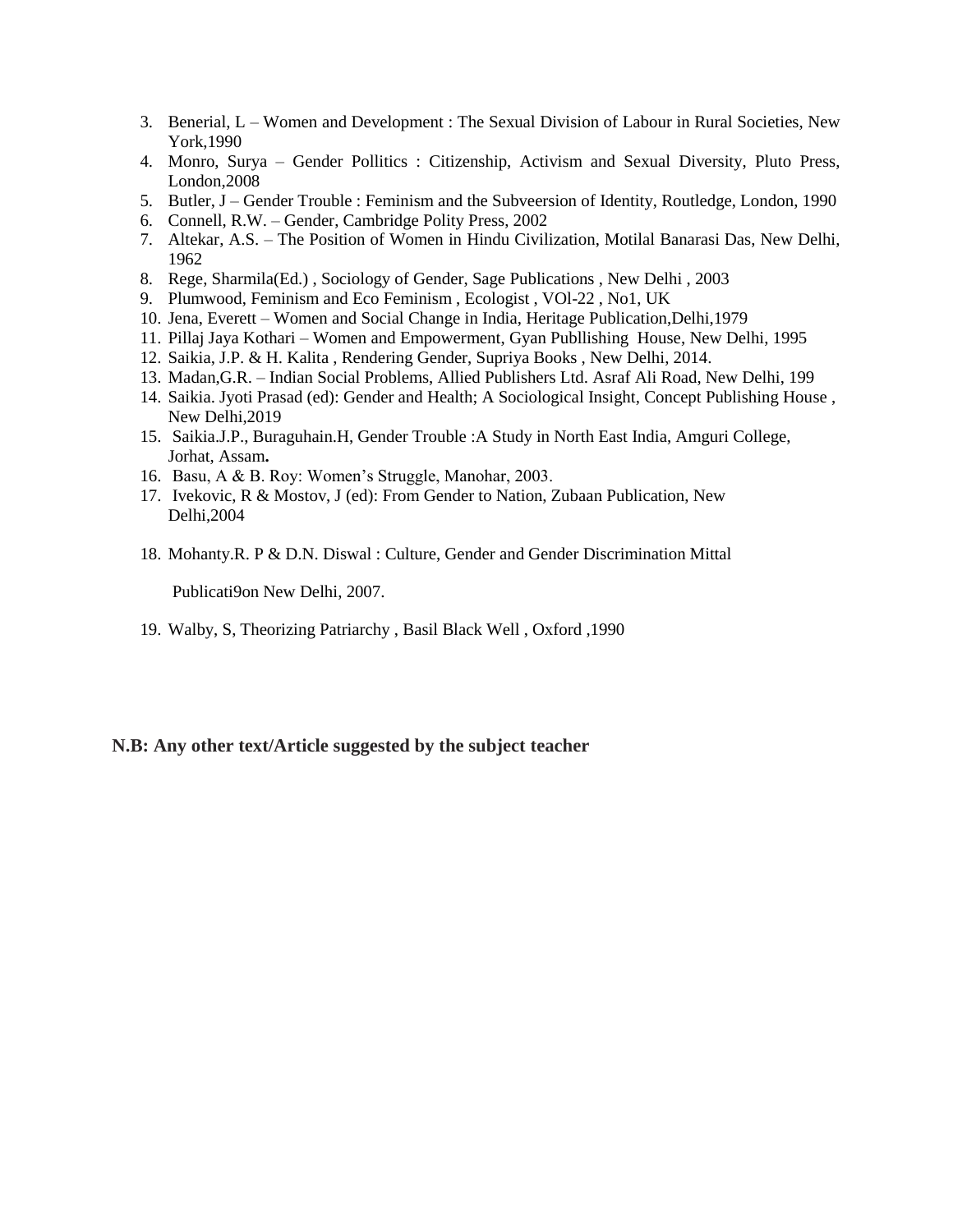**Programme: M.A. in Sociology Course No.:DSE30200 Title of the Course: Sociology of Ageing Total Credits: 4 Total contact hours = 60 Marks distribution: In – semester: 40 End- semester: 60**

# **Introduction:**

Sociology of ageing is a relatively new and dynamic scientific field reflecting increasing interest in ageing across the world. Throughout the centuries, old age and ageing have been everpresent, but have received minimal attention from social thinkers. This course will help in understanding and analysing the process of ageing from sociological perspective. This course addresses the concise, lucid knowledge on what constitutes the building blocks of sociology of ageing as a sub-discipline. It provides a scope of review of core concepts, theories, issues both classic and emerging, in this subject area.

# **Objectives:**

After studying this course, students will be able to gain knowledge and can develop an idea about a new sub discipline of sociology i.e. sociology of ageing, also known as Social Gerontology, its scope and the relevance of studying it; its emergence and growth in world and Indian scenario. **S**tudents will be able to conceptualize the various theoretical approaches to ageing, Course of development of various theoretical approaches and, loopholes in each approach. The students will be able to explain why the situation of the aged is posing problems; describe how changes in the society are rendering the problem more complex and difficult. The students will also be able to understand the formal and informal support needed for the elderly; the effects of care giving; the role played by the care givers, Living arrangements of the elderly. The learners will be able to explain the State policies and programmes for the elderly; role played by the NGOs, concessions facilities available for elderly in India; list of national NGOs for elderly.

| Unit | Topic                                                   | Credits | Contact |
|------|---------------------------------------------------------|---------|---------|
|      |                                                         |         | hours   |
|      |                                                         |         |         |
|      | <b>Introduction to Sociology of Ageing:</b>             |         | 15      |
|      |                                                         |         |         |
|      | Emergence of Sociology of Ageing as a Sub-discipline,   |         |         |
|      | Scope & Significance of Sociology of Ageing; Trends and |         |         |
|      | Patterns of Ageing - Global and Indian Scenario; Basic  |         |         |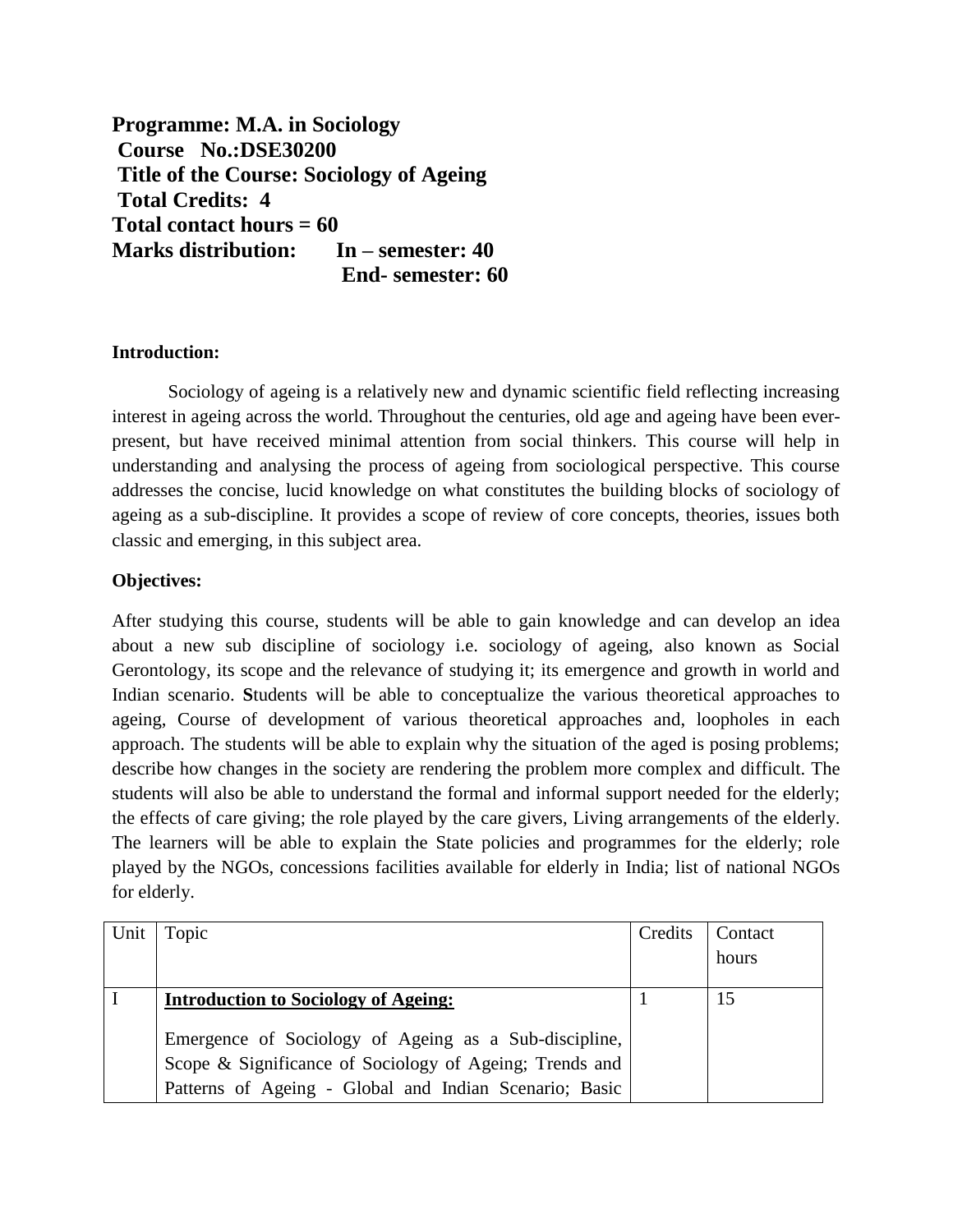|              | Concepts in Sociology of Ageing.                                                                                                                                                                                                                                                                                                                      |              |    |
|--------------|-------------------------------------------------------------------------------------------------------------------------------------------------------------------------------------------------------------------------------------------------------------------------------------------------------------------------------------------------------|--------------|----|
| $\mathbf{I}$ | <b>Theoretical Approaches:</b><br>Developing theory in Social Gerontology: Functionalist<br>theories; Conflict theories; Interpretative theories;<br><b>Feminist theory</b>                                                                                                                                                                           | $\mathbf{1}$ | 15 |
| III          | <b>Social Construction of Ageing:</b><br>Factors/ Causes of Ageing; Changing Family and Ageing;<br>Problems of Aged: Psychological Problems, Social<br>Problems, Political Invisibility of the aged, Economic<br>Problems, Health Problems, Economic Consequences of<br>Ageing, Potential consequences of population ageing for<br>social development | $\mathbf{1}$ | 15 |
| IV           | The state, Eldelry and Adjustments in Later Life:<br>The Informal Support and Its relevance in Later Life;<br>Elderly and the Caregivers, The Effect of Caregiving, Living<br>Arrangements of Elderly, Ageing & Retirement, Role of<br>State-Policies and Programmers for the Aged in India, Role<br>of NGOS, National Policy on Aged                 | 1            | 15 |

## **Essential Readings:**

Bali, Arun, (2001): Care of the Elderly in India Changing Configurations, Indian Institute of Advanced Study, Shimla.

Bengtson, V. L., Silverstein. M, Putney N. M. and Gans, D. (2009): Handbook of Theories of Ageing. Springer. New York.

Chris Phillipson (2013): Ageing, Polity Press; 65 Bridge Street, Cambridge, UK

Cohen, Lawrence (2011): No Ageing in India; Oxford University Press

Robert, B; Enright,Jr (Edt) (1994): Perspectives in Social Gerontology; Allyn and Bacon; Needham Heights, Massachusetts

Sahoo, A; G,J, Andrews; S,I, Rajan (2015): Sociology of Ageing-A Reader; Rawat Publication; New Delhi.

## **Suggested readings:**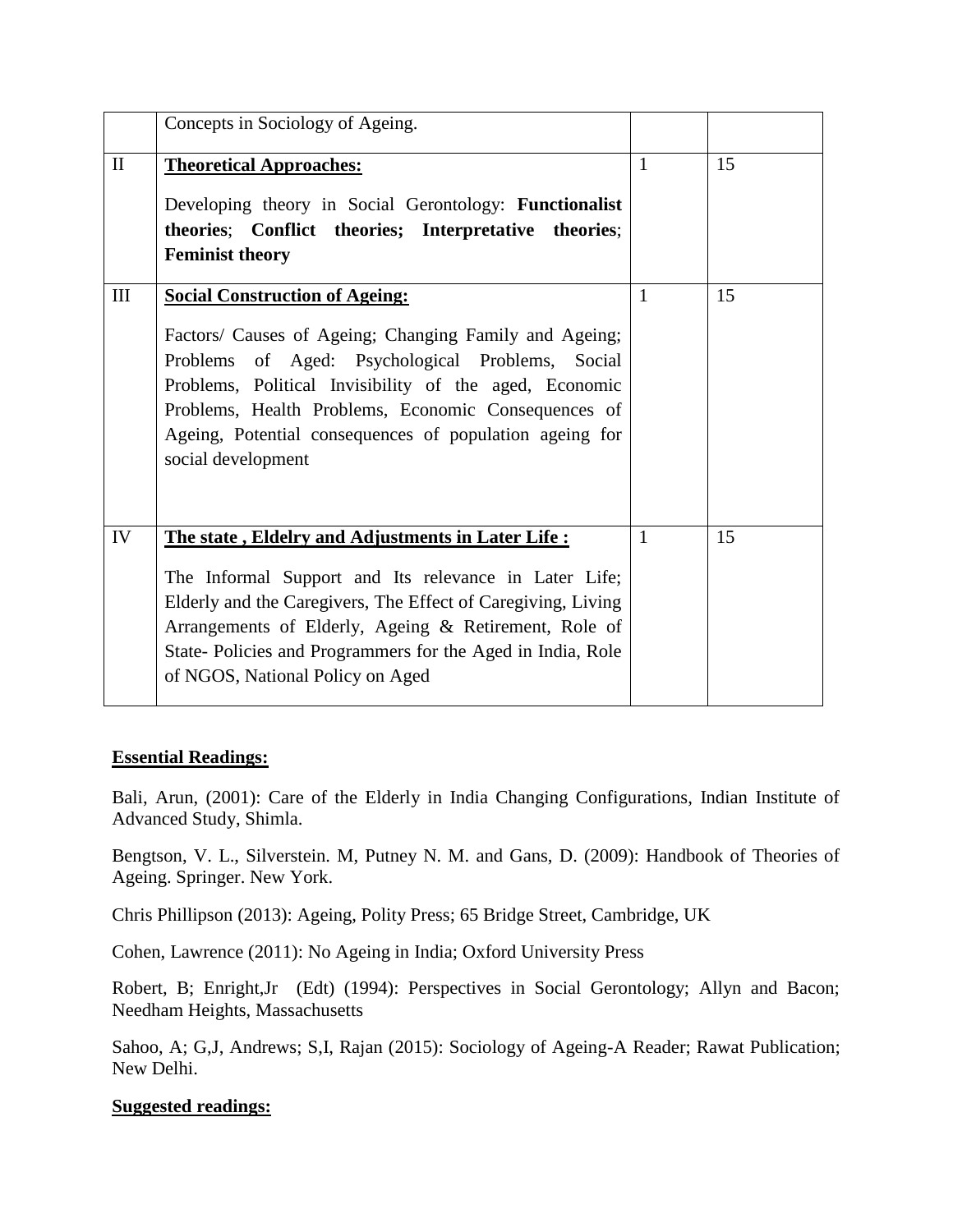Achenbaum, W Andrew (1995): Crossing Frontiers — Gerontology Emerges as a Science. Cambridge: University Press.

Alam, Moneer, 2006, Ageing in India: Socio-Economic and Health Dimensions', Academic Foundation, New Delhi

Blakemore, K. and Boneham, M. (1994) Age, Race and Ethnicity. Open University Press,Buckingham.

Bose, A.B and K.D. Gangrade, (ed.), 1988, Aging in India: problems and potentialities, Citizenship DevelopmentSociety, Abhinav Publications, N

Government of India. National Policy on older persons: Ministry of Social Justice and Empowerment, Shastri Bhawan, New Delhi, Jan. 199

Gubrium, J F (1993): ―Voice and Context in a New Gerontology‖ in T Cole, W A Achenbaum, P Jakobi& R Kastenbaum (eds) Voices and Vision of Aging —Toward a Critical Gerontology. New York: Springer.

Irudaya Rajan, S. (2001, February 24): Social Assistance for Poor Elderly: How Effective? Economic and Political Weekly, 613-617.

Phillips, J, Ajrouch, K and Hillcoat-Nallétamby, S (2010) ―Key Concepts in Social Gerontology‖. London, Sage.

V.,Alexander, L. and Jones, D. (eds) Gerontology: A Multi-disciplinary Approach.Prentice Hall, Sydney.

Victor, C (2005):―The Social Context of Ageing‖, Abingdon, Routledge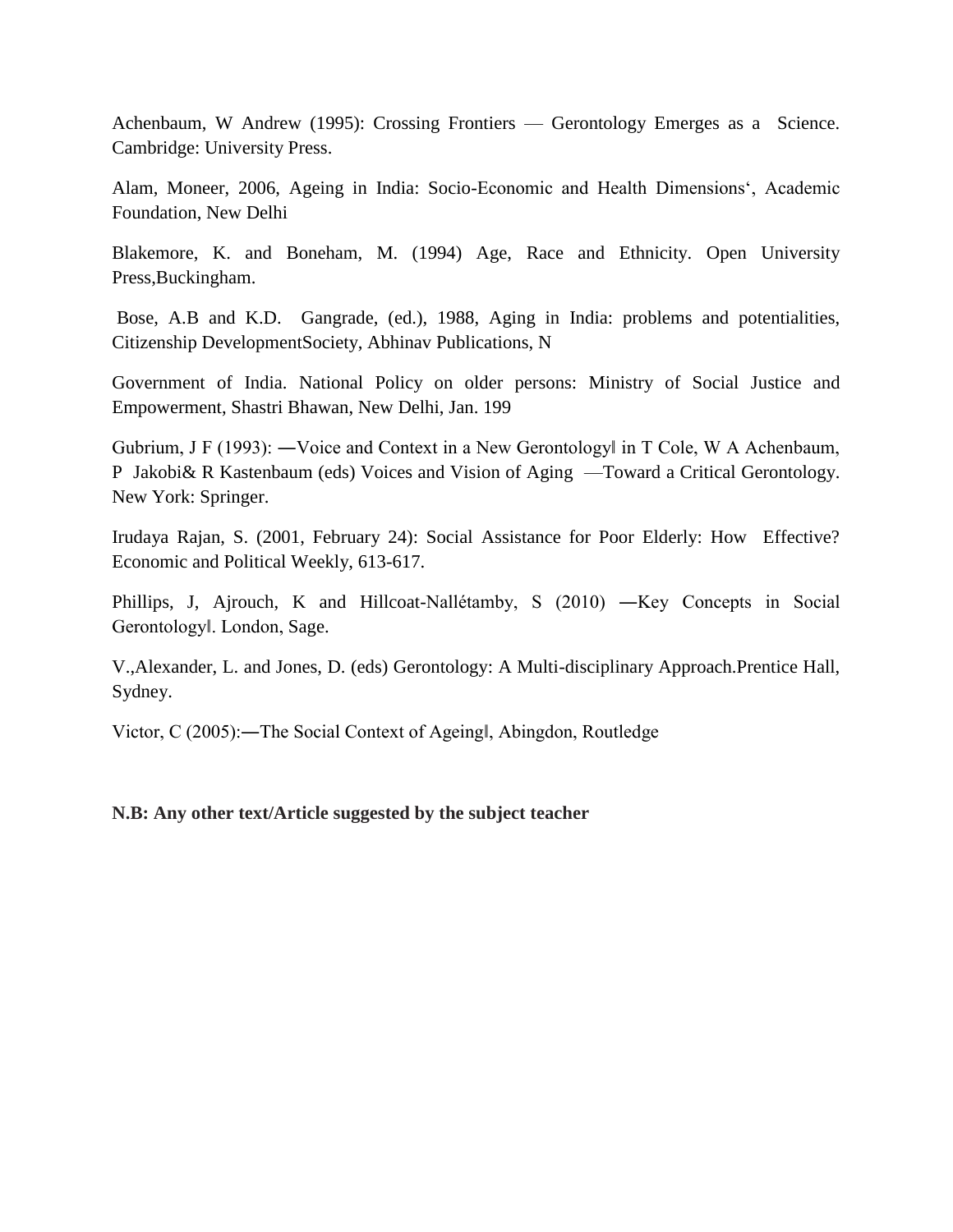**Programme: M.A. in Sociology Course No.:DSE30300 Title of the Course: Education in India Total Credits: 4 Total contact hours = 60 Marks distribution: In – semester: 40 End- semester: 60**

## **Objectives of the course :**

The course is designed to acquaint the students with role of education as means of social change, control with relevant theoretical approaches along with historical development, hindrances, government policies, role of education in development of national integration, nationalism etc in Indian situation has been framed.

| Unit         | Topic                                                                                                                                                                                                                                                            | Credits        | Contact<br>hours |
|--------------|------------------------------------------------------------------------------------------------------------------------------------------------------------------------------------------------------------------------------------------------------------------|----------------|------------------|
|              |                                                                                                                                                                                                                                                                  |                |                  |
| I            | Development of Educational System in India: Traditional system<br>The Vedic System, Medieval system, The Budhist and Muslim<br>system in India; Modern System of Education and the policies in<br>India                                                          | $\blacksquare$ | 15               |
| $\mathbf{I}$ | Education , Social Change, Social Control and Mass Media : 1<br>Concept and education as agent of Social Change, Concept and<br>Education as a factor of Social Control, W.C.Reckless's theory of<br>Social Control; Role, Relationship and Impact of Mass Media |                | 15               |
| III          | Problems of Education in India: Problems of Higher Education,<br>Adult Education, Women Education, Student Unrest.                                                                                                                                               | $\vert$ 1      | 15               |
| IV           | Education and National Integration : Education as a means of $\vert$ 1<br>Integration, Development of Nationalism in new generations,<br>Obstacles in the Development of Nationalism, suggestions for<br>improving National Integration                          |                | 15               |

## **Essential Readings :**

- 1. A.K.C. Oltway : Education and Society, Routledge & Kegan Paul, London, 1972.
- 2. B.D. Bhatia & K. Bhatia : The Philosophical and Sociological Foundation of Education, Deba House, Book Sellers and Publishers, Delhi, 1989.
- 3. Suma Chitnis and P.G. Altbach : Higher Education Reform in India, Experience and Perspectives, New Delhi Sage, 1993.
- 4. R. K. Merton : Social Theory and Social Structure, New Delhi, Amerind Publishing Co. 1972.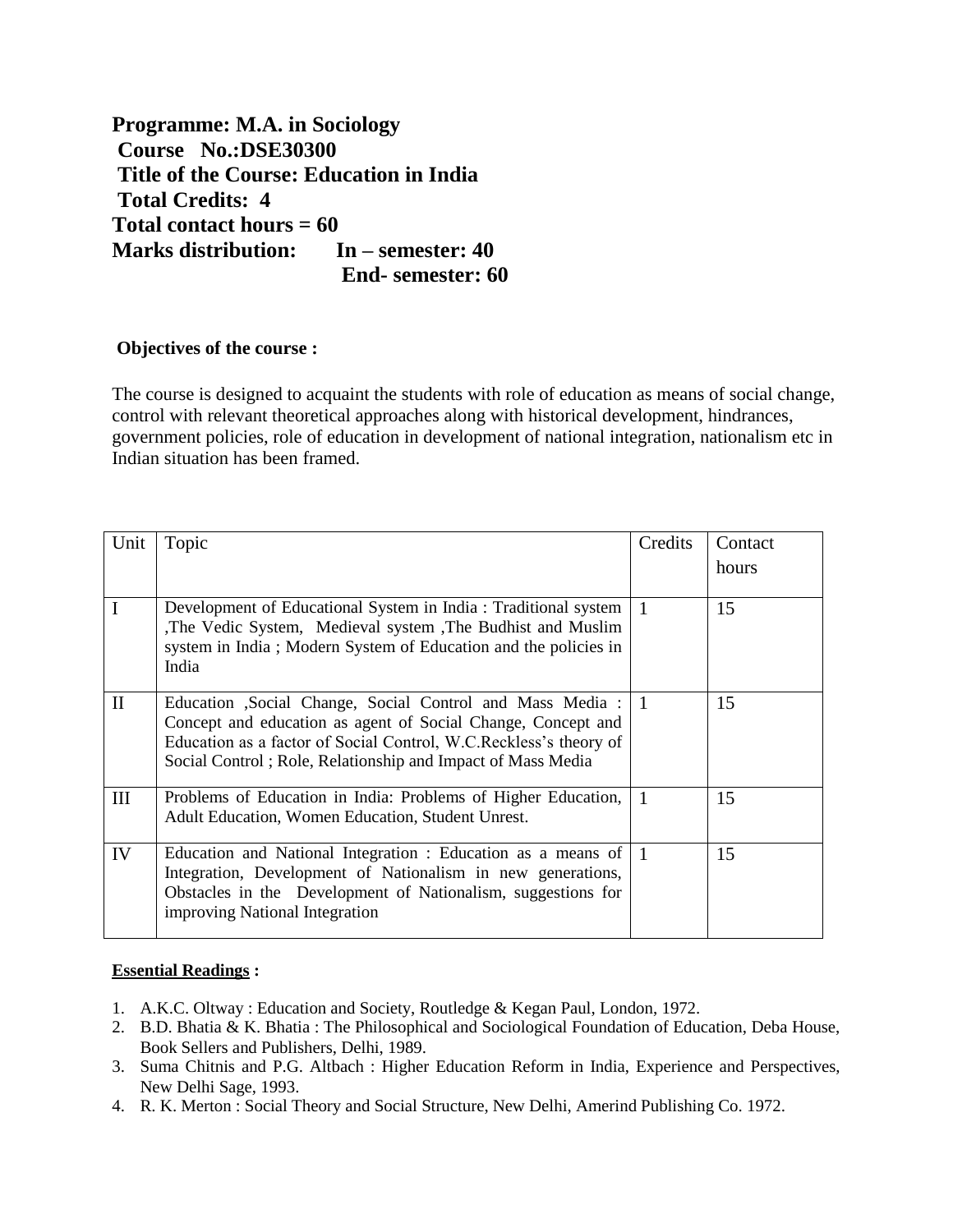- 5. A.H. Halsey et.al. (ed.) : Education, Economy and Society, Glencee, Free Press, 1961.
- 6. S. Chandra & R. K. Sharma : Sociology of Education Atlantic Pub. And Distributors, New Delhi, 1996.
- 7. W.E. Cole & R.L. Cox : social Foundation of Education, American Book Co. New York, 1968.
- 8. Frank Musgrove : Family, Education and Society, Routledge & Kegan Paul Ltd. London, 1966.
- 9. S. Bhattacharya : Sociological Foundation of Education, Atlantic Publisher and Distributors, New Delhi, 1996.
- 10. S. N. Sewak : Current Problems in Indian Education, Kitab Ghar, Lucknow, 1966.
- 11. S.P. Agarwal & J.C. Agarwal : Women's Education in India, Concept Publishing Co. New Delhi, 1992.
- 12. N. Jayaram : Sociology of Education in India, Rawal Publications, Jaipur, 1990.
- 13. S. S. Mathur: A Sociological Approach to Indian Education, Vinod Pustak Nandir Agra, 1997 (10<sup>th</sup> edn.)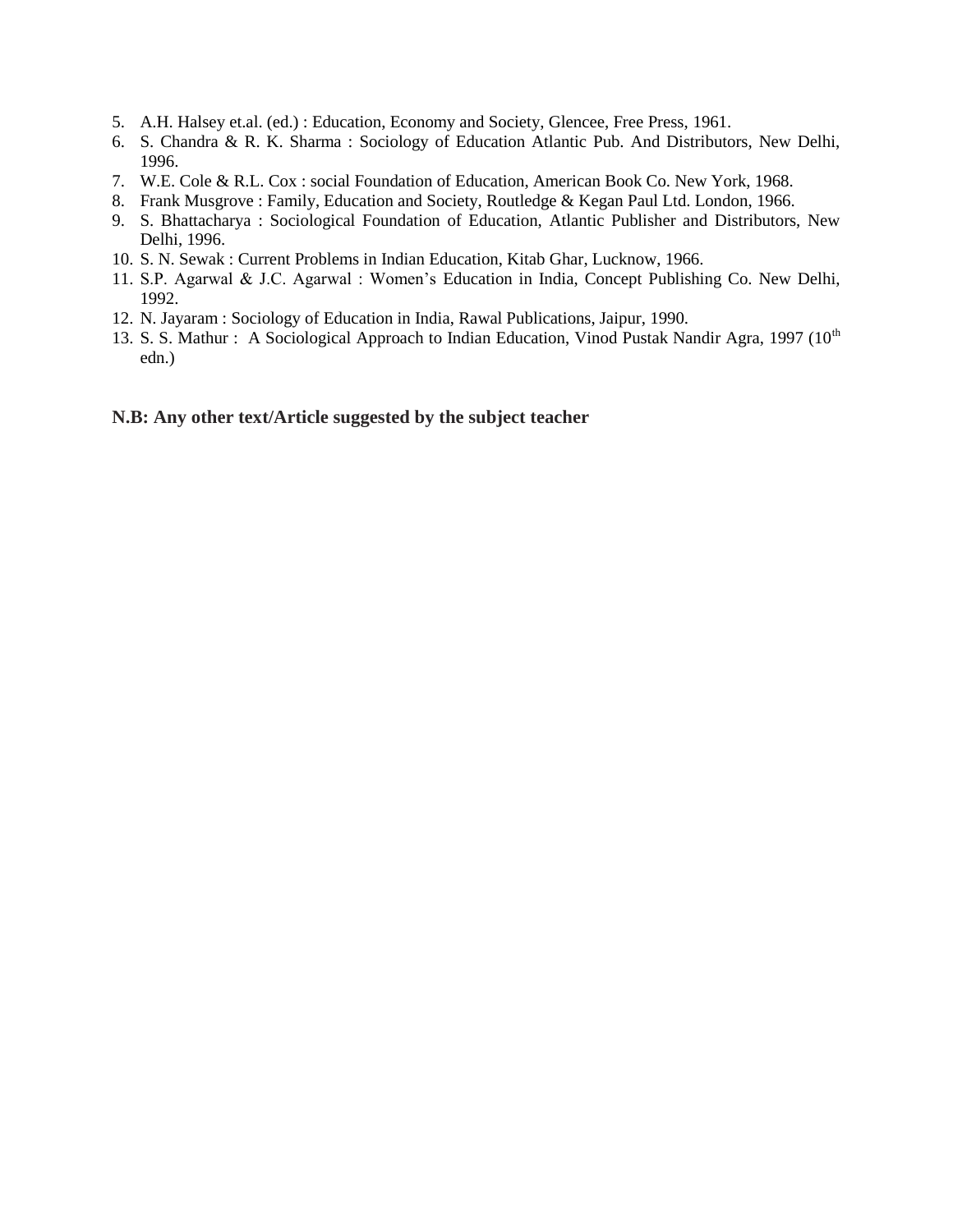# **Programme: M.A. in Sociology Course No.: DSE30400 Title of the Course: Sociology of Human Resource Management (HRM) Total Credits: 4 Total contact hours = 60 Marks distribution: In – semester: 40 End- semester: 60**

#### **Objective of the course:**

The overarching objective of the course is to enable students to understand the essential aspects of sociology of Human Resource Management and to prepare today's and tomorrow's students for their future tasks and responsibilities to enable them to meet the formidable challenges of management ahead.

| Unit  | Topic                                                                                                                                                                                                                                                                                                                  | Credits      | Contact<br>Hours |
|-------|------------------------------------------------------------------------------------------------------------------------------------------------------------------------------------------------------------------------------------------------------------------------------------------------------------------------|--------------|------------------|
| I     | Resource Management: Historical Development and 1<br>Human<br>Approaches, Functions of Human Resource Management, Role of<br>Human Resource Management, Challenges and Opportunities for<br>Human Resource Management                                                                                                  |              | 15               |
| $\Pi$ | Motivation, Job Satisfaction, Employees Morale and Discipline:<br>Theories of Motivation, Job Satisfaction, Employees Morale and<br>Discipline                                                                                                                                                                         | $\mathbf{1}$ | 15               |
| III   | Organizational Communications, Organizational Culture,<br>Leadership and Counseling.                                                                                                                                                                                                                                   |              | 15               |
| IV    | Industrial Relations and Industrial Disputes: a) Meaning and<br>Significance of Industrial Relations, Variables in Industrial<br>Relations,<br>Industrial Unrest and Industrial Peace. b) Industrial Disputes -<br>Meaning, Forms and Causes, Preventive Measures: Machinery for<br>Settlement of Industrial Disputes. | 1            | 15               |

#### **Essential Readings :**

- 1. P.C. Tripathi , Personnel Management and Industrial Relations, Sultan Chand & Sons, New Delhi,2013.
- 2. Peter F. Drucker , Management : Tasks, Responsibilities, Practices, Heinemann Professional Publishing, London,1973.
- 3. Stephen P. Robbins et. al , Organizational Behavior, Pearson Practice Hall , New Delhi ,2008.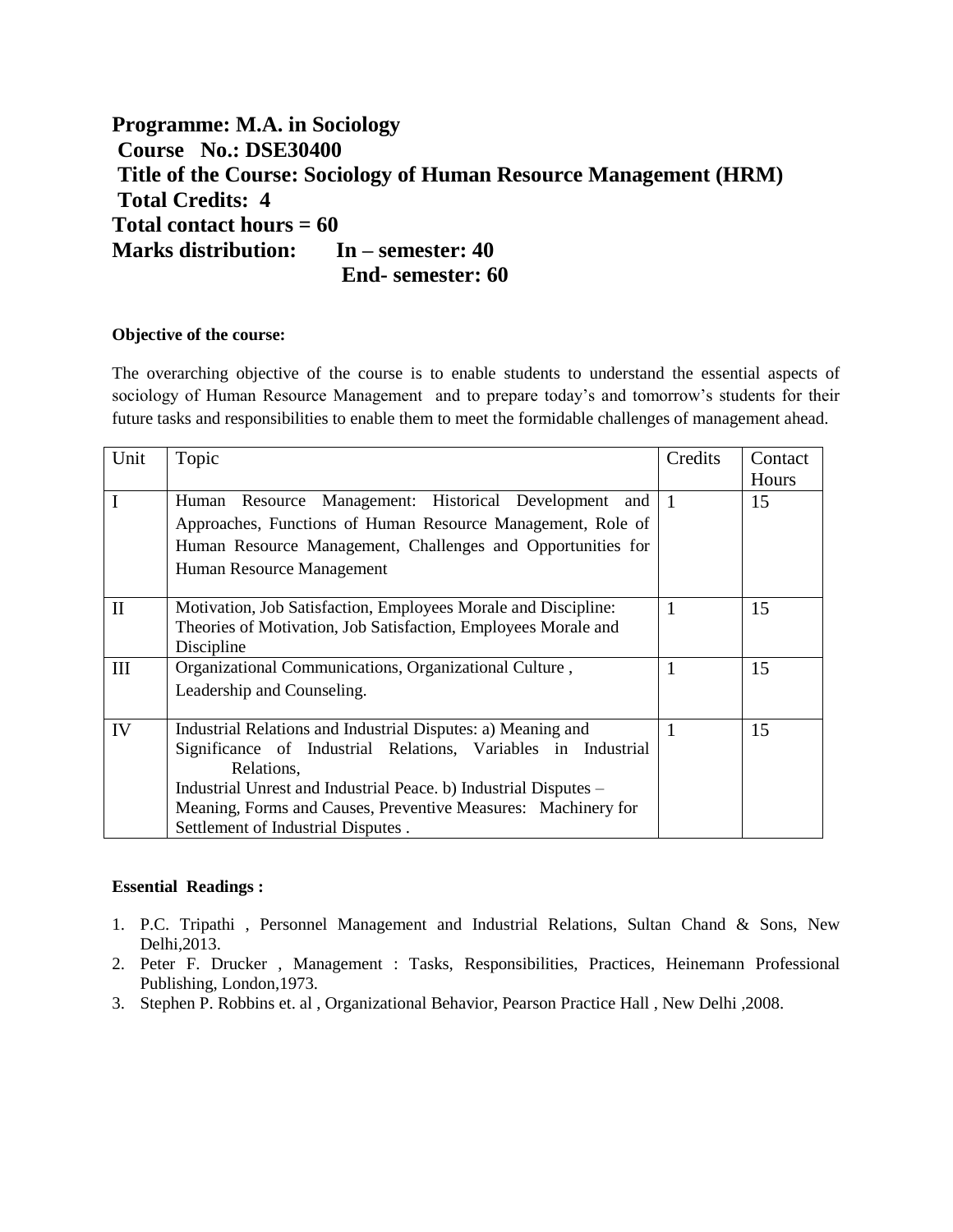#### **Suggested Readings:**

- 1. Biswanath Ghosh , Human Resources Development and Management , Vikas Publishing House Pvt. Ltd. , Delhi,2007.
- 2. Gary Dessler , Human Resource Management , Pearsen Education , Delhi, 2005
- 3. John B. Miner & Mary Green Miner: Personnel and Industrial Relations –A Managerial Approach , Macmillan Publishing Co. Inc. New York, 1985.
- 4. John W Newstrom and Keith Davis, Organizational Behavior human behavior at work, Tata McGraw- Hill Publishing Company Limited , New Delhi ,2002.
- 5. Joseph L. Massie , Essentials of Management, Prentice Hill of India Private Limited, New Delhi,1971
- 6. K Aswathappa, Human Resource Management , Text and Cases, Tata McGraw Hill Publication Company limited , New Delhi ,2008.
- 7. P. Sarma , A Sociological Study of an Oil Industry in Assam ( Oil and Natural Gas Corporation Ltd.), Omega Publications, New Delhi, 2007
- 8. Paul F Buller , Managing Organizations and People : Cases in Management , Organizational Behavior & Human Resource , South – Western College Pub,1999.
- 9. S.D. Punekar et al, Labour Welfare, Trade Unionism & Industrial Relations, Himalaya Publishing House, Bombay,2011.
- 10. S.S. Khanka, Human Resource Management ( Text and Cases), S. Chand & Company Ltd, New Delhi,2007.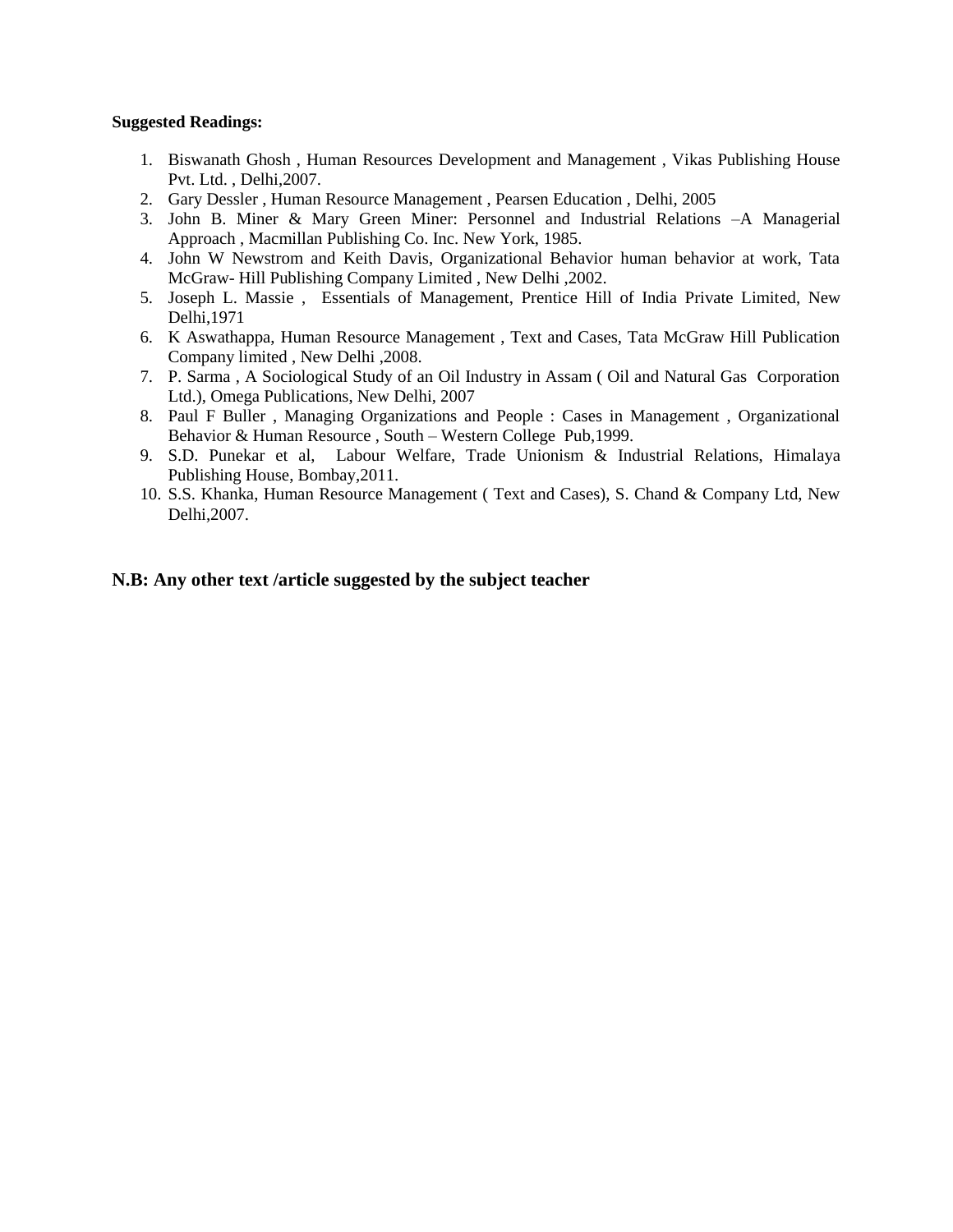**Programme: M.A. in Sociology** 

**Course No.:GE30100 (A)** 

**Title of the Course: Public Health** 

**Total Credits: 4** 

**Total contact hours = 60** 

**Marks distribution: In – semester: 40** 

**End- semester: 60**

The aim of this paper is to familiarize students with the political economy of health at national and international level. Further, the course would locate various sociological concepts in understanding health and health system. It would also examine the development of the heath service system in India throughout history and the challenges faced by the health service system in contemporary times.

| Unit     | Topic                                                                                                                                                                                                                                             | Credit       | Contact |
|----------|---------------------------------------------------------------------------------------------------------------------------------------------------------------------------------------------------------------------------------------------------|--------------|---------|
|          |                                                                                                                                                                                                                                                   |              | Hour    |
| Unit I   | Public Health – Concept of public health, community<br>health, health system, health service system, objective of<br>health service system- priorities and needs,<br>Approaches towards health and illness-Political economy,<br>Systems approach | $\mathbf{1}$ | 15      |
| Unit II  | Historical evolution of health service system in British and<br>independent India-historical and political foundation of<br>health service system, debate on provisioning of health care<br>and medicine.                                         | -1           | 15      |
| Unit III | Disparity in health indicators – Caste, class, gender, health<br>culture, source of data on illness, diet and nutrition                                                                                                                           | -1           | 15      |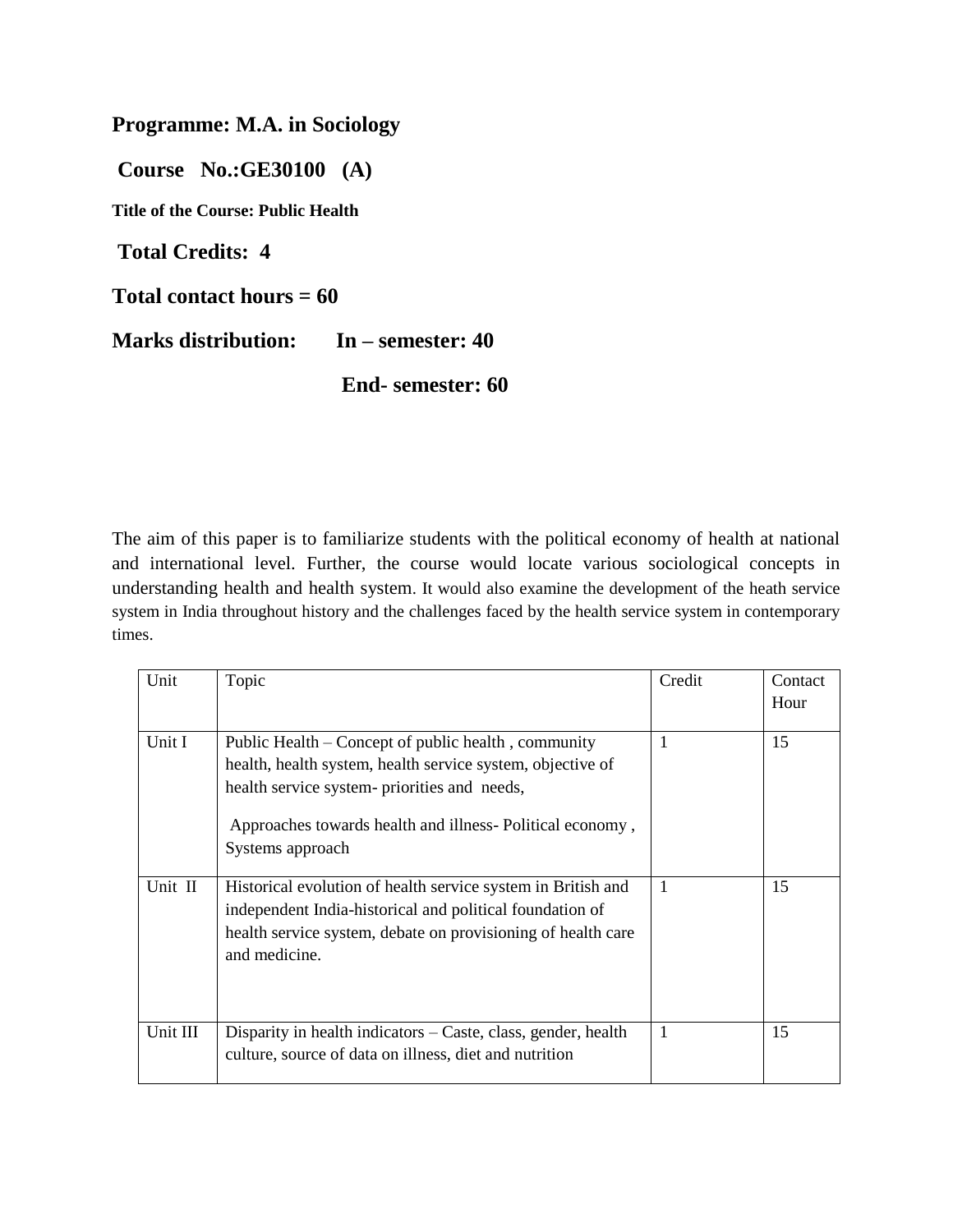| Unit IV | Emerging challenges in Public Health in India – |  |
|---------|-------------------------------------------------|--|
|         | Globalization, liberalization, Privatization.   |  |
|         |                                                 |  |

**Learning outcome**: Students are expected to learn various different terms associated with public health and develop a critical understanding towards health and illness. Along with that they are also expected to understand creation of health status through the lenses of caste, class and gender.

## **Essential Readings:**

- 1. Editorial 1985: The Distinction between Public Health and Community/ Social/Preventive Medicine. Journal Of Public Health Policy
- 2. Veeranarayana Kethineni (1991): Political Economy of State Intervention in Health Care, EPW, October 19, 1991
- 3. Baru, Rama 2005 : Private Sector in Health in India , in Gangoli, L Shukla ,A and Duggal,R (Eds) Review of Healthcare in India , CEHAT, Mumbai
- 4. Ritu Priya, (2005), Public Health Services in India: A Historical Perspective in Gangoli,l.,Shukla,A and Duggal,R.(Eds),Review of Healthcare in India,CEHAT,Mumbai
- 5. Ramasubban,Radhika (1982), "Public Health and Medical Research in India Their Origin Under the Impact of British Colonial Policy"Stockholmsarec.

## **Suggested Readings:**

- 1. Dasgupta, R. 1993. Nutritional planning in India, Hyderabad: NIN
- 2. SheilaZurbrigg (1984): Rakku's Story: Structures of Ill Health and the Source of Charge, Bangalore: Centre for Social Action.
- 3. D.Banerji (1985): Health and Family Planning Services in India: An Epidemiological Socio Cultural and Political Analysis and a Perspective, New Delhi: LokPaksh.
- 4. Imrana Qadeer (1985): Health Services System: An Expression of Socio Economic Inequalities, Social Action, Vol.35, 197\85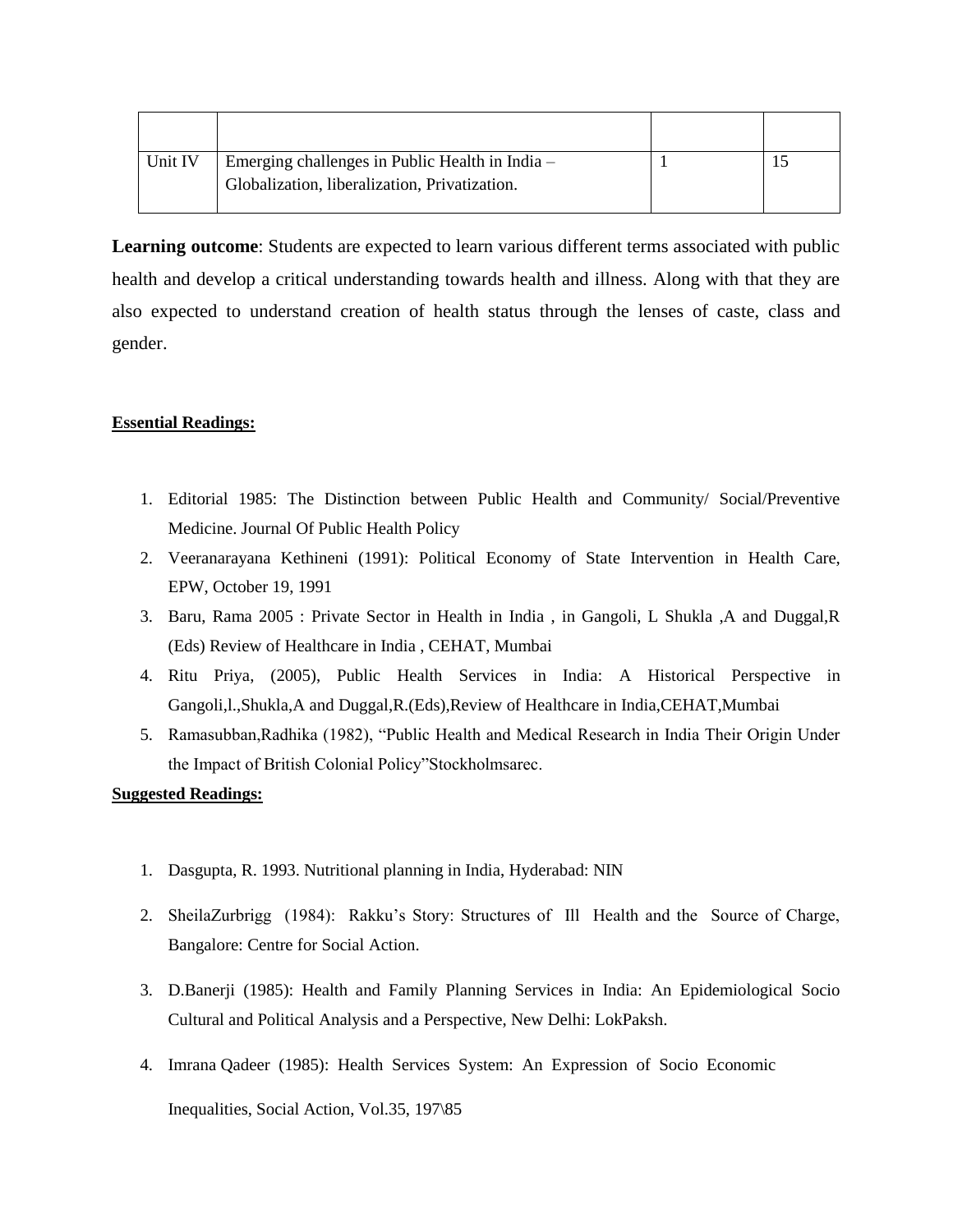- 5. Imrana Qadeer (2000): Health Care Systems in Transition III, Journal of Public Health Medicine, Vol. 22, No.1, pp.25-32
- 6. K.R Nayar 1991: Interdisciplinary Research in Social Science in Health , Research paper Series, School of Social Science , JNU
- 7. McKeown,T 1971 : Sociological Approach to the History of Medicine in Mckeown,T and Mclachlan,T (Eds) , Medical History and Medical Care : A symposium of Perspective, Nuffield Provincial Hospital, London 1971,pp 1-21
- 8. Qadeer, Imrana (2000): Health Care Systems in Transition III, Journal of Public Health Medicine, Vol. 22, No.1, pp.25-32.
- 14. Morgan, Lynn. Morgan (1987) Dependency Theory and the Political Economy of Health: An Anthropological Critique. Medical Anthropology Quarterly, New Series, Vol.1, No.2 ( June, 1987) pp. 131-154.

(Other relevant study materials will be distributed by the concern teacher )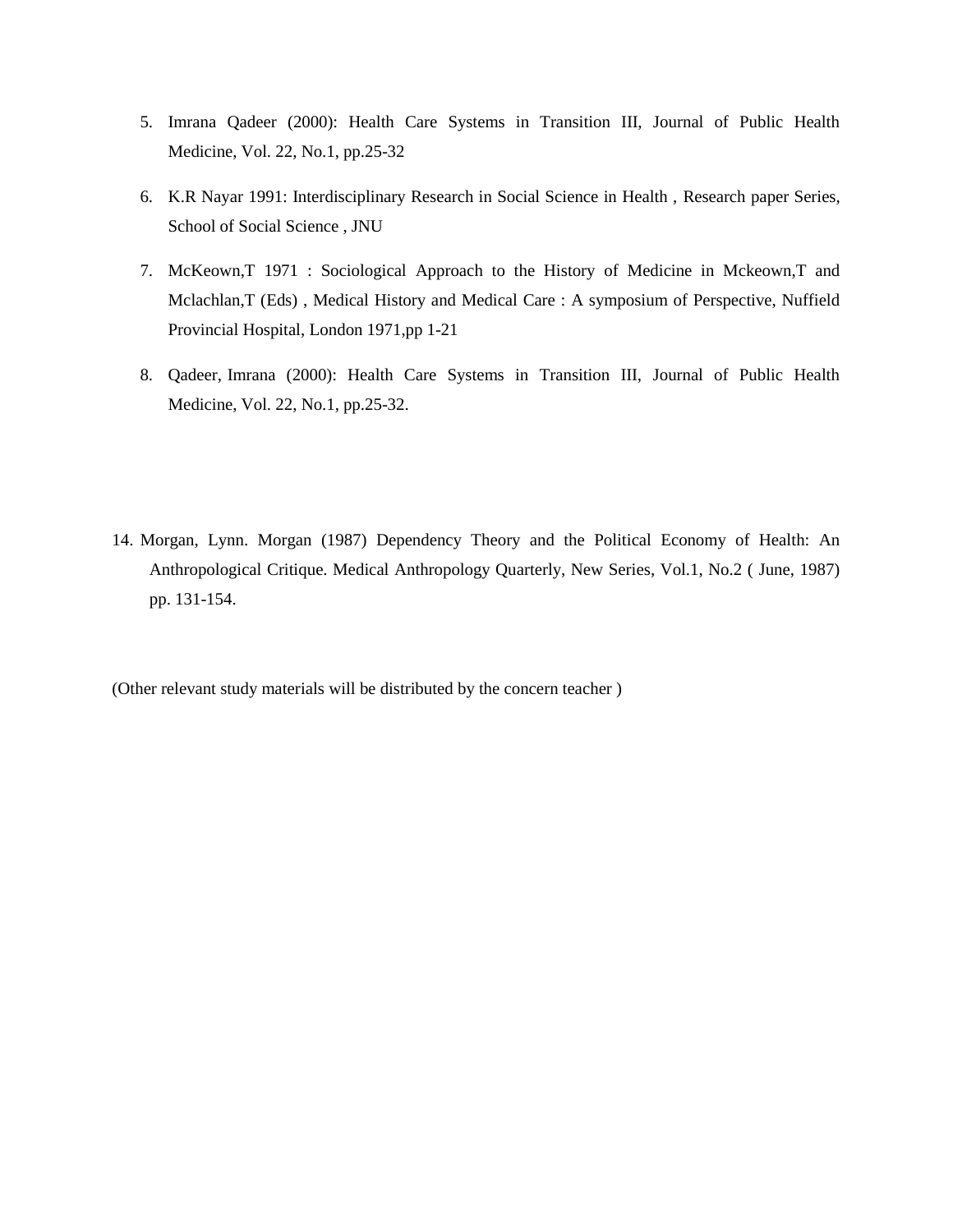**Programme: M.A. in Sociology Course No.:GE30100 (B) Title of the Course: Symbols and society Total Credits: 4 Total contact hours = 60 Marks distribution: In – semester: 40 End- semester: 60**

This paper provides an introduction to scientific interpretation of symbols. It draws a relationship between symbols and society by adhering to the theoretical perspectives in sociology of symbolism. However the course has a wider applicability and can be pursued by students in literature, anthropology, arts, other social sciences as well as natural and physical sciences that deal with the study of symbols and codes.

## **Objectives:**

The objectives of the course are:

- 13. To introduce the basic principles of semiology.
- 14. To orient the students towards the important theoretical discourses in Sociology of Symbolism.
- 15. To familiarize the studies with the different areas of study of symbols.
- 16. To understand the relationship between society and the emergence and proliferation of symbols.
- 17. To orient the students towards the multidisciplinary nature of the study of symbols.

| Unit         | Topic                         | <b>Total Credits</b> | Contact hours |
|--------------|-------------------------------|----------------------|---------------|
|              | Principles of Semiology:      |                      | 15            |
|              | a. Sign and value             |                      |               |
|              | b. Types of Symbols           |                      |               |
|              | c. Relations of signification |                      |               |
| $\mathbf{I}$ | Narrative forms:              |                      | 15            |
|              | a. Structure of Narratives    |                      |               |
|              | b. Code of Message            |                      |               |
| Ш            | Language, Text and Culture    |                      | 15            |
|              | a. Ethnography as text and    |                      |               |
|              | practice                      |                      |               |
|              | b. Symbol, History, Event     |                      |               |
| IV           | Visuality and the symbols:    |                      | 15            |
|              | a. Visual Symbols             |                      |               |
|              | b. Media, Technology and      |                      |               |
|              | Representation                |                      |               |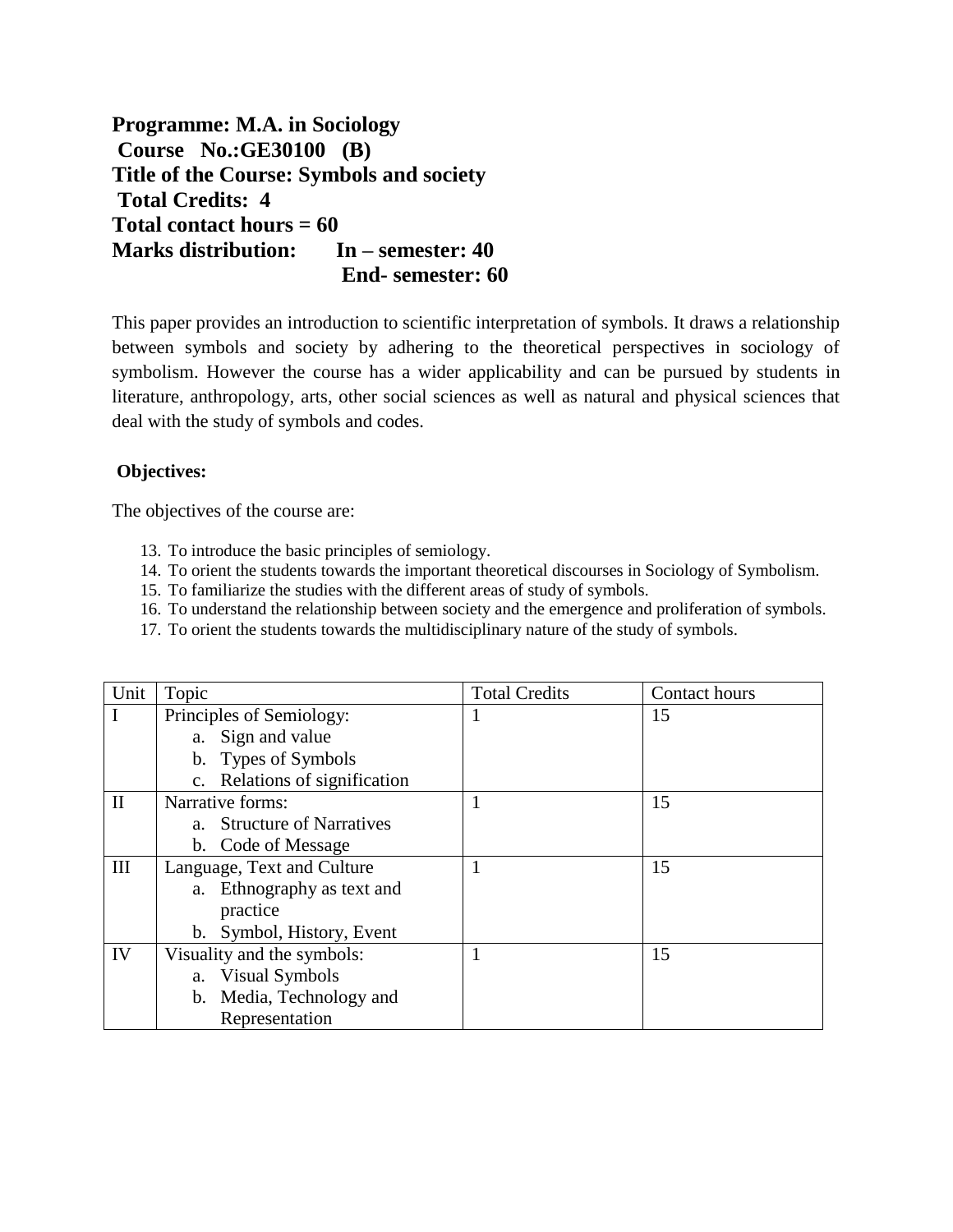#### **Suggested Readings:**

- 1. Saussure, F.D. 1966. *Course in General Linguistics.* New York: McGraw Hill (selected chapters).
- 2. Barthes. 1967. *Elements of Semiology.* New York: Hill & Wang.
- 3. Lacan, 1989. 'The Agency of the Letter in the Unconscious or Reason Since Freud', in J. Lacan (ed.).: *Ecrits. A Selection* (146-178)*.* Routledge: Tavistock.
- 4. Benveniste, E. 1971. 'The Nature of the Linguistic *Sign', in* E. Benveniste (ed.): *Problems in General Linguistics* (43-48)*.* Coral Gables: University of Miami Press.
- 5. Buchler. (ed.). 1955. *Philosophical Writings of Peirce.* New York: Dover Publications. (pp. 74-119).
- 6. Simmel. 1984. *On Women, Sexuality and Love.* New Haven: Yale University Press
- 7. Pomorska and Stephen (eds.). 1978. *Roman Jakobson. Language* in *Literature.* Cambridge :Harvard University Press. (pp. 47-120, 318-367)
- 8. Propp, V. 1968. *Morphology of the Folktale.* Texas: University of Texas Press. (pp. 3-65).
- 9. Levi–Strauss. 1973. 'Structure and Form: Reflections on a Work by Vladimir Propp', in Levi–Strauss (ed.): *Structural Anthropology* Vol. 2 (115-145). Harmondsworth: Penguin Books.
- 10. Greimas, A.J. 1971. 'The Interpretation of Myth: Theory and Practice', in E.K. Maranda (ed.): *Structural Analysis of Oral Tradition* (81-121)*.* Philadelphia: University of Pennsylvania.
- 11. Levi-Strauss. 1986. *The Raw and the Cooked Introduction to a Science of Mythology*. Middlesex: Penguin Books.
- 12. Pels, P and Oscar S. (eds.). 1999. *Colonial Subjects, Essays on the Practical History of Anthropology.* Ann Arbor: University of Michigan Press. (selected chapters).
- 13. Quinn. 1994. *The Swastika. Constructing the Symbol.* London: Routledge.
- 14. Werbner, R. (ed.). 1998. *Memory and the Postcolony: African Anthropology and the Critique of Power.* London: Zed Books. (Chapters 1, 2, 3).
- 15. Bourdieu, P. 1990. *The Logic of Practice.* Cambridge: Polity Press. (Chapters 5 and 6) Perrow, C. 1999. *Normal Accidents. Living with High – Risk Technologies.* New Jersey : Princeton University Press. (pp. 3-169, 353-387).
- 16. Kapur, G. 2000. *When was Modernism, Essays on Contemporary Cultural Practice in India*, New Delhi: Tulika. (145-178, 233-264).
- 17. Latour, B. 1999. *Pandora's Hope. Essays on the Reality of Science Studies.* Cambridge: Harvard University Press.
- 18. Miller, D. (ed.). 1995. *Worlds Apart. Modernity through the Prism of the Local.* London: Routledge. (Chapters 8 and 10).
- 19. Cavell, S. 1971. *The World Viewed. Reflections on the Ontology of Film.* Cambridge: Harvard University Press. (pp. 3-36).
- 20. Barthes, R. 1977. 'Rhetoric of the Image', in R. Barthes (ed.): *Image* –*Music Text* (32 Fontana/Collins: Glasgow.
- 21. Benjamin, W. 1973. 'The Work of Art in the Age of Mechanical Reproduction' in W. Benjamin (ed.): *Illuminations.* Fontana: Glasgow.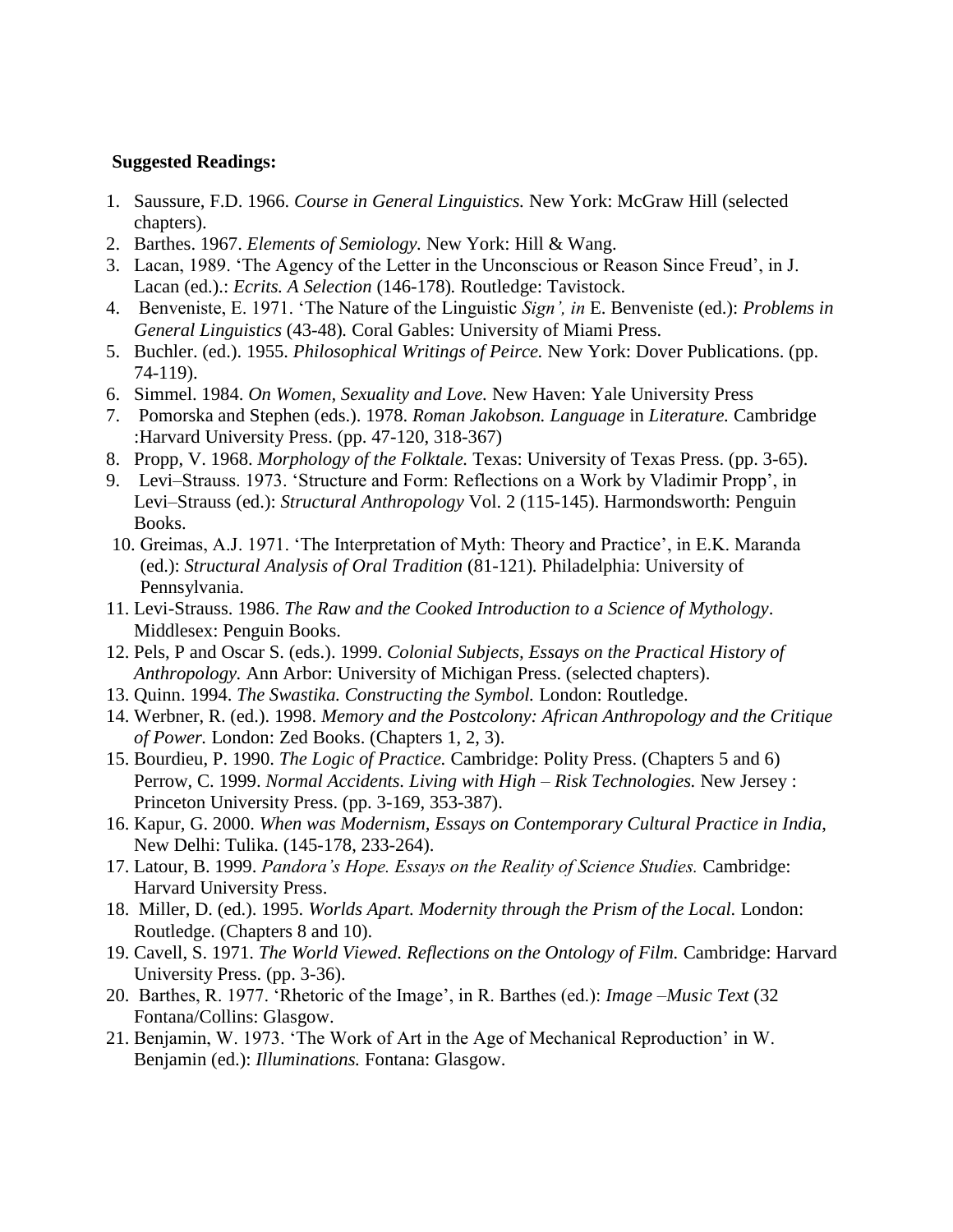**Programme: M.A. in Sociology Course No.:C40100 Title of the Course: Sociology of Kinship Total Credits: 4 Total contact hours = 60 Marks distribution: In – semester: 40 End- semester: 60**

This paper provides an introduction to the theoretical perspectives on the analysis of kinship in sociology. It highlights the different dimensions of the study of kinship such as family, marriage and inheritance. Special focus is given to the understanding changes in the nature of kinship and sociological interpretation of kinship. The paper also includes the introduction to the social problems associated with the institution of kinship.

The objectives of the course are:

- 18. To orient the students towards the important theoretical discourses related to sociology of kinship.
- 19. To provide an introduction to basic concepts and dimension associated with the study of kinship.
- 20. To familiarize with the types of family and marriage found in different societies.
- 21. To discuss the changing nature of kinship systems.

| Unit         | Topic                                               | Credits | Contact |
|--------------|-----------------------------------------------------|---------|---------|
|              |                                                     |         | hours   |
| I            | The discourse of kinship:                           | 1       | 15      |
|              | a. Definitions of kinship                           |         |         |
|              | Study of kinship and sociology<br>$\mathbf{b}$ .    |         |         |
|              | Official and practical kinship<br>C <sub>1</sub>    |         |         |
|              | Cultural construction<br>$d_{\cdot}$                |         |         |
| $\mathbf{I}$ | Essentials concepts and contemporary understanding: | 1       | 15      |
|              | Descent and lineage<br>a.                           |         |         |
|              | Inheritance<br>$h_{\cdot}$                          |         |         |
|              | Residence<br>$C_{\cdot}$                            |         |         |
|              | Incest taboo<br>d.                                  |         |         |
| III          | Family and marriage:                                | 1       | 15      |
|              | Family<br>a.                                        |         |         |
|              | Types of family<br>$\mathbf{b}$ .                   |         |         |
|              | Marriage and its types<br>e.                        |         |         |
|              | Bride wealth and dowry<br>f.                        |         |         |
| IV           | Recasting kinship:                                  | 1       | 15      |
|              | Relatedness<br>a.                                   |         |         |
|              | b. Gendered roles                                   |         |         |
|              | c. Sexuality                                        |         |         |
|              | Technologies and kinship<br>d.                      |         |         |
|              |                                                     |         |         |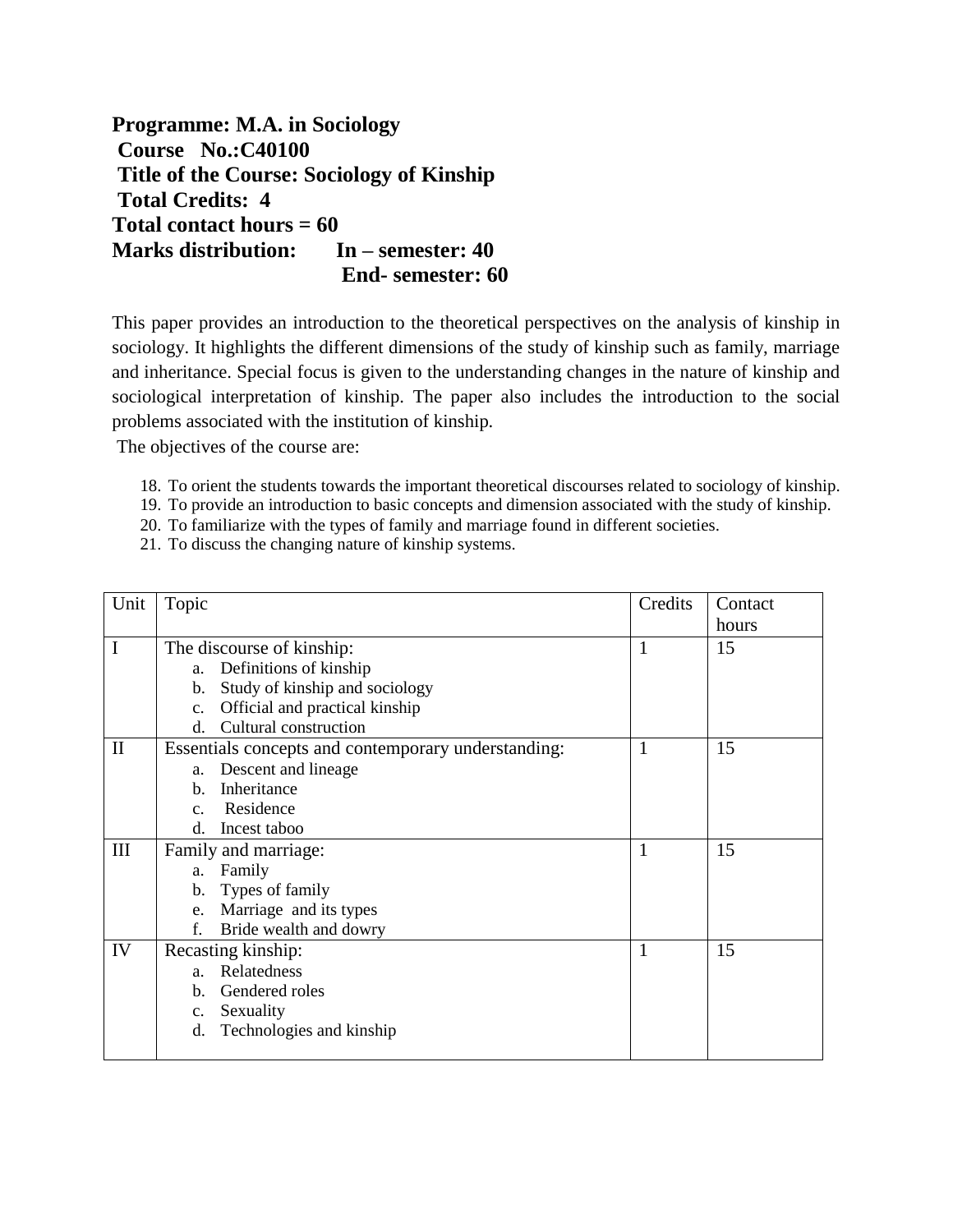# **Pedagogy:**

The pedagogy for this course will include lectures, tutorials, classroom interactions, seminars as well as group discussion. Multimedia resources such as short videos and power point presentation will also be used for presentation of narratives and images on varied kinship systems all over the world.

## **Learning outcomes:**

Students are expected to analyse the differential concepts in the understanding of kinship. They are expected to develop a comparative understanding of different forms of social manifestation of kinship systems in different societies. Further students will also develop an understanding of the changing nature of kinship as well as methodology of study of kinship in contemporary societies.

Essential readings:

- 1) Das, N.K., 1993, *Kinship, Politics and Law in Naga Society.* Calcutta: Anthropological Survey of India.
- 2) Dumont, L., 1968, 'Marriage Alliance', in D. Shills (ed.), *International Encyclopedia of the Social Sciences*, U.S.A.: Macmillan and Free Press.
- 3) Fox, R., 1984, *Kinship and Marriage: An Anthropological Perspective*, Cambridge, University of Cambridge.
- 4) Lévi-Strauss, Claude, 1969, *The Elementary Structures of Kinship*, London: Eyre and Spottiswoode.
- 5) Shah, A.M., 1998, 'Changes in the Indian Family: An Examination of Some Assumptions', in *The Family in India: Critical Essays*, New Delhi: Orient Longman.

Suggested readings:

- 1) Barrett,M ichele, and Mary McIntosh. *The Anti-Social Family*. London: Verso, 1991. Chapter 2. The Anti-Social Family. Pp. 43 – 80
- 2) Carsten, Janet, 1995, 'The Substance of Kinship and the Heat of the Hearth: Feeding, Personhood, and Relatedness among Malays in Pulau Langkawi' *American Ethnologist*, 22 (2): 223-24.1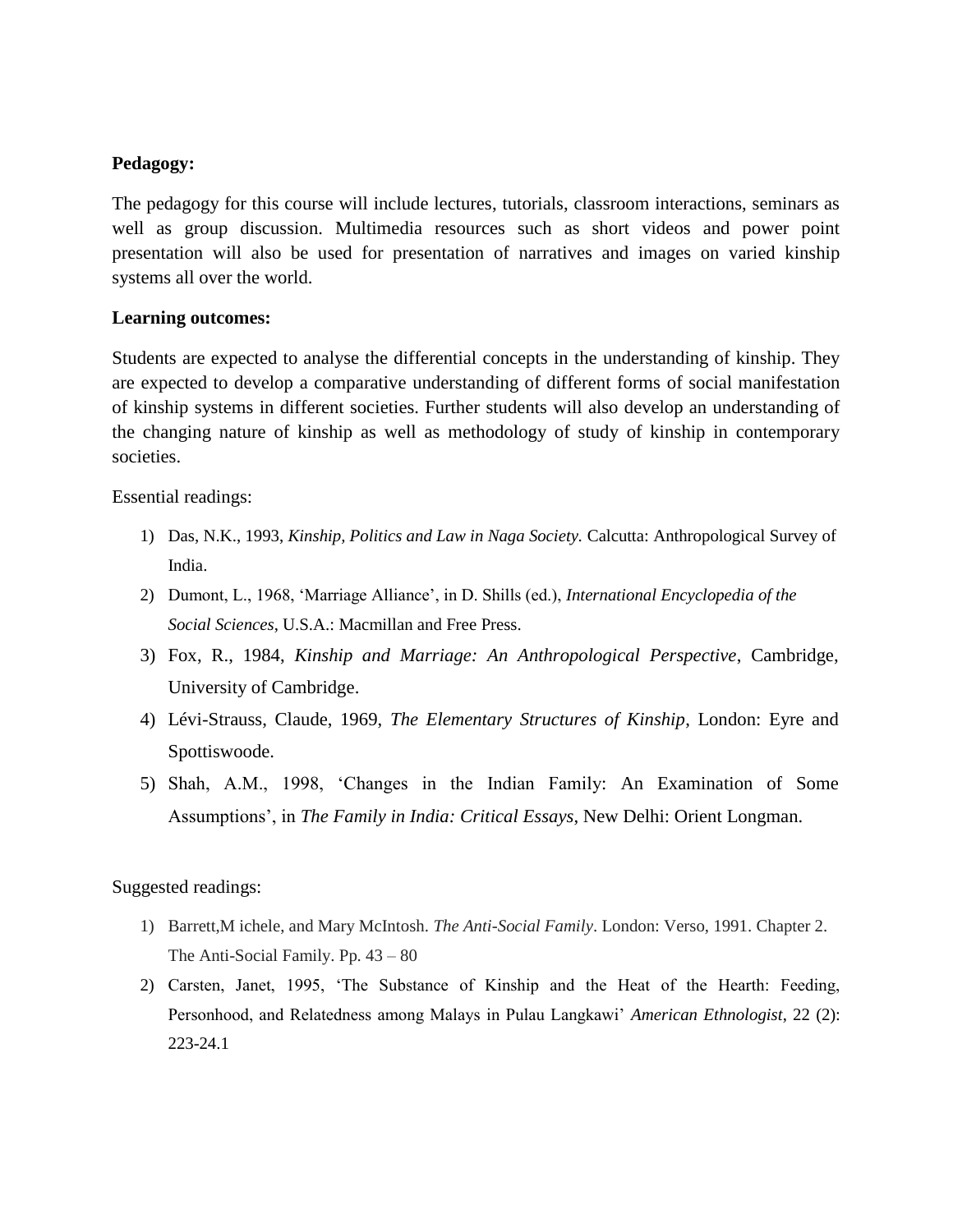- 3) Cartledge, Sue, and Joanna Ryan. *Sex & Love: New Thoughts on Old Contradictions*. London: Women's Press, 1983. Chapter 7 ' s a Feminist Heterosexuality Possible?' Pp.  $105 - 123$
- 4) Das, V., 1994, 'Masks and Faces: An Essay on Punjabi Kinship', in Patricia Uberoi (ed.), *Family, Kinship and Marriage in India*, Delhi: Oxford University Press, Pp.198-222
- 5) Fortes, M., 1970, *Time and Social Structure and Other Essays*, University of London: The Athlone Press, Chapter 3, Pp. 67-95
- 6) Fruzzetti, Lina M. *The Gift of a Virgin: Women, Marriage, and Ritual in a Bengali Society.* Delhi: OUP. 1993. Introduction and Chapter 1. Sampradan: The Gift of Women and Status of Men. Pp.  $1 - 28$
- 7) Gold, Ann Grodzins, 1994, 'Sexuality, Fertility, and Erotic Imagination in Rajasthani Women's Songs ', in *Listen to the Heron's Words: Re-imagining Gender and Kinship in North India* by Gloria Goodwin Raheja and Ann Grodzins Gold, Delhi: OUP, Pp 30-72
- 8) Gough, Kathleen E., 1959, 'The Nayars and the Definition of Marriage', in
- 9) Lannoy, Richard. *The Speaking Tree*. London: Oxford University Press, 1974. Part Two, Chapters. 1, 2 & 4 The Child, Family Relationships & Change in the Family System. Pp. 83 – 112 & 124 - 131
- 10) Leach, E.R., 1961, 'Polyandry, Inheritance and the Definition of Marriage with Particular Reference to Sinhalese Customary Law', in E. R. Leach (ed.),
- 11) Leach, Edmund, 1962, 'On Certain Unconsidered Aspects of Double Descent Systems', *Man*, Vol. 62, Pp. 130-134
- 12) Levi-Strauss, Claude. 'The Family' in Harry L Shapiro (ed.) *Man, Culture and Society*. New York: Oxford University Press, Pp. 261 - 285 London: Routledge, 2004. Introduction, Chapter 2 and Conclusion. Pp. 1-12,  $73 - 106 \& 295 -$ 315
- 13) Madan, T. N. Family and Kinship: A study of the Pandits of Rural Kashmir. Delhi: Oxford University Press, 1989. Chapters,  $5 & 6$ . Pp. 64 – 108
- 14) Mitterauer, Michael, and Reinhard Sieder. *The European Family*. Chicago: University of Chicago Press, 1982. Chapter 1. Family as an Historical Social Form. Pp. 1-21
- 15) Palriwala, Rajni. Changing *Kinship, Family, and Gender Relations in South Asia: Processes, trends and issues*, Leiden: Women and Autonomy Centre (VENA). 1994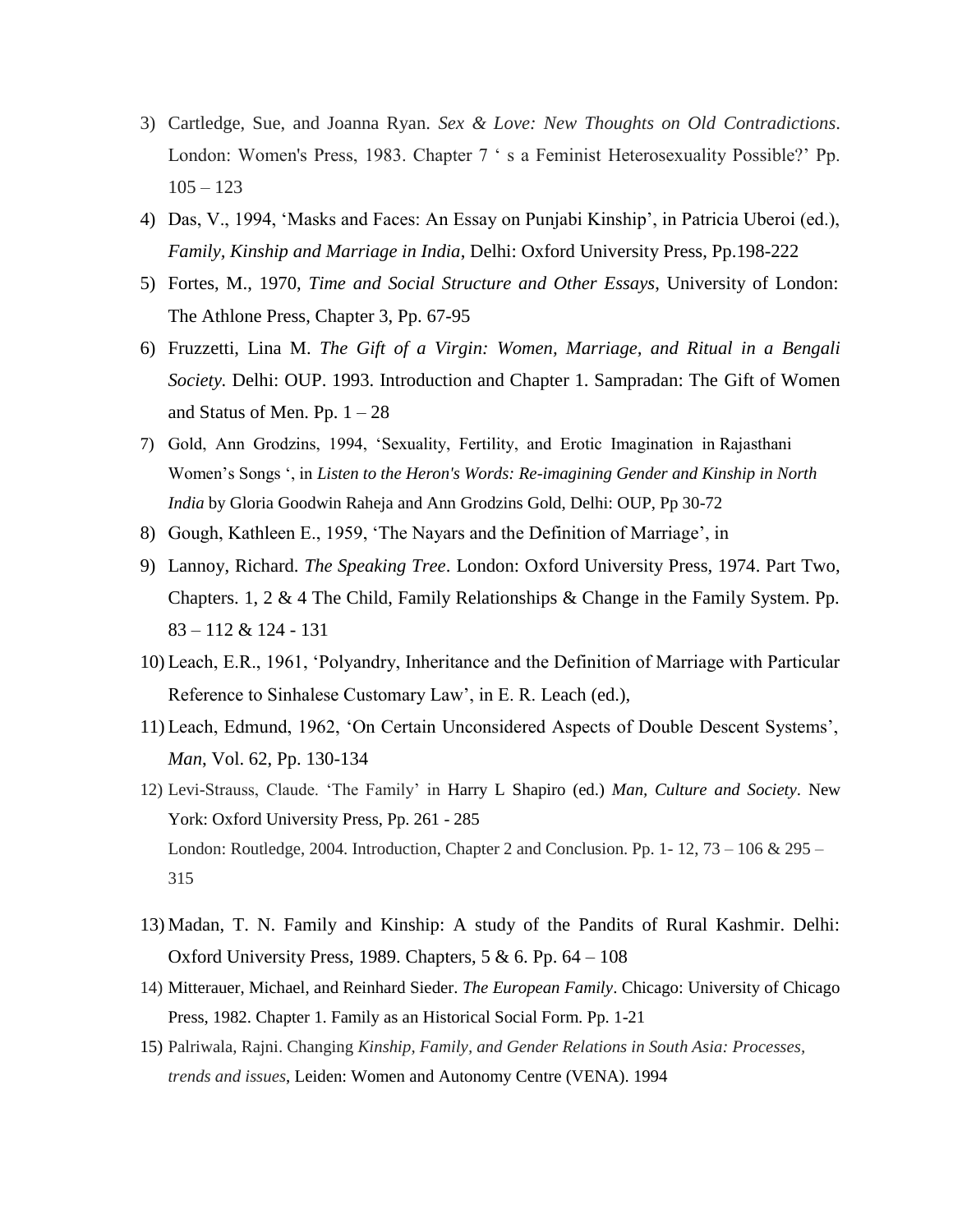- 16)Radcliffe-Brown, A. R. and D. Forde (eds.), 1950, *African Systems of Kinship and Marriage*, London: Oxford University Press, Introduction, Pp.1-39 *Rethinking Anthropology*, London: The Athlone Press, Pp. 105-113
- 17) Schneider, D., 2004, 'What is Kinship All About?', in R. Parkin and L. Stone (eds.) *Kinship and Family: An Anthropological Reader*, U.S.A.: Blackwell, Pp. 257-274 *The Journal of the Royal Anthropological Institute of Great Britain and Ireland*, 89: 23-34
- 18) Therborn, Goran*. Between Sex and Power: Family in the World, 1900- 2000*.
- 19) Trawick, Margaret. *Notes on Love in a Tamil Family*. Delhi: Oxford University Press, 1996. Chapters. 3 & 5 The Ideology of Love & Siblings and Spouses. Pp. 89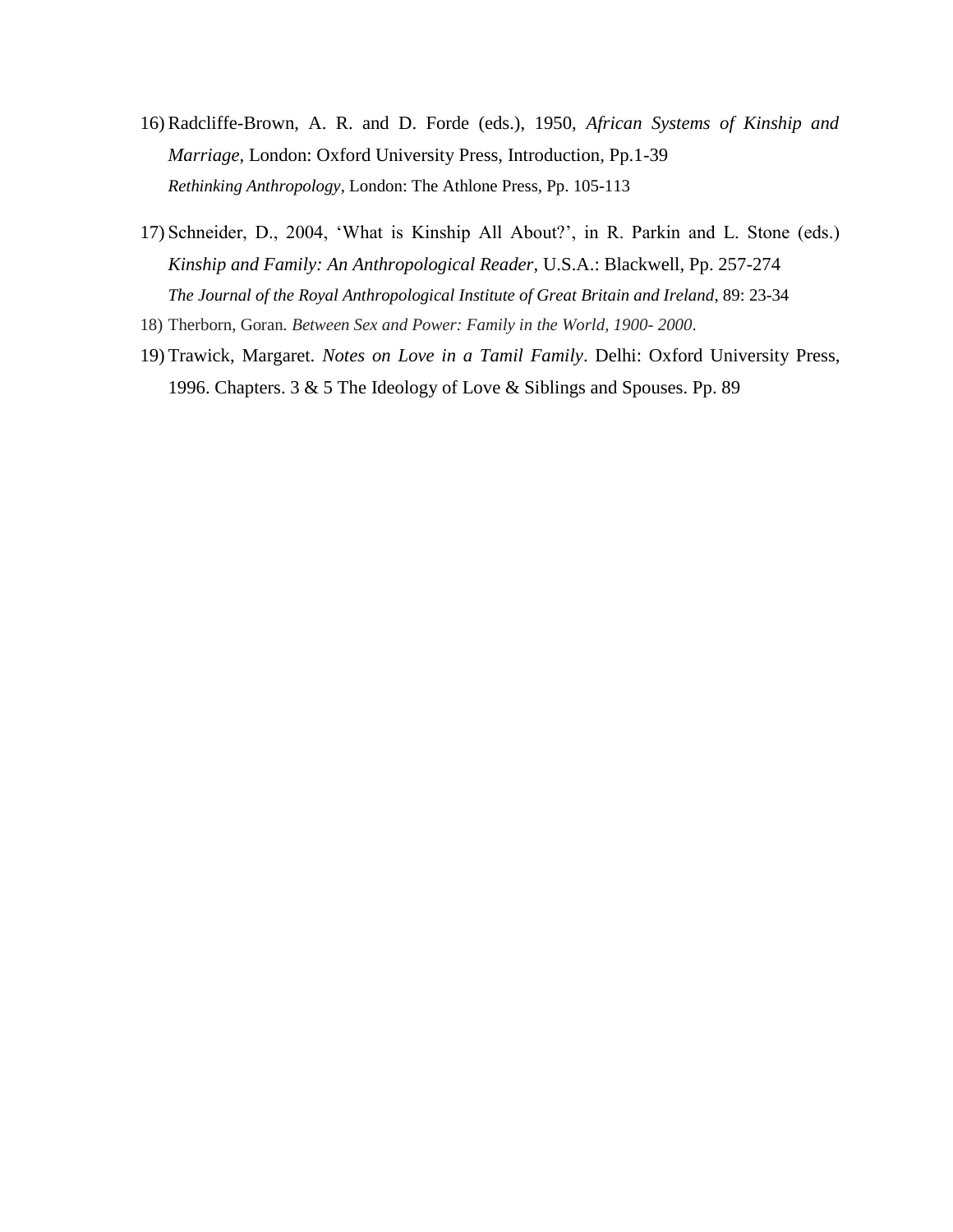**Programme: M.A. in Sociology Course No.:C40200 Title of the Course: Sociology of Globalization Total Credits: 4 Total contact hours = 60 Marks distribution: In – semester: 40 End- semester: 60**

### **Objective of the course:**

The objective of the course is to comprehend the different aspects of globalization like the historical process , the theoretical perspectives and to develop a detail idea of the emerging new processes and consequences in context of world and India.

| Unit     | Topic                                                                                                                                                                                                                                                       | Credits   | Contact hours |
|----------|-------------------------------------------------------------------------------------------------------------------------------------------------------------------------------------------------------------------------------------------------------------|-----------|---------------|
| I        | Conceptualizing Globalization : Historical Context,<br>Dimensions                                                                                                                                                                                           |           | 15            |
| $\rm II$ | Theorizing globalization and Contributors : Predecessor<br>and Contemporary (Imperialism, Colonialism,<br>Development, Dependency, Americanization, Neo-<br>liberalism)                                                                                     | $\cdot$ 1 | 15            |
| Ш        | Structures of Globalization: Before Bretton Woods and<br>after. India: from LPG to Flat World and Digital Divide                                                                                                                                            |           | 15            |
| IV       | Process and Impact<br>Cultural Dimensions, Technology and Media,<br>a.<br>Migration and Diaspora<br>Challenges and Response: Clashing<br>b.<br>Civilizations, Environmental Issues and<br>Responses, Emerging Inequalities, Resistance<br>and Civil Society |           | 15            |

## **Essential Readings:**

1. Ritzer,Gorge. 2010. Globalization, A basic text. UK: Wiley Blackwell.Chapters-1-5 & 7-15

- 2. Walters, M. 2010. Globalization. N.Y.: Routledge. Chapters 1-8.
- 3. Steger, M.B. 2003. Globalization, A very short introduction. UK: OUP.
- 4. Appadurai, A. 1996. Modernity at Large. N.Y.: University of Minnesota Press.
- 5. Blackwell Companion to Globalization. 2007. Malden: Blackwell.
- 6. Ehrenreich, B. 2002. Global Woman. N.Y : H.Holt & Co. pp.85 -103.

## **Suggested Readings:**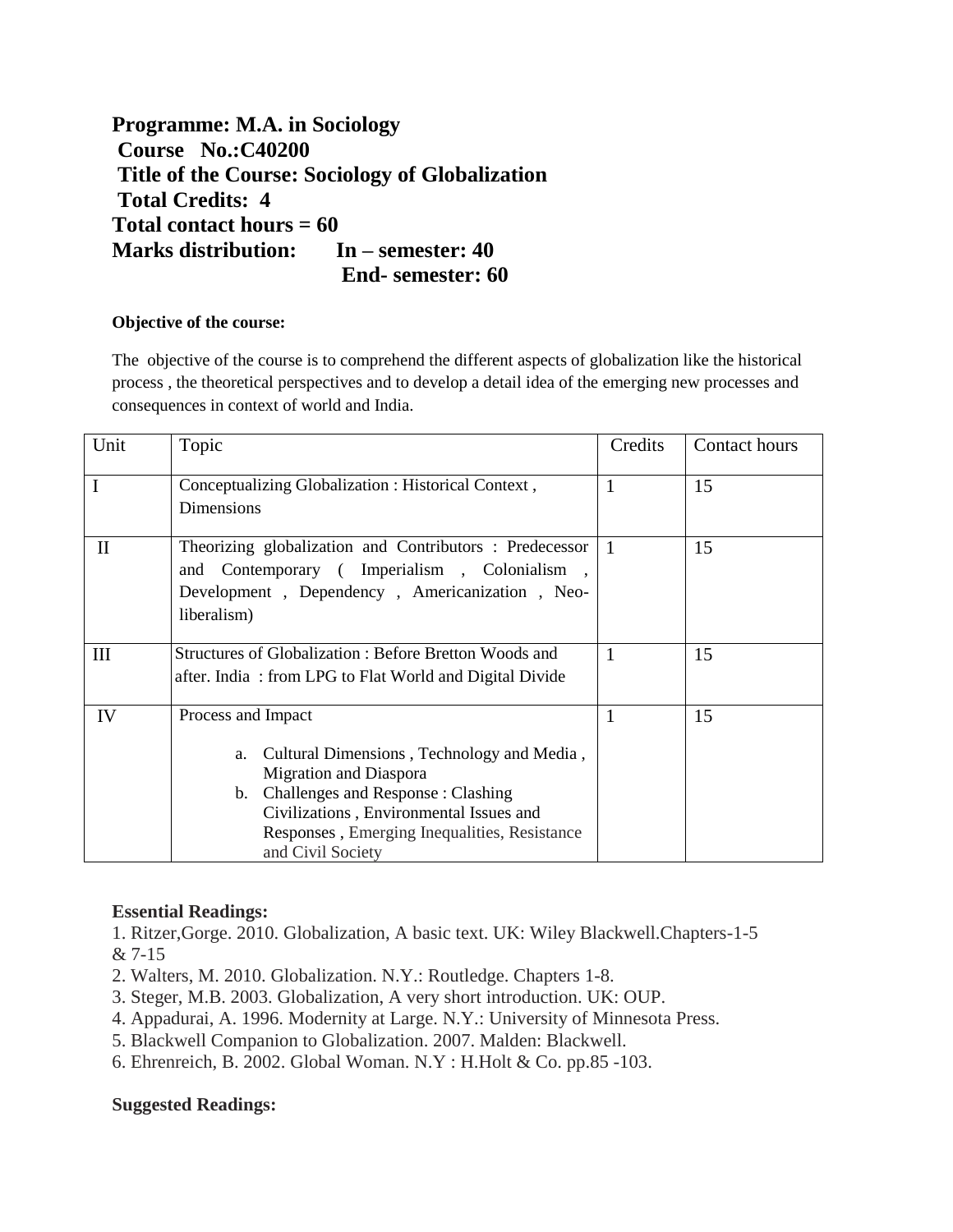- 1. Ritzer: The McDonaldization of Society
- 2. Stiglitz, J.E. 2002. Globalization and its Discontents. N.Y.: Norton & Co.
- 3. Stiglitz, J.E. 2006. Making Globalization Work. N.Y.: Norton & Co.

4. Featherstone, Lash & Robertson (ed.).1995. Global Modernities. New Delhi: Sage Publications.

5. Friedman, T. The World is Flat. Penguin. 2006.

- 6. Lechner & Boli. 2000. Globalization. Blackwell Oxford.
- 7. Bauman,Z. 1998. Globalization. The Human Consequences. UK: Polity Press.
- 8. Bremen, Jan. 1993. Footloose Labour. Cambridge University Press.

9. Sharma, S.L. 2010. "Globalization and Social Transformation in India", in Debal

SinghRoy (ed.), Interrogating Social Development, Global Perspective and Local Initiatives. New Delhi: Mahohar Publications. Pp. 45-71

10. Parajuli, P. 'Power and Knowledge in Development Discourse: New Social Movements and State in India' in Jayal, N.G. (ed.), Democracy in India. New Delhi: OUP.

11. Sainath.P. 2000. Everybody Loves a Good Draught. U.K.: Penguin.

12. Brahme, S. 2001. GAAT Karar. Pune: Lokwangmay Griha

13. Pandit, N. 2001. Jagatikikaran ani Bharat. Pune: Lokwangmay Griha.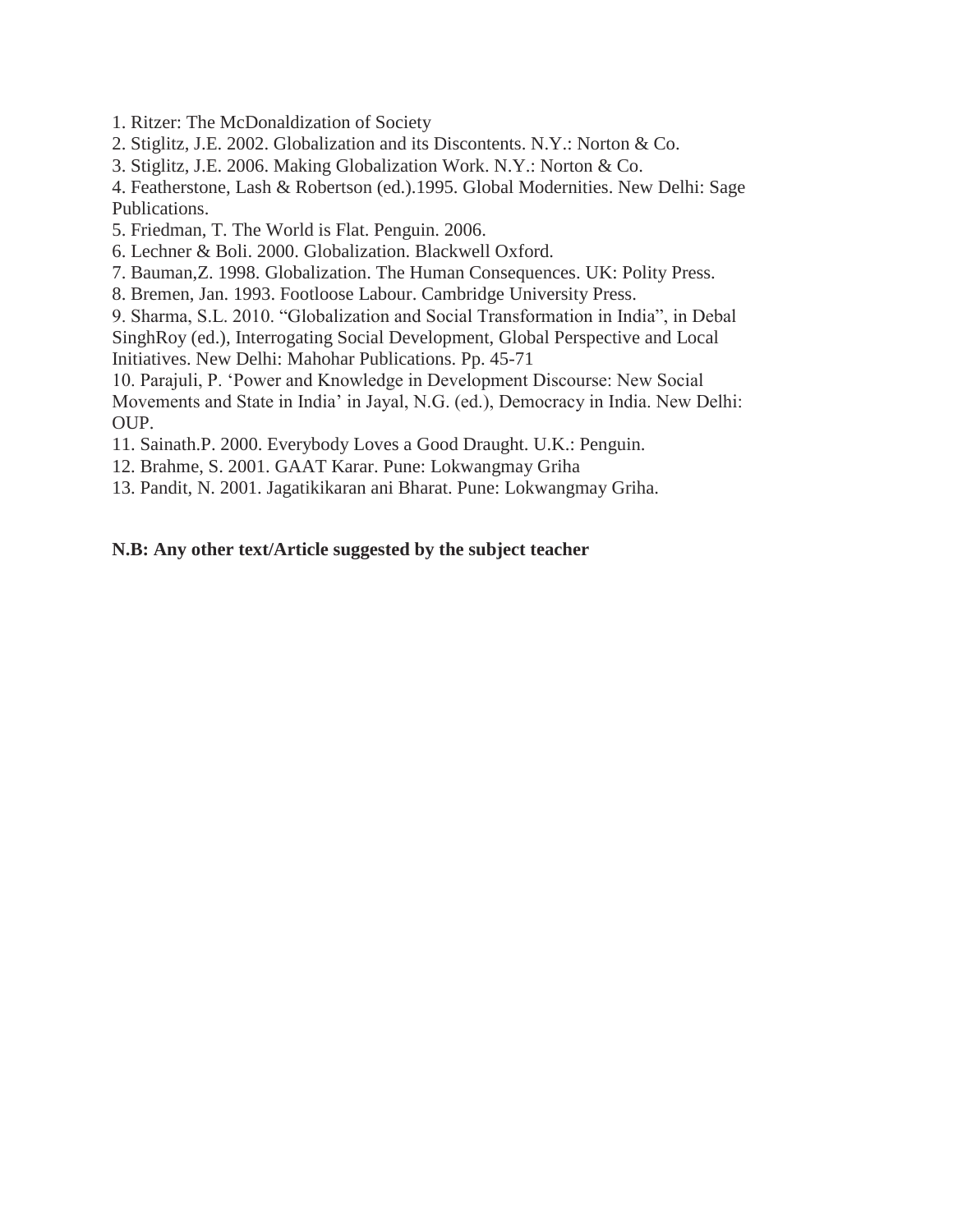**Programme: M.A. in Sociology Course No.:C40300 Title of the Course: Sociology of Northeast India Total Credits: 4 Total contact hours = 60 Marks distribution: In – semester: 40 End- semester: 60**

# **Objective of the Course :**

This course attempts to provide a sociological understanding of the context and discipline of Sociology in Northeast India. It seeks to study the nature and growth of the discipline of Sociology with special emphasis on the societies of Northeast India. Further, it seeks to give sociological understanding of emergence socio-political forces of Northeast India

| Unit         | Topic                                                        | Credits      | Contact |
|--------------|--------------------------------------------------------------|--------------|---------|
|              |                                                              |              | hours   |
|              |                                                              |              |         |
| $\mathbf I$  | Sociology of Northeast India: Context and Discipline         | $\mathbf{1}$ | 15      |
|              | Nature and growth of Sociology in Northeast India            |              |         |
|              | All India theoretical model and regional specificity         |              |         |
|              | <b>Empirical Reality and Disciplinary Practice</b>           |              |         |
| $\mathbf{I}$ | Northeast India as a Conceptual Category: Geographic and     | $\mathbf{1}$ | 15      |
|              | Cultural Specificities,                                      |              |         |
|              | Historicising 'northeast': Contemporary debates.             |              |         |
|              | Society in Northeast: Tribal and Non-tribal/Caste societies. |              |         |
|              | Locating Northeast in Global geo-politics.                   |              |         |
| III          | <b>Land Relations and Social Forces</b>                      | $\mathbf{1}$ | 15      |
|              | Traditional Land System and its implications for Social      |              |         |
|              | Stratification,                                              |              |         |
|              | Emergence of Modern Land System in Northeast India -         |              |         |
|              | Commoditization, Privatization and Emergence of New          |              |         |
|              | Social Forces.                                               |              |         |
|              | Development and land alienation                              |              |         |
|              |                                                              |              |         |
| IV           | Ethnicity and Nationalism in Northeast India:                | 1            | 15      |
|              | Root of Ethnic<br>Assertion, Ethnic and<br>Sub-national      |              |         |
|              | Movements in the regions,                                    |              |         |
|              | Autonomy and Homeland Politics,                              |              |         |
|              | Indigenous-Immigrant question in Northeast.                  |              |         |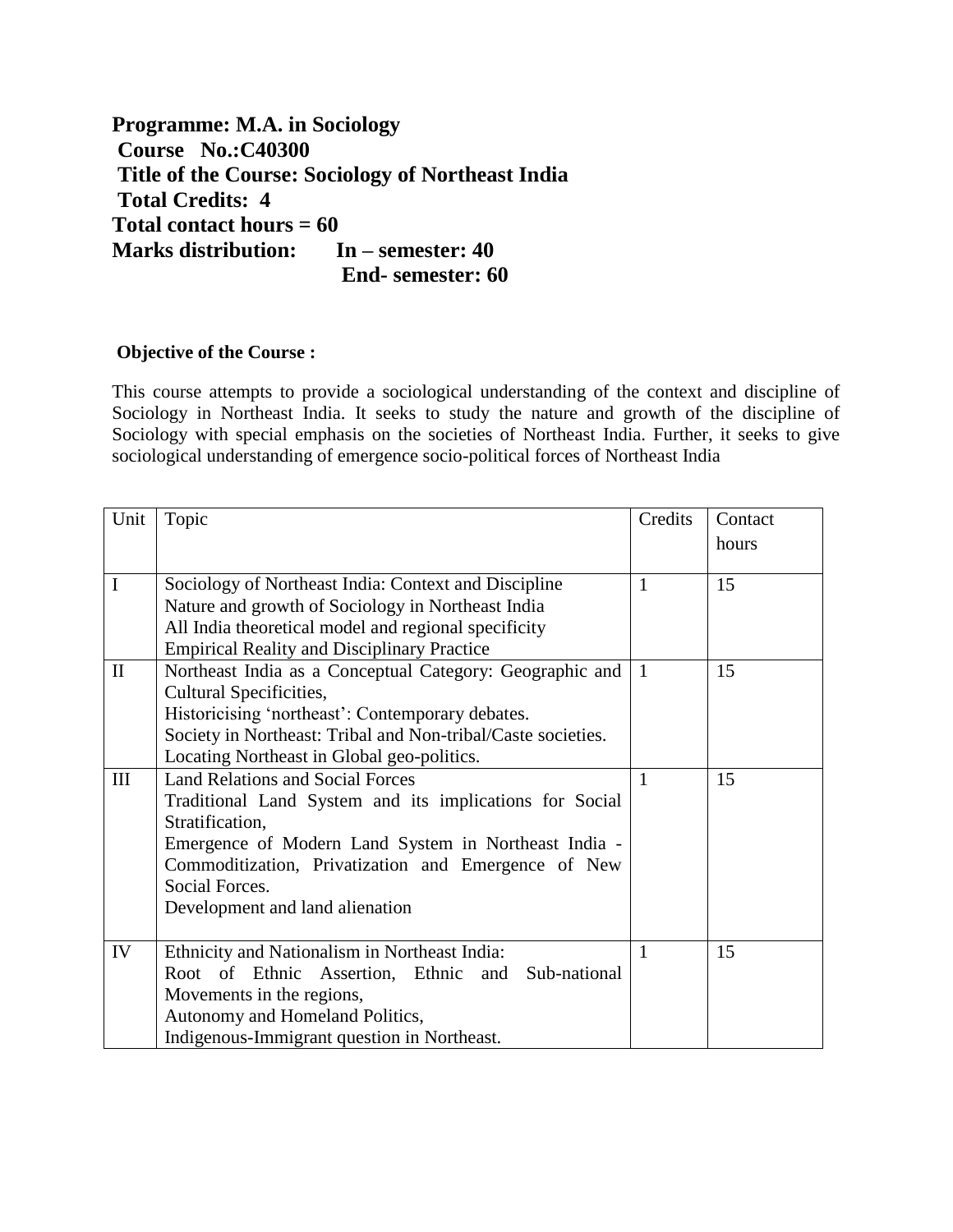# **Essential Readings :**

- Baruah, S. *Durable Disorder: Understanding the Politics of Northeast India.* Delhi: Oxford University P, 2005.
- Jyoti Prasad Saikia and Partha Pratim Borah. (Ed.). *Sociology of Northeast India: Empirical Reality and Disciplinary Practice*; Guwahati: DVS Publisher, 2018.
- Nath, D. Religion and Society in North East India. Guwahati: DVS Publishers, 2011.

# **Suggested Readings :**

.

- Baruah, S. *India against Itself: Assam and the Politics of Nationality.* New Delhi: Oxford University P, 1999.
- $\triangleright$  Baruah, S. Separatist militants and contentious politics in Assam, India: the limits of counterinsurgency. *Asian Survey*, 49(6), 2009.
- $\triangleright$  Baruah, Sanjib. Whose river is it anyway? The political economy of hydropower in the eastern Himalayas. *Economic and Political Weekly*, 47(29): 2012.
- Biswas, P. and C. Suklabaidya. *Ethnic Life Worlds in Northeast India*. New Delhi: Sage, 2007.
- Brunner, H. P. (Ed.) *Northeast India: Local Economic Development and Global Markets*. New Delhi: Sage, 2010.
- Chaube, S. *Hill Politics in North-East India.* Delhi: Orient Longman, 1999.
- Dutta, B.B. *Land Relations in Northeast India.* Delhi: People's Publishing House, 1987.
- Elwin, V. *A Philosophy for NEFA.* Itanagar: Directorate of Research, Government of Arunachal Pradesh, 1947.
- Fernandes, Walter and Sanjay Barbora.(Eds.). *Land, People and Politics: Contest over Tribal Land in Northeast India.* Guwahati: North Eastern Social Research Centre and International Workgroup for Indigenous Affairs, 2008.
- Guha, A. *Medieval and early Colonial Assam: Society, Polity, Economy*. Calcutta: Centre for Studies in Social Sciences, 1991.
- Karna, M. N. *Agrarian Structure and Land Reforms in Assam.* Delhi: Regency, 2004.
- Kikhi, K. (Ed.). *The Dynamics of Development in North-East India.* New Delhi: Bookwell. 2013.
- Misra, U. *The Periphery Strikes Back: Challenges to the Nation-States in Assam and Nagaland.* Shimla: Indian Institute of Advanced Study, 2000.
- Nayak, P. (Ed.*)*. *Growth and Human. Development in North-East India*. New Delhi: Oxford University Press, 2010.
- Nongkynrih, A.K. "Development, Environment and Broom Grass: A Sociological Perspective" in Dev Nathan and Virginius Xaxa (Eds.). Social Exclusion and Adverse Inclusion, New Delhi: Oxford University Press.
- Sharma, C. K. "Assam: Tribal Land Alienation: Government's Role" in *Economic and Political Weekly*, 36 (52), pp. 4791-4795, 2000.
- Sharma, C. K. "The Immigration Issue in Assam and Conflicts around it" in *Asian Ethnicity*. 13 (3), pp. 306-7, 2012.
- Subba, T. B. & G.C. Ghosh (Eds.). *The Anthropology of North-East India.* New Delhi: Orient Longman, 2003.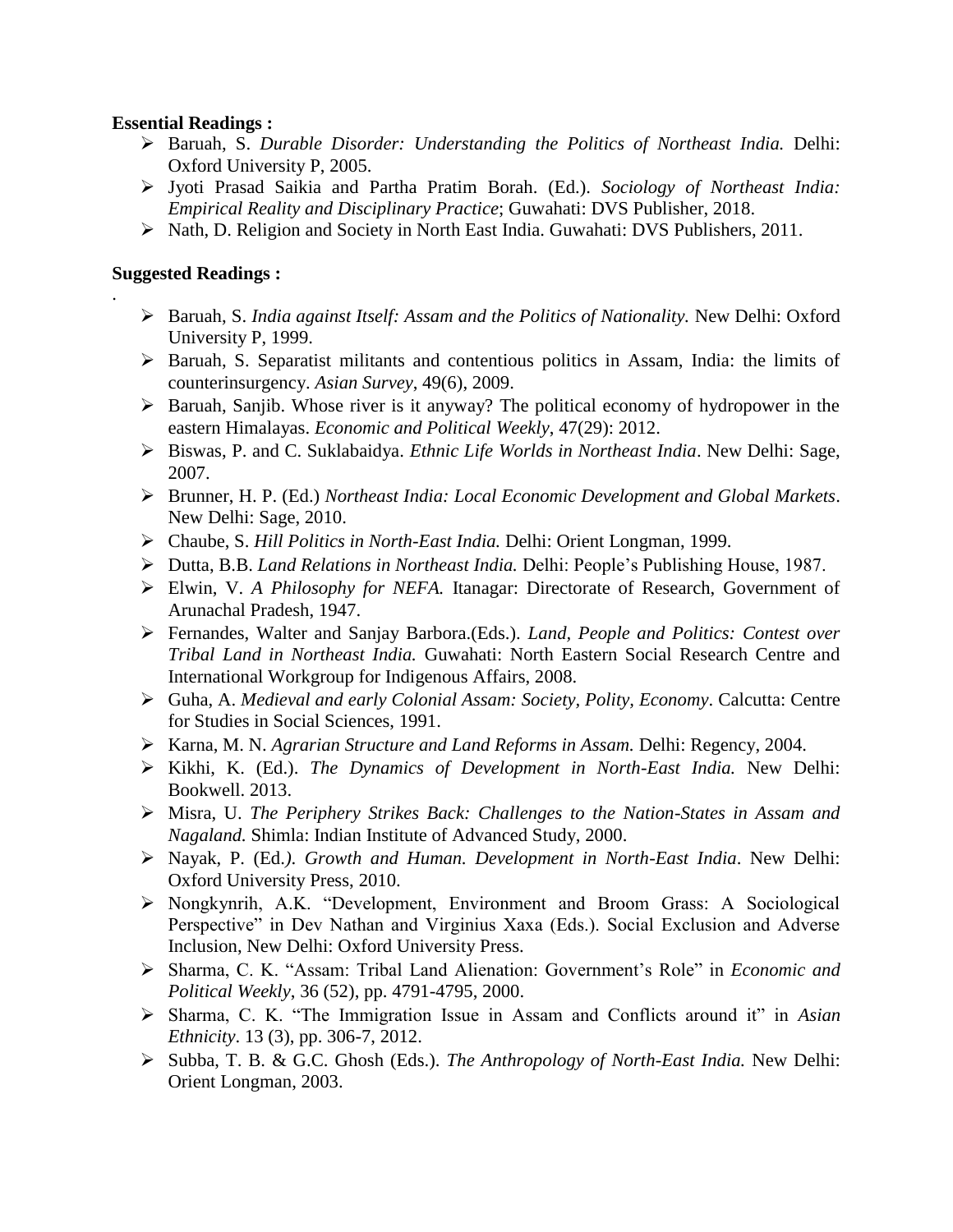- Subba, T.B., Joseph Puthenpurakal and Shaji Joseph Puykunnel (Eds.). *Christianity and Change in Northeast India*. New Delhi: Concept Publishing Company.
- Weiner, M. *Sons of the Soil.* Delhi: OUP, 1978.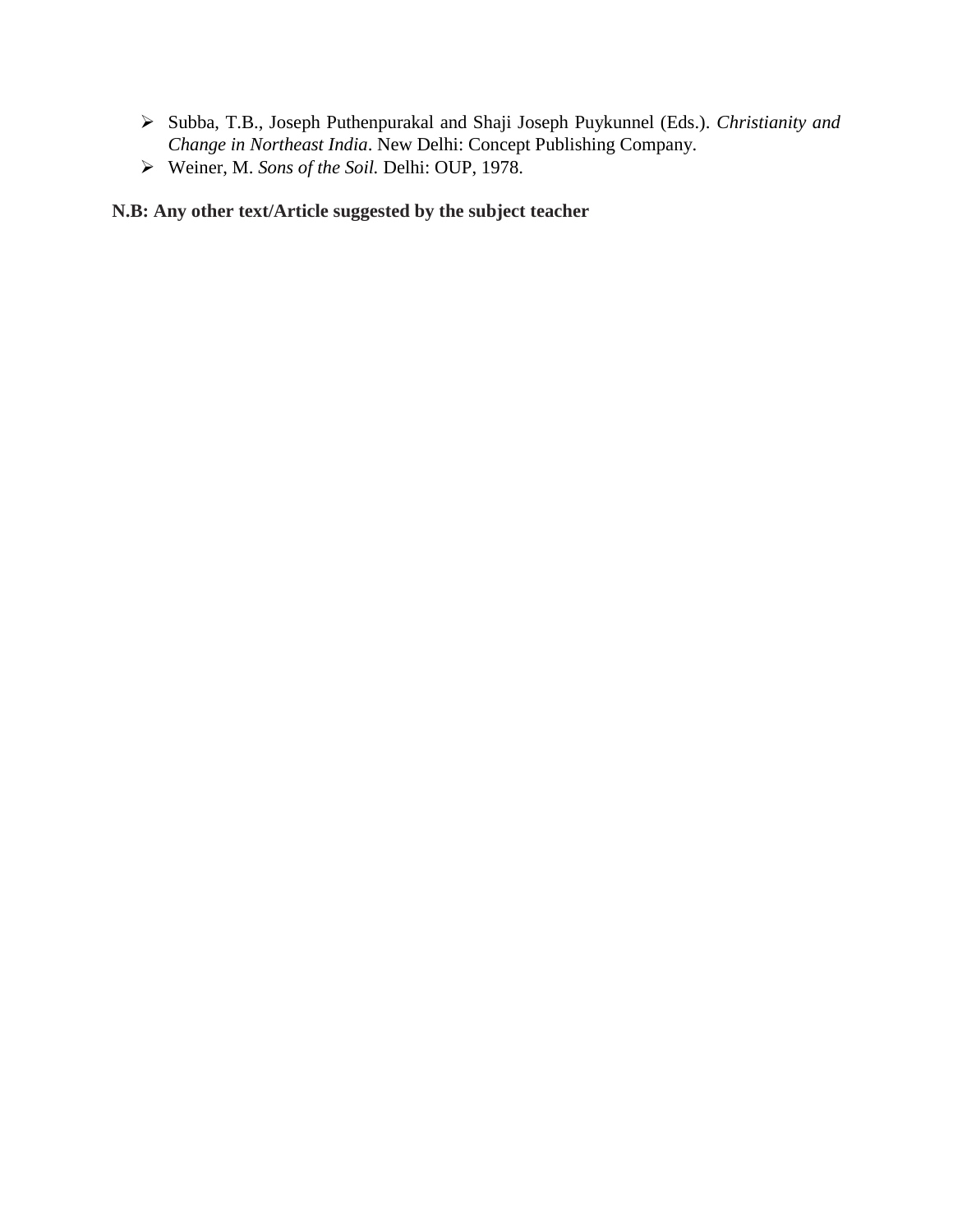**Programme: M.A. in Sociology Course No.:DSE40100 Title of the Course: Sociology of Literature Total Credits: 4 Total contact hours = 60 Marks distribution: In – semester: 40 End- semester: 60**

# **Objectives of the Course :**

The objective of the course is to introduce the students to the understanding of 'sociology of Literature'. It will provide insightful interpretation of the theories of Sociology of Literature. Further , the students would be oriented to analyse the literary text from sociological perspective through this course . The Course is to cover a project on literature which will be conducted with sociological knowledge.

| Unit         | Topic                                                  | Credits | <b>Contact Hours</b> |
|--------------|--------------------------------------------------------|---------|----------------------|
| $\mathbf I$  | Notion and Development of 'Sociology of Literature ',  |         | 15                   |
|              | Sociology of Knowledge (Karl Mannheim), Sociology      |         |                      |
|              | and Literature                                         |         |                      |
| $\mathbf{I}$ |                                                        |         |                      |
|              | Theories of Sociology of Literature : Realism, Social  |         | 15                   |
|              | Realism, Marxist Theory, Critical Realism, Post        |         |                      |
|              | Modernism                                              |         |                      |
| III          | A Sociological Analysis of selected short stories,     |         | 15                   |
|              | Novel and Drama (Atleast two)                          |         |                      |
|              |                                                        |         |                      |
| IV           | A project on Literature form Sociological Stand point. |         | 15                   |
|              | (The students will be allotted a micro –project on     |         |                      |
|              | Indian Literary works)                                 |         |                      |

# **Essential Readings :**

- 1. Abrams, M.H ( 1993), Glossary of Literary Terms , Prism Books Pvt. Ltd., Bangalore
- 2. Sharma Subharh (2003) , Sociology of Literature , Rawat Publications , Jaipur
- 3. Barthes, R ( 1977) , Image , Music , Text , Hill and Wang, Newyork
- 4. Baudrillard , J ( 1975) The Mirror of Production , Telos Press , St. Louis
- 5. Best, S and D. Kellner ( 1991), Post Modern Theory : Critical Interrogations , Macmillan , London
- 6. Kundera , Milan ( 1992) . The Art of the Novel, Rupa & Co.Calcutta
- 7. Lodge , David (ed) ., Twentieth Century Literatury Criticism , Longman , London
- 8. Routh J & J. Wolff (eds) ,(1977) , The Sociology of Literature , Keele University Press, Keele.
- 9. Selden, Raman ( 1985) , Contemporary Literary Theory , The Harvester Press , Sussex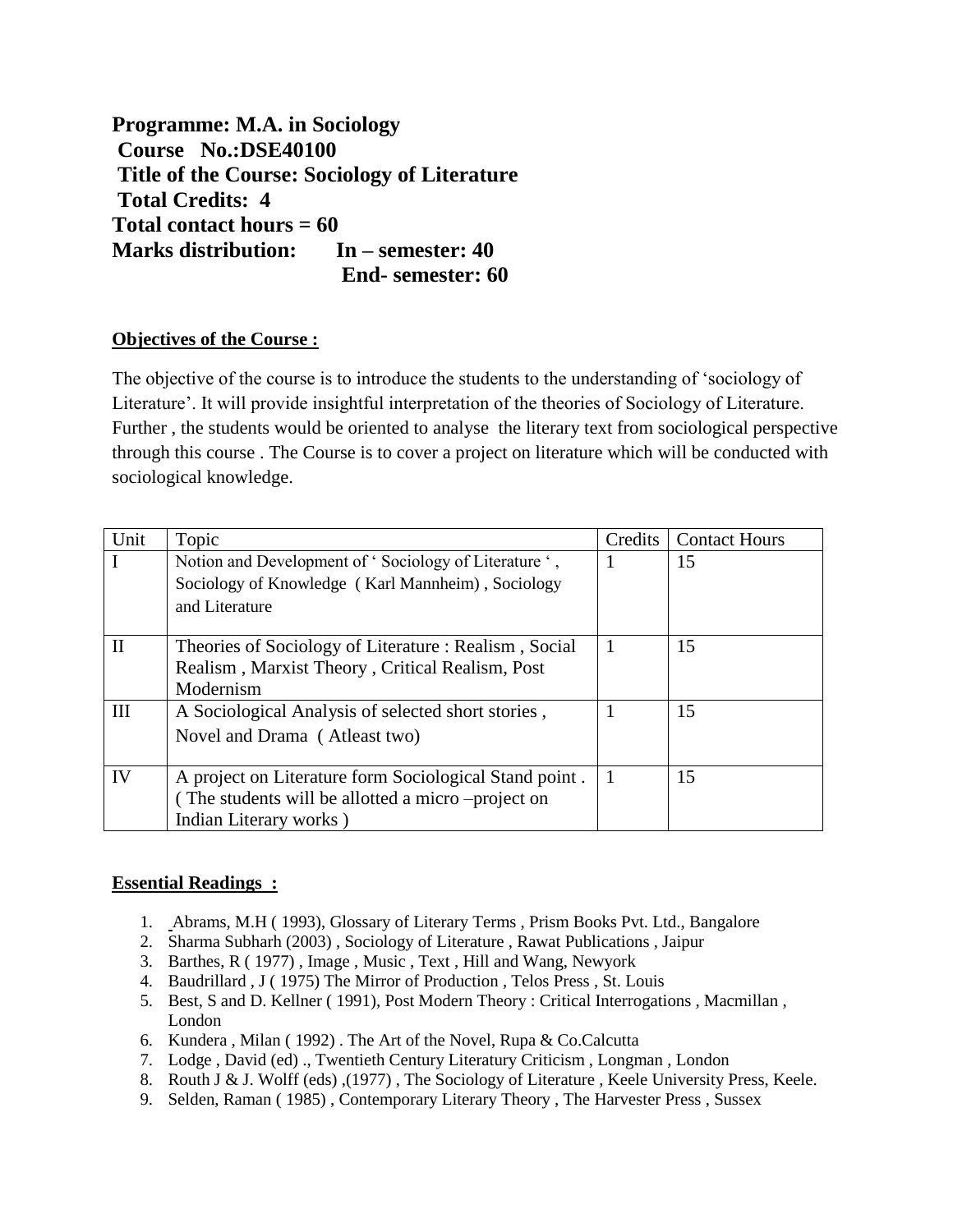- 10. Swingewood , Alan ( 1975) , The Novel and Revolution , Macmillan Press , London
- 11. Curtis J.E.( 1982) , Sociology of Knowledge : A Reader , G. Duckworth and Company Limited, London
- 12. Saikia , Nagen , Background of Modern Assamese Literature , Purbanchal Prakashan
- 13. Sarma, G.P. , History of Assamese Literature , Sahitya Academy , Delhi ,2013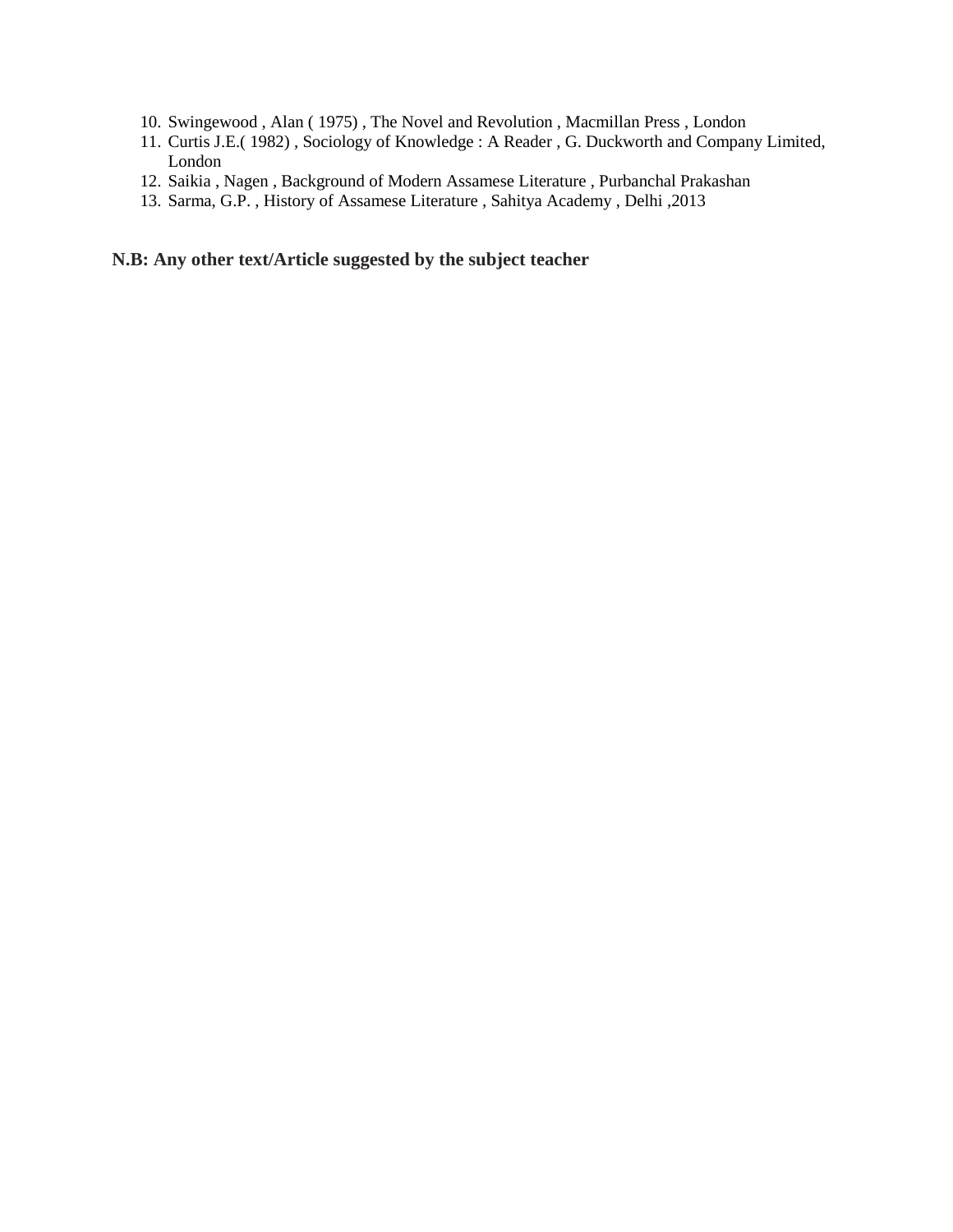**Programme: M.A. in Sociology Course No.:DSE40200 Title of the Course: Sociology of Development Total Credits: 4 Total contact hours = 60 Marks distribution: In – semester: 40 End- semester: 60**

This course introduces the students to the concept of development from various sociological perspectives with global, comparative, and historical dimensions. It explains the causes and consequences of inequalities among countries through the major theories and critiques of development and underdevelopment. The course also seeks to expose the students to the contemporary issues and challenges centered on the ideas and practices of development

| Unit         | Topic                                                                       | Credits      | Contact |
|--------------|-----------------------------------------------------------------------------|--------------|---------|
|              |                                                                             |              | hours   |
| I            | Introduction: Meaning of Development, Growth and                            | 1            | 15      |
|              | Development, Meaning of Development over time                               |              |         |
|              | Perspectives on development: Liberal, Marxist and                           |              |         |
|              | Ecological, Epistemological critiques of development                        |              |         |
| $\mathbf{I}$ | Theories of Development and Underdevelopment:                               | 1            | 15      |
|              | Modernization theories: The historical context of                           |              |         |
|              | modernization theories, various dimensions of                               |              |         |
|              | modernization theory                                                        |              |         |
|              | Dependency theory, World System Theory.                                     |              |         |
| III          | Theories of alternative development: Alternatives to                        | 1            | 15      |
|              | Development and Development alternatives.                                   |              |         |
|              | Participatory development                                                   |              |         |
|              | Post-development theories: Foucault and post-development                    |              |         |
|              | theories                                                                    |              |         |
|              | Critiques of post-development theories                                      |              |         |
| IV           | Contemporary Issues in Development: Poverty, Social                         | $\mathbf{1}$ | 15      |
|              | Capital, Civil Society, Gender and Development, Politics of<br>Development. |              |         |
|              |                                                                             |              |         |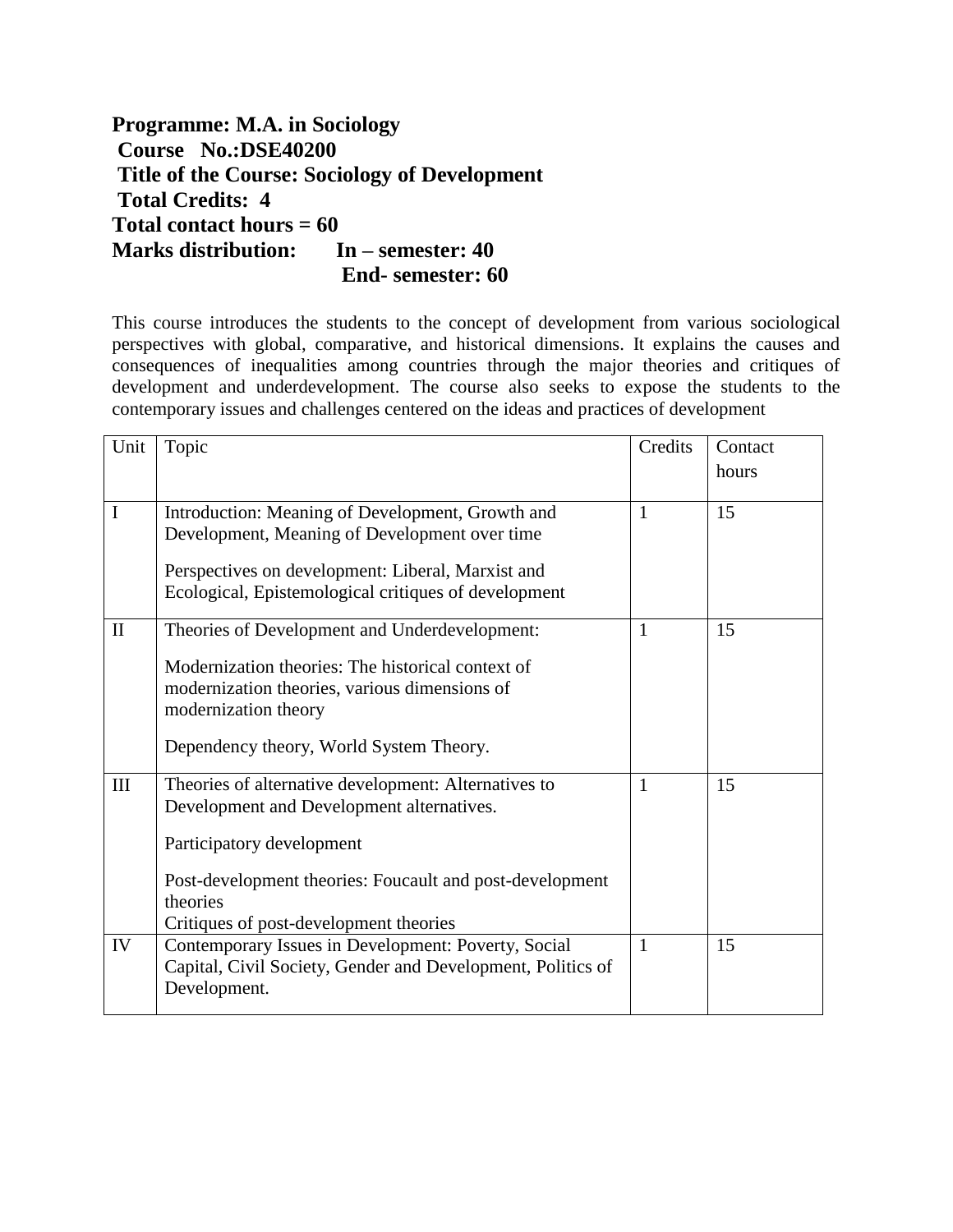### **Essential Readings :**

- Pietersen, J.N. *Development Theory: Deconstructions/ Reconstructions.* New Delhi: Vistaar Publications, 2011.
- Sachs, W. (Ed.). *The Development Dictionary*. Hyderabad: Orient Longman, 1997.

### **Suggested Readings :**

- Alavi, H. and T. Shanin. *Introduction to the Sociology of Developing Societies*. London: Macmillan, 1982.
- Bardhan, P. *The Political Economy of Development in India.* Delhi: OUP, 2005.
- Baviskar, A. *In the Belly of the River: Tribal Conflicts over Development in the Narmada Valley.* Delhi: Oxford University P, 2004.
- Cooke, B. and U. Kothari (Eds.). *Participation: The New Tyranny?* London: Zed Books, 2001.
- Cooper, F. and R. M. Packard (Eds.). *International Development and the Social Sciences: Essays on the History and Politics of Knowledge.* Berkeley: University of California P, 1997.
- Escobar, A. *Encountering Development: The Making and Unmaking of the Third World,* Princeton, New Jersey: Princeton University Press, 2011.
- Ferguson, J. *The Anti-Politics Machine: Development, Depoliticization and Bureaucratic Power in Lesotho*. Minneapolis: University of Minnesota P, 1994.
- Frank, A.G. *Capitalism and Underdevelopment in Latin America.* London: Penguin Books, 1971.
- Freire, P. *Pedagogy of the Oppressed*. London: Penguin Books, 1996.
- Gupta, A. *Postcolonial Developments: Agriculture in the Making of Modem India.* New Delhi: Oxford University P, 1998.
- Haider, Raana. 1996. *Gender and Development*. New York: American University in

Cairo Press

- Harvey, D. *The New Imperialism*. Oxford: Oxford University P, 2003.
- Hicky, S. and G. Mohan (Eds.). *Participation: From Tyranny to Transformation?* London: Zed Books, 2004.
- Illich, I. *Toward a History of Need.* London: Bantam Press, 1977.
- Kabeer, N. *Reversed Realities: Gender Hierarchies in Development Thought.* London: Verso, 1994.
- Li, T.M. "Compromising Power: Development, Culture and Rule in Indonesia" in *Cultural Anthropology*. 14(3), pp. 295-322, 1999.
- Ludden, D. "India's Development Regime" in N. Dirks (Ed.). *Colonialism and Culture.* Ann Arbor: University of Michigan P, 1992.
- McMichael, P. *Development and Social Change: A Global Perspective.* Thousand Oaks, CA: Pine Forge Press, 1996.
- Peet, R. *Theories of Development.* Jaipur: Rawat Publications, 2005.
- Rahnema, M. and V. Bawtree (Eds.). *The Post-Development Reader.* London: Zed Books, 1997.
- Schumacher, E.F. *Small is Beautiful*. New York: Vintage, 2011.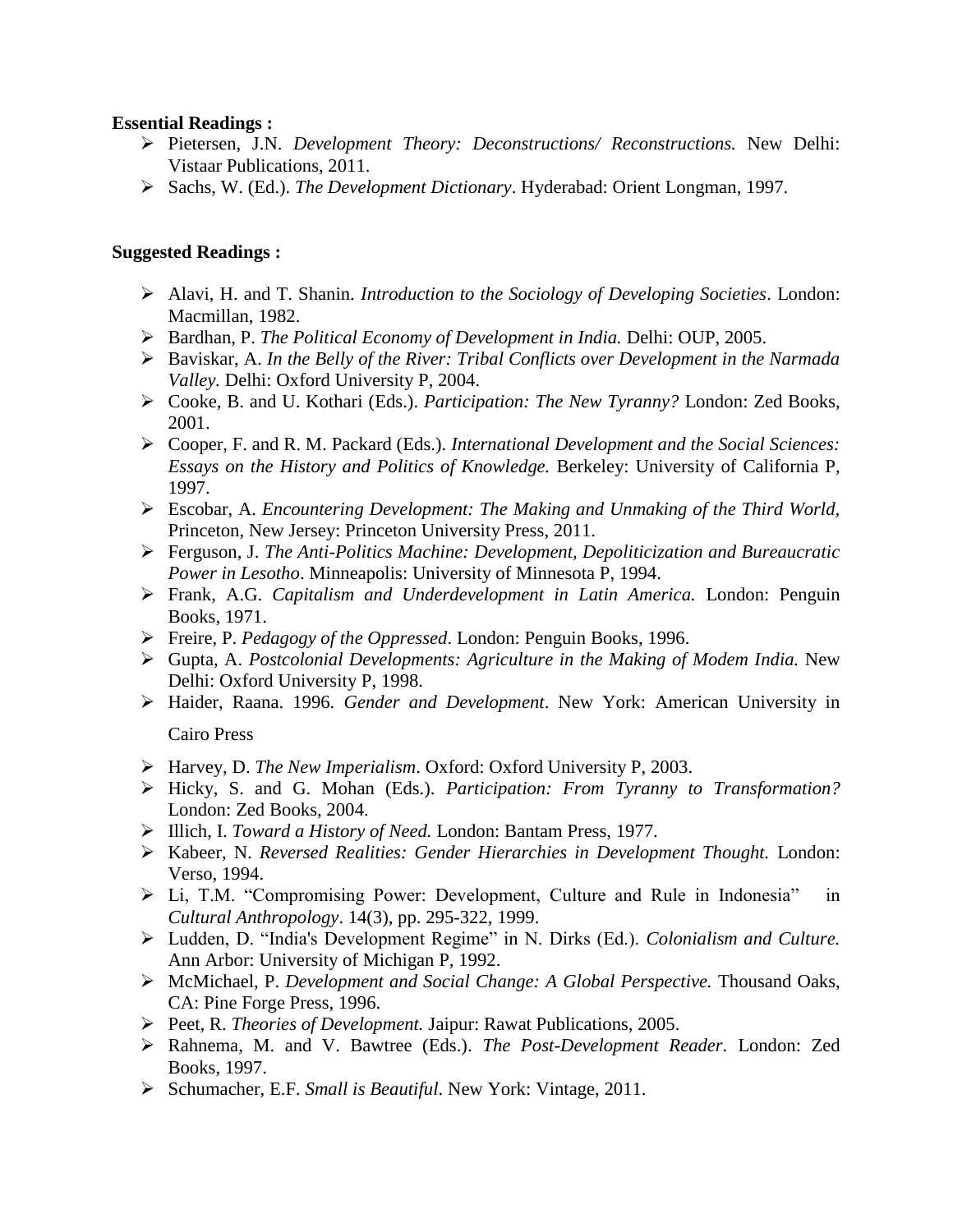- Scott, J. C. *Seeing Like a State.* New Haven: Yale University P, 1998.
- Sen, A. *Development as Freedom*. New Delhi: Oxford University P, 2000.
- Weber, Max, 1068. Economy and Society: An Outline of Interpretive Sociology, New York, Bedminster Press.

# **N.B: Any other text/Article suggested by the subject teacher**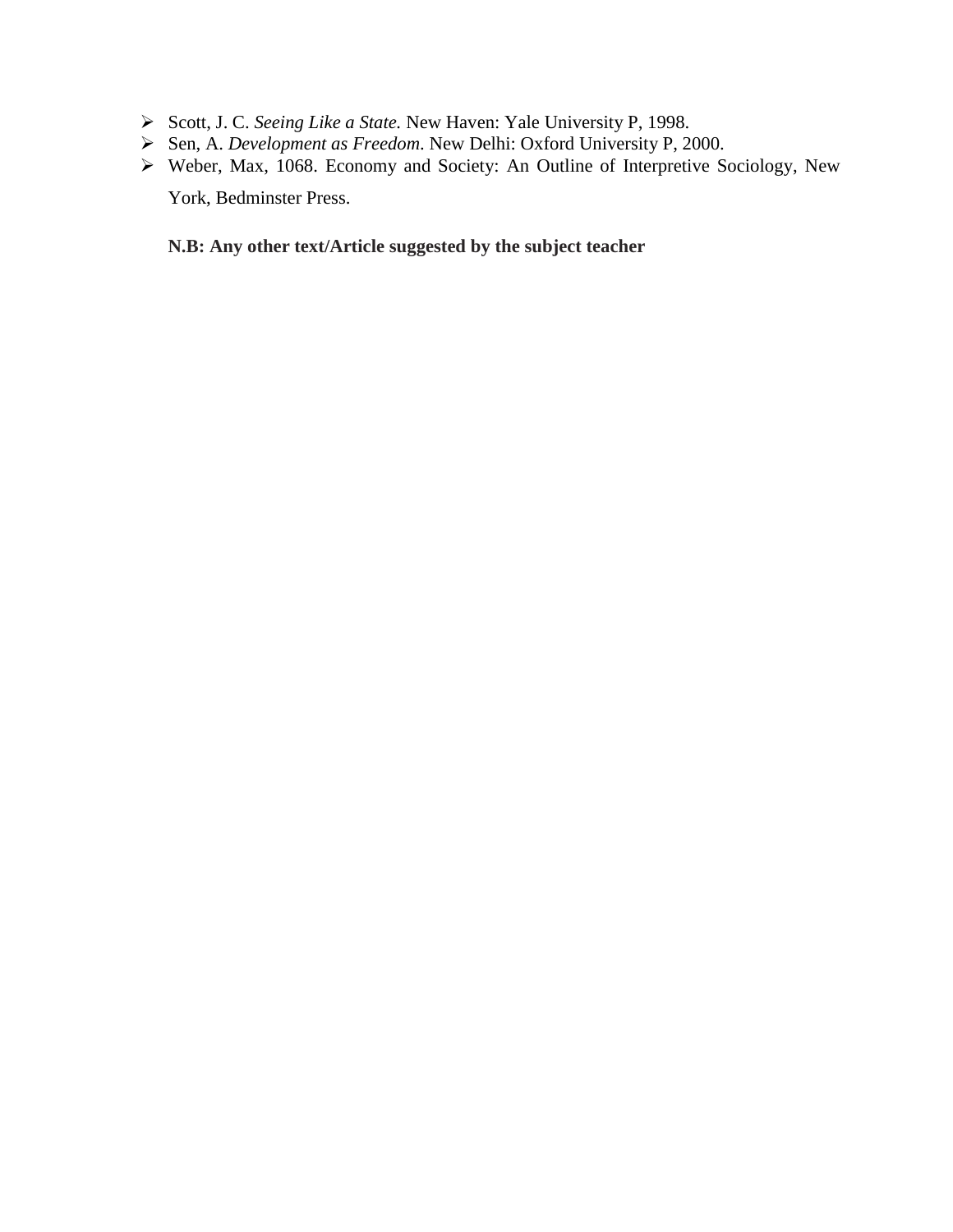# **Programme: M.A. in Sociology Course No.:DSE40300 Title of the Course: Penology, Prison Administration and Correctional Services Total Credits: 4 Total contact hours = 60 Marks distribution: In – semester: 40 End- semester: 60**

#### **Objectives of the course :**

The objective of this course is to acquaint the students with concepts, history philosophy, forms and justification of punishment along with important traditional and modern theories of punishment, prevention and also about prison system ,correctional administration, procedures and current Juvenile Justice Acts has been framed.

| Unit         | Topic                                                                                                                      | Credits | Contact |
|--------------|----------------------------------------------------------------------------------------------------------------------------|---------|---------|
|              |                                                                                                                            |         | hours   |
| $\mathbf{I}$ | Concept, History and Philosophy; Forms of 1<br>Punishment:<br>Punishment.                                                  |         | 15      |
| $\mathbf{I}$ | Justification and Theories of Punishment: Traditional<br>and<br>Contemporary                                               |         | 15      |
| III          | Prison System: Development of Modern Prison System, Prison<br>Community, Prison Administration, Prison Social Organization |         | 15      |
| IV           | The Emergence, Concept and Procedure of Correction; Juvenile<br>Justice; J J Act 1986 Amended upto 2010 in India           |         | 15      |

#### **Essential Reading :**

- 1. E.H. Sutherland & D.R. Cressy : Principles of Criminology, The Times of India Press, Bombay, 1968.
- 2. Sue Titues Reid : Crime and Criminology, Holt Rienehart and Winston, New York, 1985
- 3. D.C. Gibbon : Society, Crime and Criminal Careers, Prentice Hall of India, Pvt. Ltd. New Delhi, 1978.
- 4. J.E. Conklin : Criminology, Maemillan Pub. Co., Inc., New York, 1981
- 5. W.C. Reckless : The Crime Problem, Vikalls Feffer and Simon Pvt. Ltd., Bombay, 1967.
- 6. E.H. Johnson : Crime, Correction and Society Introduction to Criminology, The Dersey Press, Homewood, Illineis, 1978.
- 7. S.V. Rao : Dynamics of Crime Spatial and Socio-Economic Aspects of Crime in India, Indian Institute of Public Administration, 1981.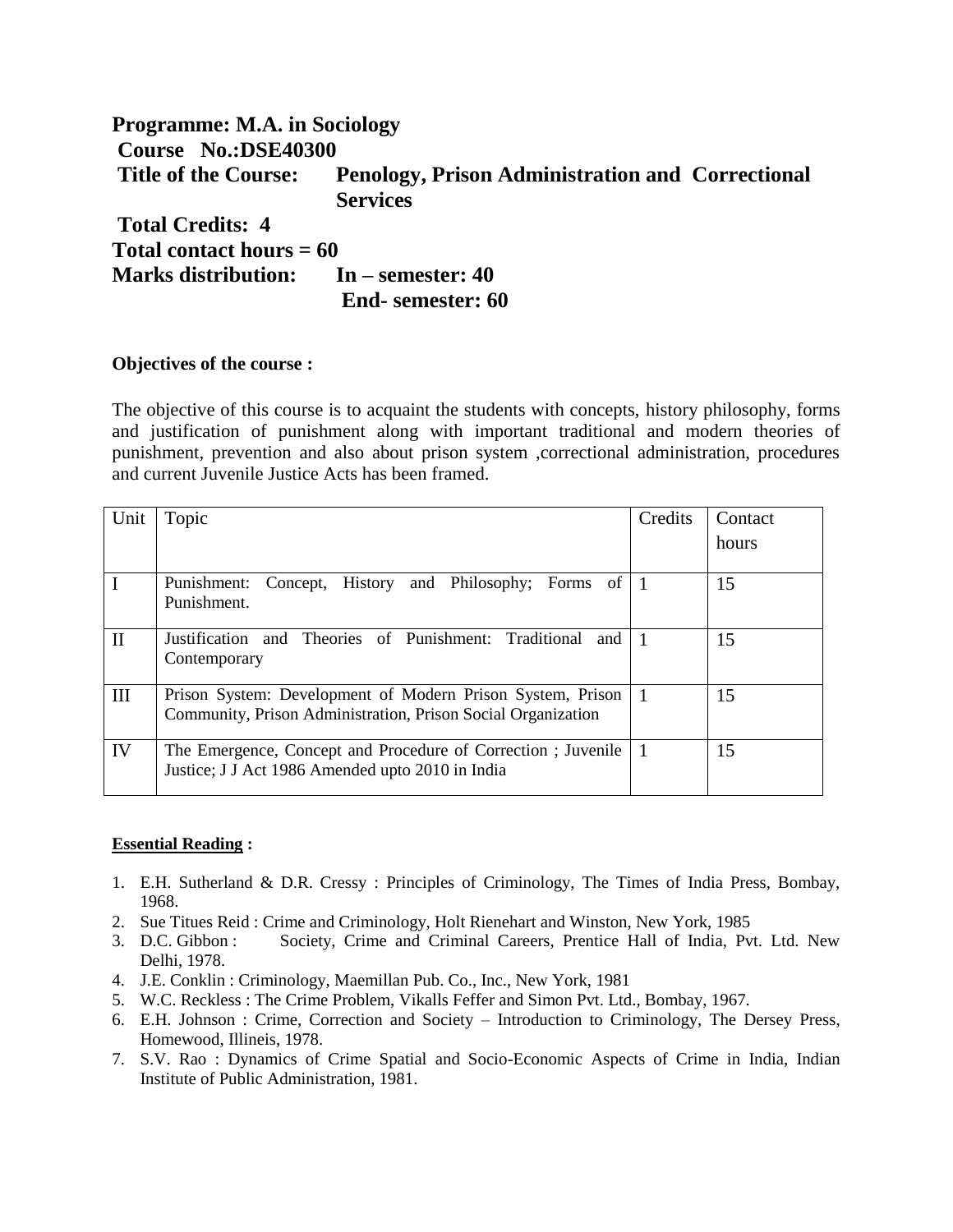- 8. J. Guha Ray : Prison and Society : A Study of Indian Jail System, Gian Pub. House, New Delhi, 1980.
- 9. R.N. Datir : Prison as a Social System, Dayster Publications, New Delhi, 1992.
- 10. Ministry of Home : Reports of the All India Committee of Jail Reforms 1980-83, Govt., of India New Delhi.
- 11. J.F. Short Jr. : Gang Delinquency and Delinquent Subculture, Harper & Row, New York, 1968.
- 12. M.R. Haskell & L. Yavolnsky : Crime and Delinquency, Rand Menally Colley Publishing Co, Chicago, 1974.
- 13. W.C. Reckless : The Crime Problem, Vikills Feffer and Simon Pvt. Ltd. Bombay, 1967.
- 14. E.H. Johnson : Crime, Correction and Society Introduction to Criminology, The Dorsey Press, Homewood, Illinois, 1978
- 15. S.V. Rao : Dynamics of Crime Spatial and Socio-Economic Aspects of Crime in India, Indian Institute of Public Administration, 1981.
- 16. J. Guha Ray : Prison and Society : A Study of Indian Jail System, Gian Pub. House, New Delhi, 1980.
- 17. R.N. Datir : Prison as a Social System, Dayster Publications, New Delhi, 1992.
- 18. Ministry of Home : Reports of the All India Committee of Jail Reforms 1980-83, Govt., of India New Delhi.
- 19. Asers, R.L. and Selless, C.S. Criminological Theories- Introduction, Evaluation an Application, Rawert Publications, New Delhi, 2004
- **20.** Relevant materials will be supplied

#### **N.B: Any other text/Article suggested by the subject teacher**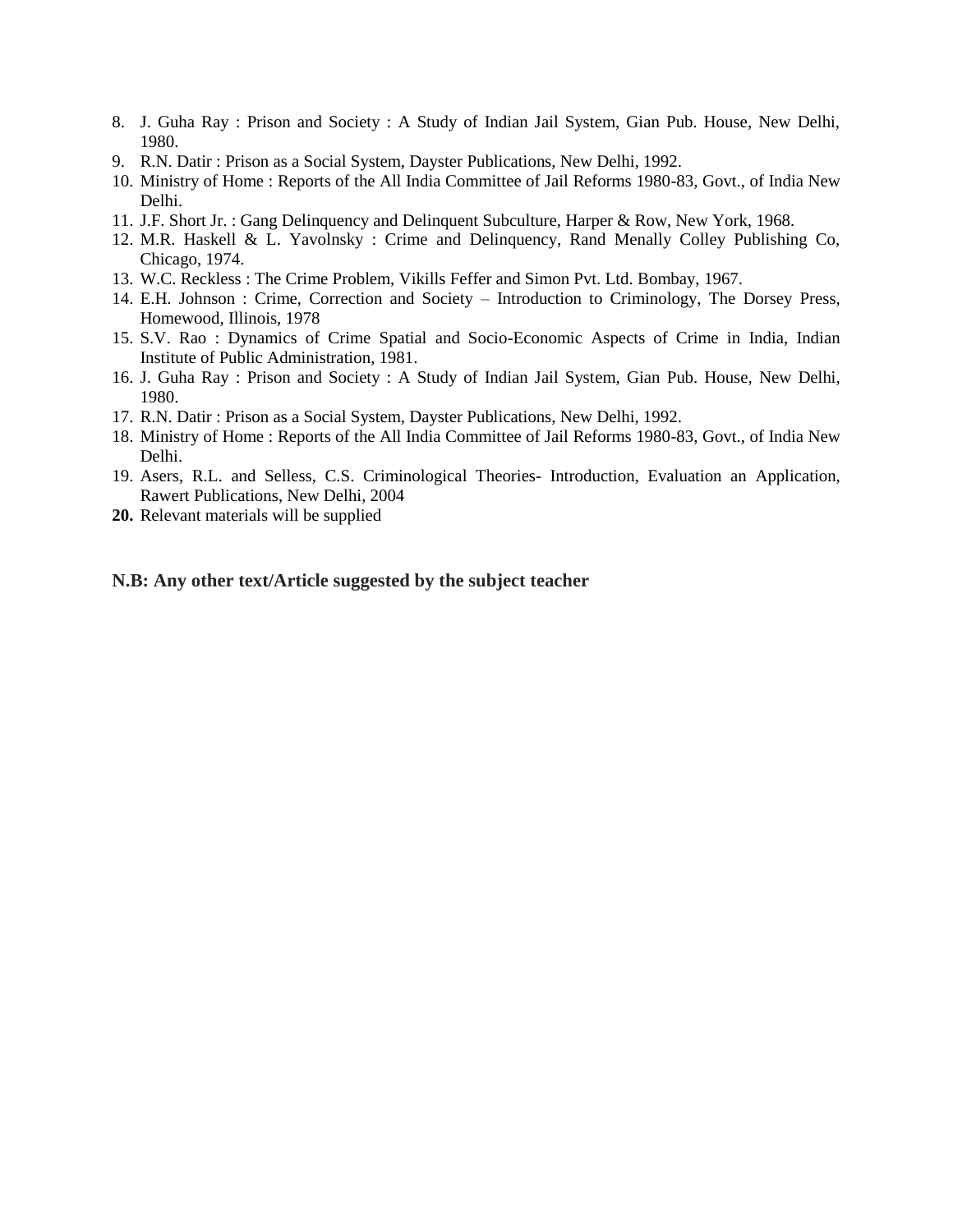**Programme: M.A. in Sociology Course No.:DSE40400 Title of the Course: Society and Personality development Total Credits: 4 Total contact hours = 60 Marks distribution: In – semester: 40 End- semester: 60**

This course is an exploration of the prevailing theories and discussions in the study of effective communication and personality development. It aims to help the students in personality development. It consists of both practical and theoretical part of soft skill training which will bring changes in behaviour and thinking. The course has activity based learning such as how to face interview, public speaking, group discussion etc. The course will introduce different aspects of group dynamics to students. It will focus on both verbal and non verbal communication as a means of effective communication and also provide classes on positive thinking and problem solving. It will help the learners to rise above the present challenges that are faced by them and will help them to remain motivated and achieve success in their endeavors.

#### **The objectives of the course are:**

1. To familiarise students with effective communication skill and essentials of personality development.

 2. To underline the importance of **Group Dynamics, Team building and group decision making.**

- 3. To familiarize students with social psychology of stress and coping
- 4. To familiarize with some of the major challenges faced by self in public speaking and problem solving.

| Unit         | Topic                                                   | Credits | Contact |
|--------------|---------------------------------------------------------|---------|---------|
|              |                                                         |         | hours   |
|              |                                                         |         |         |
|              | Social psychology of effective communication            |         | 15      |
|              |                                                         |         |         |
|              | 1.1 Theoretical perspectives on effective communication |         |         |
|              | 1.2 Verbal and non verbal communication                 |         |         |
|              | 1.3 Developmental impact of communicative interaction.  |         |         |
|              | 1.4 Communication and Personality development           |         |         |
|              |                                                         |         |         |
| $\mathbf{I}$ | Group Dynamics, Team building and group decision making |         | 15      |
|              |                                                         |         |         |
|              | 2.1 Essentials of group dynamics and group behaviour    |         |         |
|              | 2.2 Characteristics of team building; Leadership;       |         |         |
|              | adaptability and work ethics                            |         |         |